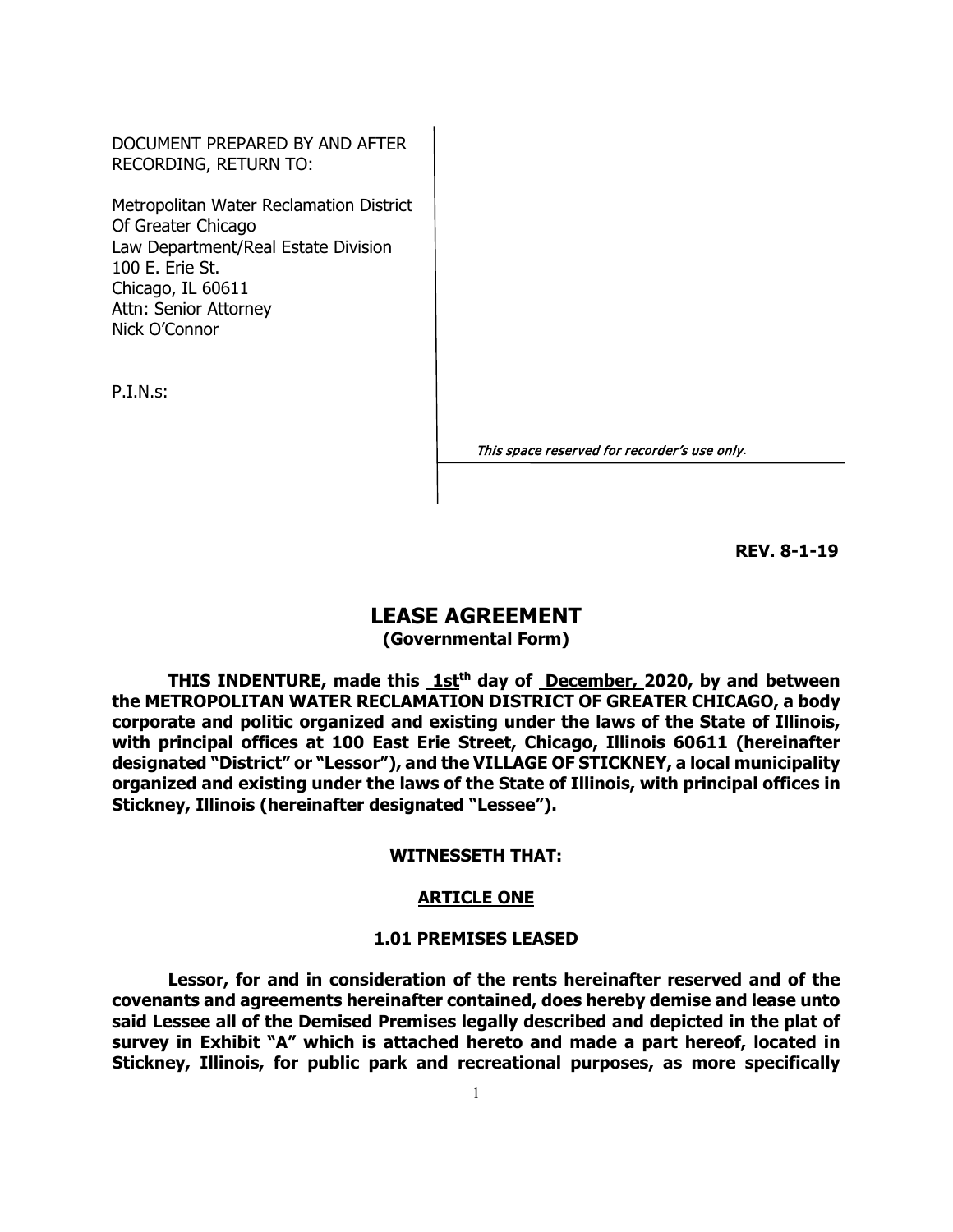**described in Article Three, Paragraph 3.07 hereof, pursuant to 70 ILCS 2605/8 and 8c, consisting of approximately 71.83 acres of vacant real estate located east of Ridgeland Avenue south of 39th Street to 41st Street, including Lombard Avenue between 39th and 43rd Street, and commonly known as Main Channel Parcels 38.01, 38.02, 38.04, 38.05, 38.06 and 38.08 ("Demised Premises"). An aerial photograph generally depicting the boundaries of the Demised Premises is attached hereto as Exhibit "B".**

**For the purposes of this Lease, the terms "Leased Premises, Leasehold Premises, Demised Premises," or similar terms may be used interchangeably, and shall be used synonymously to mean the real property which is the subject hereof and any improvements located thereon at the time of leasing or placed thereon by Lessee during the term of this Lease.**

## **1.02 TERM OF LEASE**

**The term of this Lease is thirty-nine (39) years, beginning on the 20 day of November, A.D., 2020, and ending on the 19th day of November, A.D., 2059, unless said term shall end sooner under the provisions hereof.**

**ANYTHING CONTAINED IN THIS LEASE TO THE CONTRARY NOTWITHSTANDING, THIS LEASE IS TERMINABLE BY LESSOR IN ACCORDANCE WITH SERVICE UPON LESSEE OF A ONE-YEAR NOTICE TO TERMINATE AFTER DETERMINATION BY THE BOARD OF COMMISSIONERS AND EXECUTIVE DIRECTOR OF LESSOR THAT THE DEMISED PREMISES (OR PART THEREOF) HAS BECOME ESSENTIAL TO THE CORPORATE PURPOSES OF LESSOR. IN SUCH EVENT, ANY RENT DUE SHALL BE ABATED IN DIRECT PROPORTION TO THE AREA RECOVERED HEREUNDER AS COMPARED TO THE AREA OF THE ORIGINAL LEASEHOLD.**

# **1.03 LEASE EXECUTED BY LESSOR WITHOUT WARRANTIES**

**It is expressly covenanted and agreed by the parties hereto that Lessor executes and delivers this Lease without representation or warranties concerning Lessor's title to the Demised Premises and authority to execute this Lease, the size of the Demised Premises, the useable areas of the Demised Premises, and building and zoning laws affecting the Demised Premises. Lessee has examined the title to the Demised Premises and Lessor's authority to enter into this Lease, the size of the Demised Premises, and the useable areas of the Demised Premises, and is satisfied therewith. Lessee has further examined the building and zoning laws concerning the Demised Premises and is satisfied that it may construct the improvements which are hereinafter set forth in Section 6.01 of this Lease and that said Lessee may use the Demised Premises in accordance with the uses set forth in Section 3.07 of this Lease:**

**A. In the event on the date hereof or any time hereafter, the building and zoning laws do not permit the use set forth in Section 3.07 hereof or the construction set forth in Section 6.01 hereof, Lessee agrees, at its own expense within one (1) year of the date of this**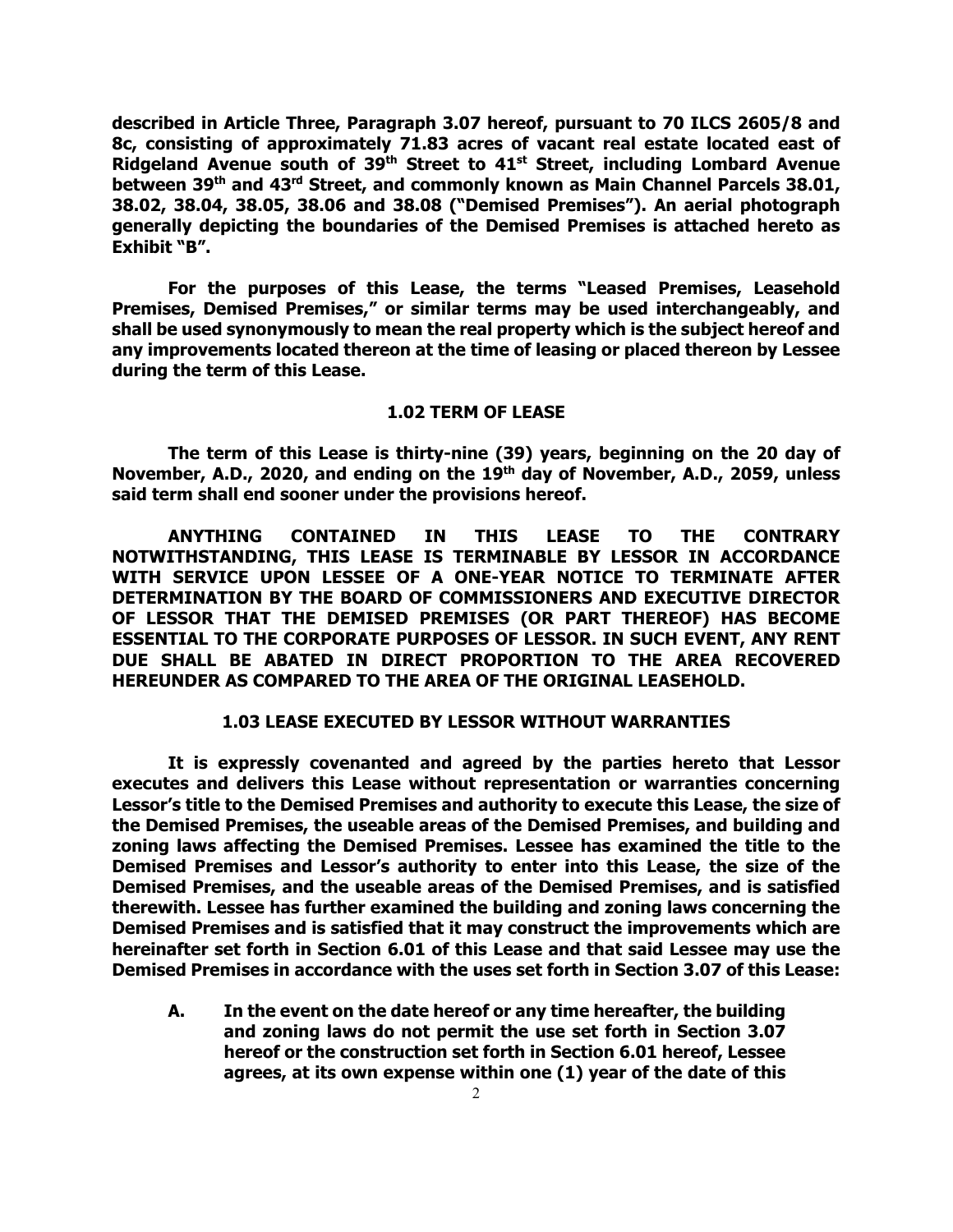**Lease, to take such action as may be necessary to obtain such zoning change and building permits;**

**B. The failure of Lessee to obtain such zoning change as may be necessary and/or such building permit within one (1) year of the date of this Lease, shall be cause for immediate cancellation of this Lease, at the option of Lessor, provided, however, in this event, all rents due or coming due hereunder shall abate as of the date of the cancellation of this Lease pursuant to this subsection.**

# **1.04 EFFECT OF CONDEMNATION OF DEMISED PREMISES**

**It is expressly covenanted by the parties hereto that in the event of any condemnation of the Demised Premises herein leased, or any part thereof, the entire condemnation award shall be the sole property of Lessor, except for the actual value of the improvements made by Lessee during this Lease as of the date of the final judgment order in said condemnation proceedings; that Lessee shall be entitled only to a decrease in the rent reserved by percentage in relation to the whole tract to the part taken; and in the event the whole tract is taken or so much of the tract is taken as to prohibit the operation or use of the Demised Premises by Lessee for the purpose set forth in Section 3.07 hereof on the portion remaining impracticable, Lessee shall be entitled to the cancellation of this Lease.**

# **ARTICLE TWO**

# **2.01 RENT AND ADDITIONAL COMPENSATION**

**Lessee covenants and agrees, in consideration of the leasing of the Demised Premises aforesaid, to pay to Lessor as rent for the said Demised Premises:**

**A. Lessee covenants and agrees, in consideration of the leasing of the Demised Premises aforesaid, to pay to Lessor, as rent for the Demised Premises, a one-time fee in the amount of Ten and No/100 Dollars (\$10.00), payable upon the execution of this Lease Agreement.**

# **B. ADDITIONAL COMPENSATION – (NON-RENT):**

**(1) Cash: In addition to the foregoing cash rent to be paid by Lessee to Lessor, Lessee shall pay in cash to Lessor 25 percent (25%) of the gross revenues generated by Lessee's use of or activities on the Demised Premises.**

> **On each anniversary of the effective date of this Lease, Lessee shall furnish to Lessor an audited and certified statement of all items of income**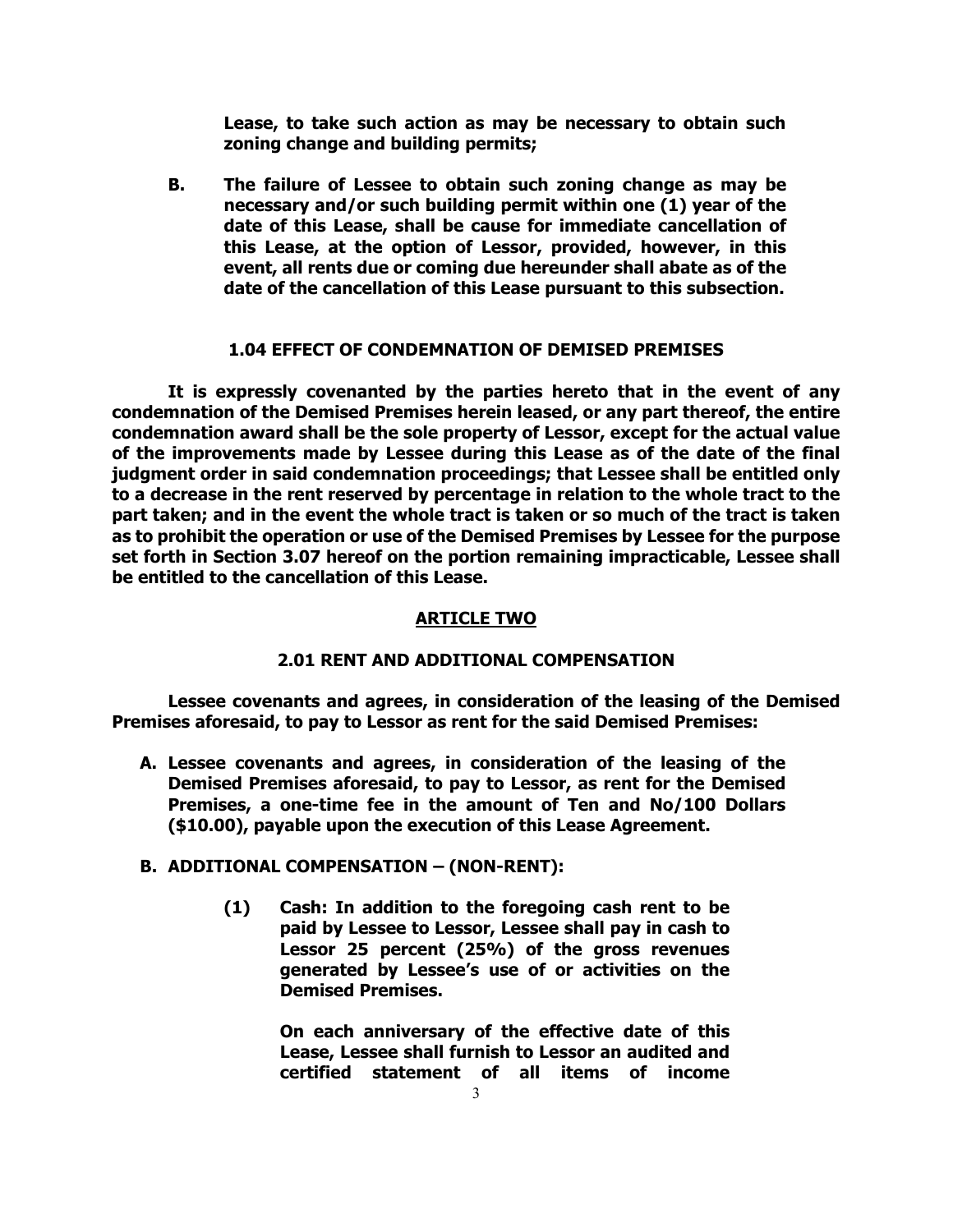**attributable to Lessee's use of the Demised Premises and simultaneously remit its check to Lessor in an amount equal to the aforesaid percentage multiplied by the audited and certified statement for that oneyear period. All such audited and certified statements shall be subject to confirmation by Lessor. Lessee shall furnish all original books and records or certified copies thereof necessary to confirm such statements, upon reasonable demand by Lessor, at no cost to Lessor.** 

- **(2) INTENTIONALLY DELETED**
- **C. In addition, Lessee shall pay all administrative and legal costs incurred by Lessor in collecting any arrearage in rent including, but not limited, to payment for legal work for the preparation of lawsuits and for the issuance of notices.**

### **ARTICLE THREE**

## **GENERAL PROVISIONS**

# **3.01 INTEREST ON RENT NOT PAID WHEN DUE**

**Lessee agrees that any and all installments of rent or additional compensation accruing under the provisions of this Lease, which shall not be paid when due, shall bear interest at the rate of two percent (2%) per annum in excess of the prime rate charged by a principal bank in Chicago, Illinois, to its commercial borrowers as determined on the first date of a delinquency from the day when the same is or are payable by the terms of this Lease, until the same shall be paid; provided if any installment or installments of said rent shall become due on a Sunday or legal holiday the same shall be paid without interest on the next succeeding regular business day.**

# **3.02 RENT RESERVED TO BE LIENS ON ALL BUILDINGS, ETC. ERECTED ON DEMISED PREMISES**

**It is agreed by Lessee that the whole amount of rent and additional compensation reserved and agreed to be paid for the Demised Premises and each and every installment thereof shall be and is hereby declared to be a valid lien upon all buildings and other improvements on the Demised Premises or that may at any time be erected, placed, or put on the Demised Premises by Lessee and upon the interest of said Lessee in this Lease and in the Demised Premises hereby leased.**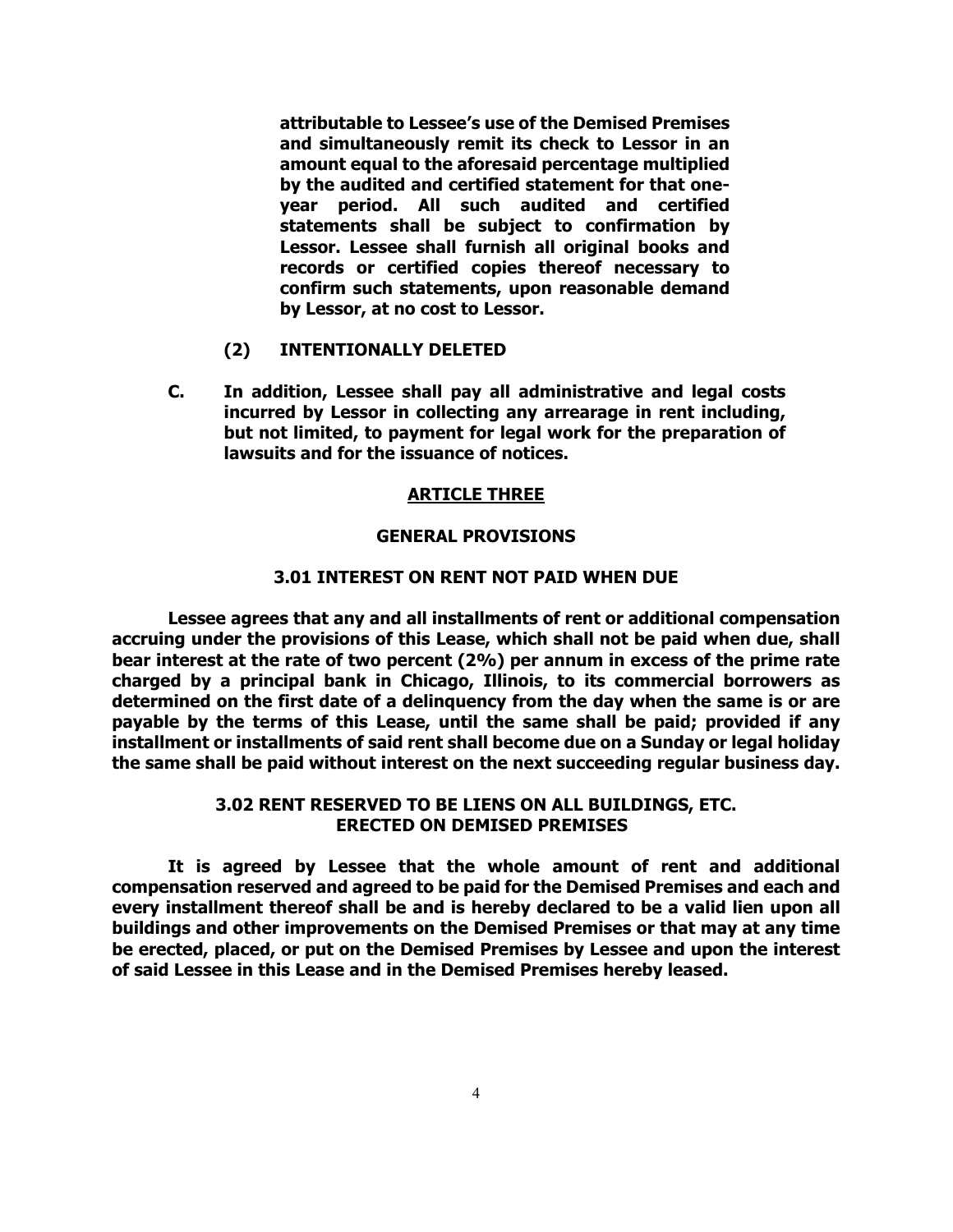# **3.03 FORCIBLE COLLECTION OF RENT BY LESSOR NOT TO AFFECT RELEASE OF OBLIGATIONS**

**It is expressly understood and agreed that the forcible collections of the rent or additional compensation by any legal proceedings or otherwise by Lessor or any other action taken by Lessor under any of the provisions hereof, except a specific termination or forfeiture of this Lease, shall not be considered as releasing Lessee from its obligation to pay the rent as herein provided for the entire period of this Lease.**

## **3.04 WAIVER OF COUNTERCLAIM**

**In the event Lessor commences any legal proceedings for non-payment of rent or additional compensation, forcible detainer, or violation of any of the terms hereof, Lessee will not interpose any counterclaim or set off of any nature or description in any such proceedings.**

# **3.05 RIGHT OF LESSOR TO RE-ENTER DEMISED PREMISES UPON EXPIRATION OF NOTICE**

**It is understood and agreed by and between the parties hereto that if Lessee shall default in the payment of any of the rent or additional compensation herein provided for upon the day the same becomes due and payable, and such default shall continue for thirty (30) days after notice thereof in writing given by Lessor or its agent or attorneys to Lessee in the manner hereinafter provided, or in case Lessee shall default in or fail to perform and carry out any of the other covenants and conditions herein contained, and such default or failure shall continue for sixty (60) days after notice thereof and provided that Lessee has not initiated corrective action with respect to the default which is the subject of said notice within the initial thirty (30) days of said notice in writing given in like manner, then and in any and either of such events, it shall and may be lawful for Lessor, at its election, at or after the expiration of said thirty (30) days or said sixty (60) days (as the case may be) after the giving of said notice to declare said term ended, either with or without process of law, to reenter, to expel, remove, and put out Lessee or any other person or persons occupying the Demised Premises, using such force as may be necessary in so doing, and repossess and restore Lessor to its first and former estate, and to distrain for any rent that may be due thereon upon any of the property of Lessee located on the Demised Premises, whether the same shall be exempt from execution and distress by law or not; and Lessee, for itself and its assigns, in that case, hereby waives all legal right, which it now has or may have, to hold or retain any such property, under any exemption laws now in force in this State, or any such property, under any exemption laws now in force in this State, or in any other way; meaning and intending hereby to give Lessor, its successors and assigns, a valid lien upon any and all the goods, chattels or other property of Lessee located on the Demised Premises as security for the payment of said rent in a manner aforesaid. And if at the same time said term shall be ended at such election of Lessor, its successors or assigns, or in any other way, Lessee for itself and its successors and assigns, hereby covenants and agrees to**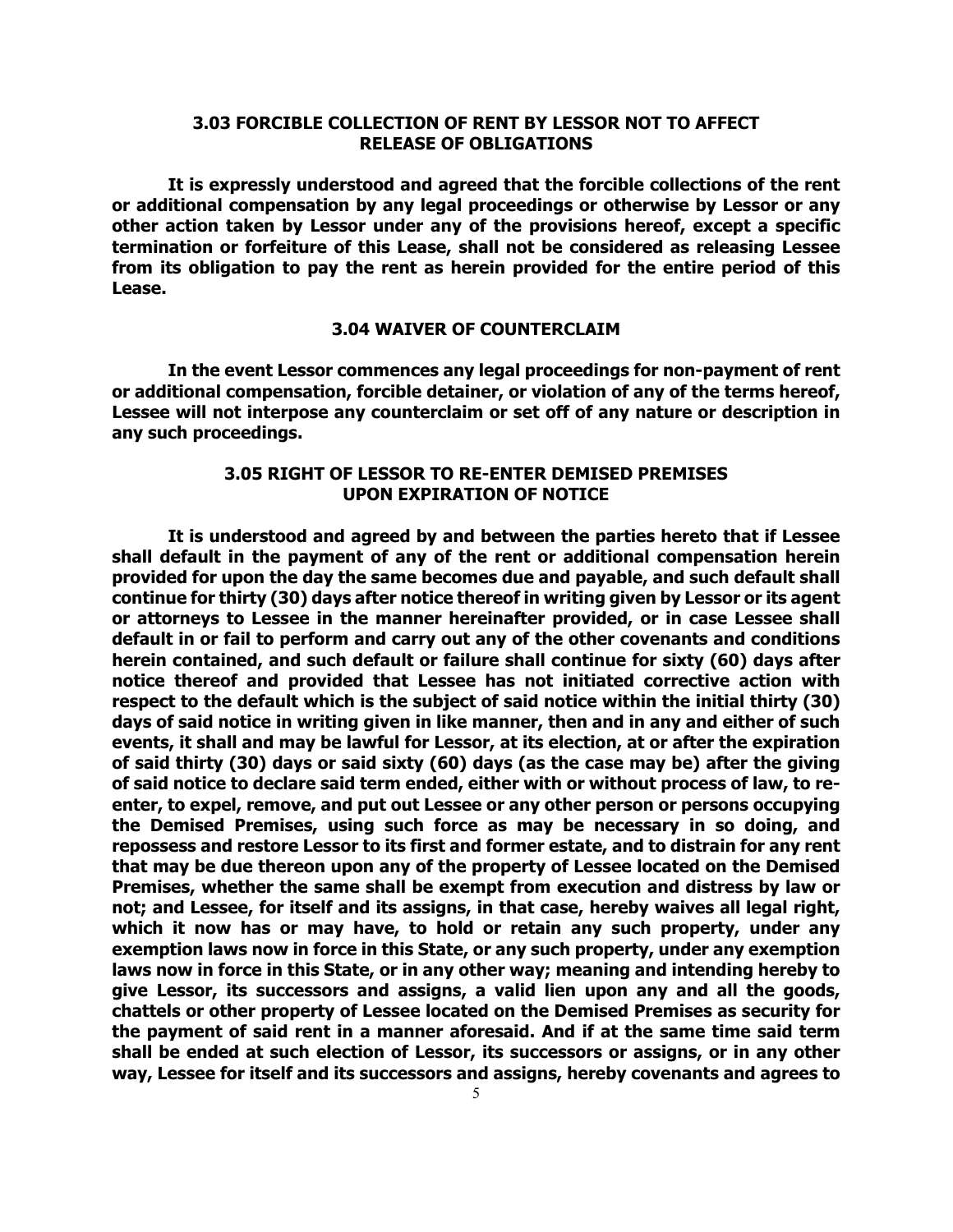**surrender and deliver up said Demised Premises and property peaceably to Lessor, its successors or assigns, immediately upon the termination of said term as aforesaid; and if Lessee or the successors or assigns of Lessee shall remain in possession of the same on the day after the termination of this Lease, in any of the ways above named, it shall be deemed guilty of a forcible detainer of the Demised Premises under the statutes and shall be subject to all the conditions and provisions above named, and to eviction and removal, forcible or otherwise, with or without process of law, as above stated.**

# **3.06 LESSEE TO PAY TAXES, ASSESSMENTS AND WATER RATES**

**As a further consideration for granting this Lease, Lessee further covenants, promises and agrees to bear, pay and discharge (in addition to the rent specified) on or before the penalty date, all water rates, taxes, charges for revenue and otherwise, assessments and levies, general and special, ordinary and extraordinary, of any kind whatsoever, if applicable, which may be taxed, charged, assessed, levied or imposed upon the Demised Premises or upon any and all of which may be assessed, levied or imposed upon the Demised Premises estate hereby created and upon the reversionary estate in said Demised Premises during the term of this Lease.**

**And it is further understood, covenanted and agreed by the parties hereto that all of said water rates, taxes, assessments and other impositions shall be paid by said Lessee before they shall respectively become delinquent, and in any case within adequate time to prevent any judgment, sale or forfeiture. Lessee shall submit to Lessor proof of payment of the real estate tax applicable to the Demised Premises property within sixty (60) days of the date said tax is due.**

**Provided that the use of the Property allows for tax-exempt status, the Lessor shall provide reasonable assistance to the Lessee should Lessee make an application to the Cook County Assessor, and all other bodies assessing property taxes upon the property, to be granted said tax-exempt status. Nothing in this paragraph shall be construed to place a duty upon Lessor to provide financial assistance in furtherance of such tax-exempt application.** 

## **3.07 USE OF DEMISED PREMISES**

**It is understood that the Demised Premises is to be used by said Lessee for the sole and exclusive purpose of: recreational purposes including a Village Festival and similar community events including but not limited to a carnival and fireworks displays no more than three times per year, a baseball field, a Veterans War Memorial on Parcel 38.06, public park, dog park, and other related recreational activities, and no other purposes whatsoever.**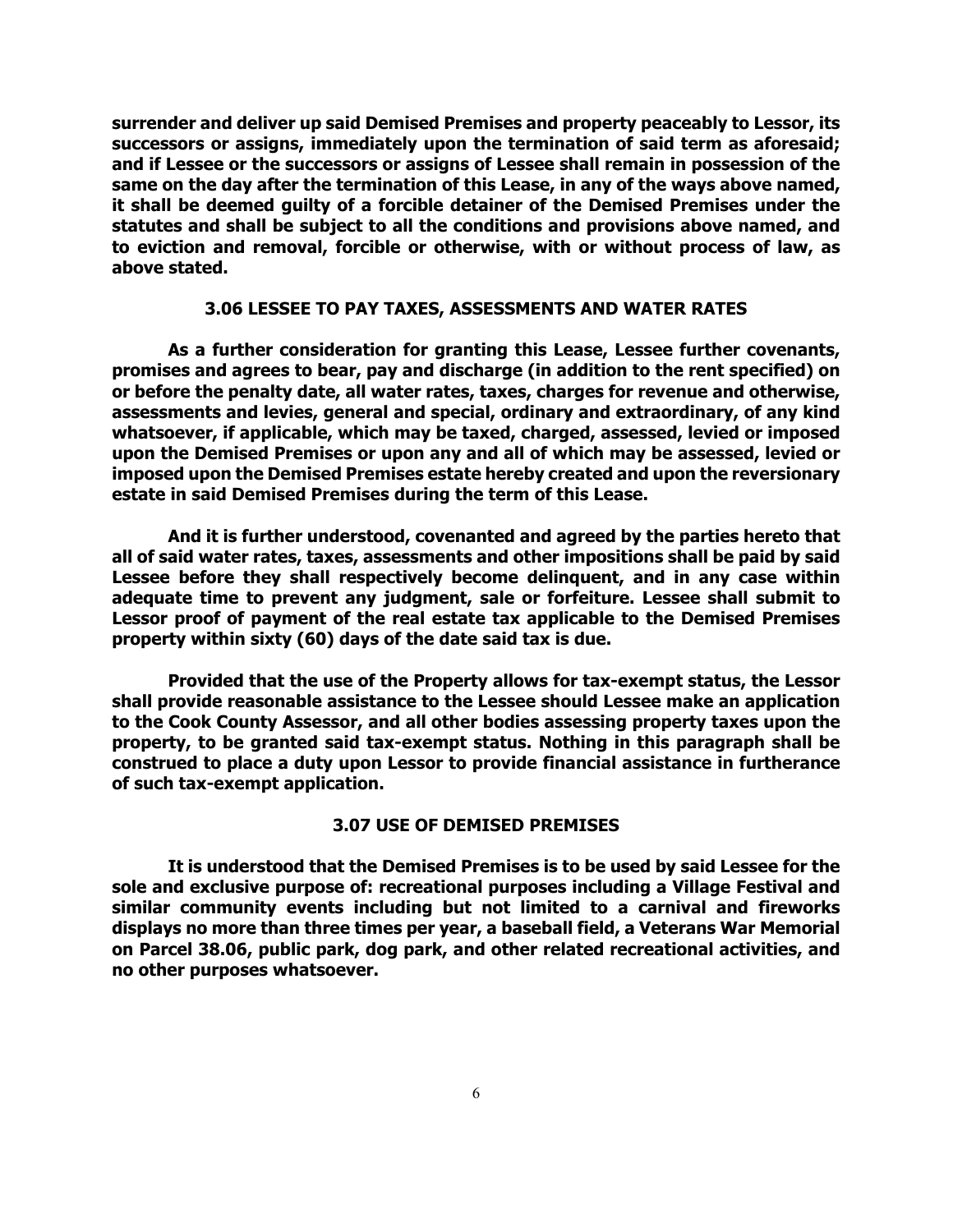## **3.08 PROHIBITED USES AND ACTIVITIES**

**Lessee specifically agrees not to use the said Demised Premises or any part thereof, or suffer them to be used for tanneries, slaughter houses, rendering establishments, or for any use of similar character or for gambling in any form, or for the conducting thereon of any business which shall be unlawful. Lessee also specifically agrees that no alcoholic beverages of any kind shall be sold, given away, or consumed with the knowledge and consent of Lessee on the Demised Premises unless this Lease is for a term of more than twenty (20) years and then only with the prior written consent of Lessor's Board of Commissioners and the furnishing of dram shop insurance or other applicable insurance protection, with respect to such activities with policy limits, form and carrier approved by Lessor and naming Lessor, its Commissioners, officers, agents and employees as additional insureds, said insurance shall provide that said policy shall not be canceled without thirty (30) days advance written notice thereof, in addition to any insurance provided pursuant to paragraph 4.03 for which Lessor is the named insured. Hunting and the manufacture, sale, distribution, discharge, and unauthorized use of guns and firearms on the Demised Premises is expressly prohibited.**

# **3.09 LESSEE TO YIELD UP DEMISED PREMISES, ETC., UPON EXPIRATION OF LEASE AND DEMOLISH ANY IMPROVEMENTS IF NOTIFIED BY LESSOR**

**Lessee agrees at the expiration of the term hereby created or the termination of this Lease under the provisions hereof, to yield up said Demised Premises, together with any buildings or improvements which may be constructed or placed upon the Demised Premises, to Lessor in as good condition as when said buildings or improvements were constructed or placed thereon, ordinary wear and tear excepted. Lessee agrees to remove any and all storage tanks from the Demised Premises including aboveground and belowground storage tanks and restore the Demised Premises to TACO Tier I Residential Standards set forth in 35 IAC 742.500 and as may be amended prior to the expiration of the Lease. Lessee agrees to remove any and all asbestos contained on Demised Premises, prior to the expiration of the Lease, including but not limited to, asbestos contained in any fixture, improvements or buildings located on the Demised Premises. At least one-hundred-twenty (120) days prior to the expiration of this Lease, Lessor will determine which, if any, improvements, including, but not limited to, buildings, bridges, storage tanks, scales, docks, pipelines, green infrastructure, roads, and other related facilities, on the Demised Premises shall be demolished and/or removed. Upon receipt of ninety (90) days advance written notice, Lessee shall demolish and remove at Lessee's sole cost and expense the improvements identified by Lessor. It is expressly understood that Lessor's failure to make said determination one-hundred-twenty (120) or more days prior to the expiration of this Lease, or provide notice herein within said ninety (90) days, shall in no way act as a waiver of Lessee's obligation to demolish or remove such improvements at Lessee's sole cost and expense upon receiving written notice from Lessor. Should Lessee fail to demolish the improvements after notice, Lessor will have these improvements demolished and Lessee will be required to pay all costs**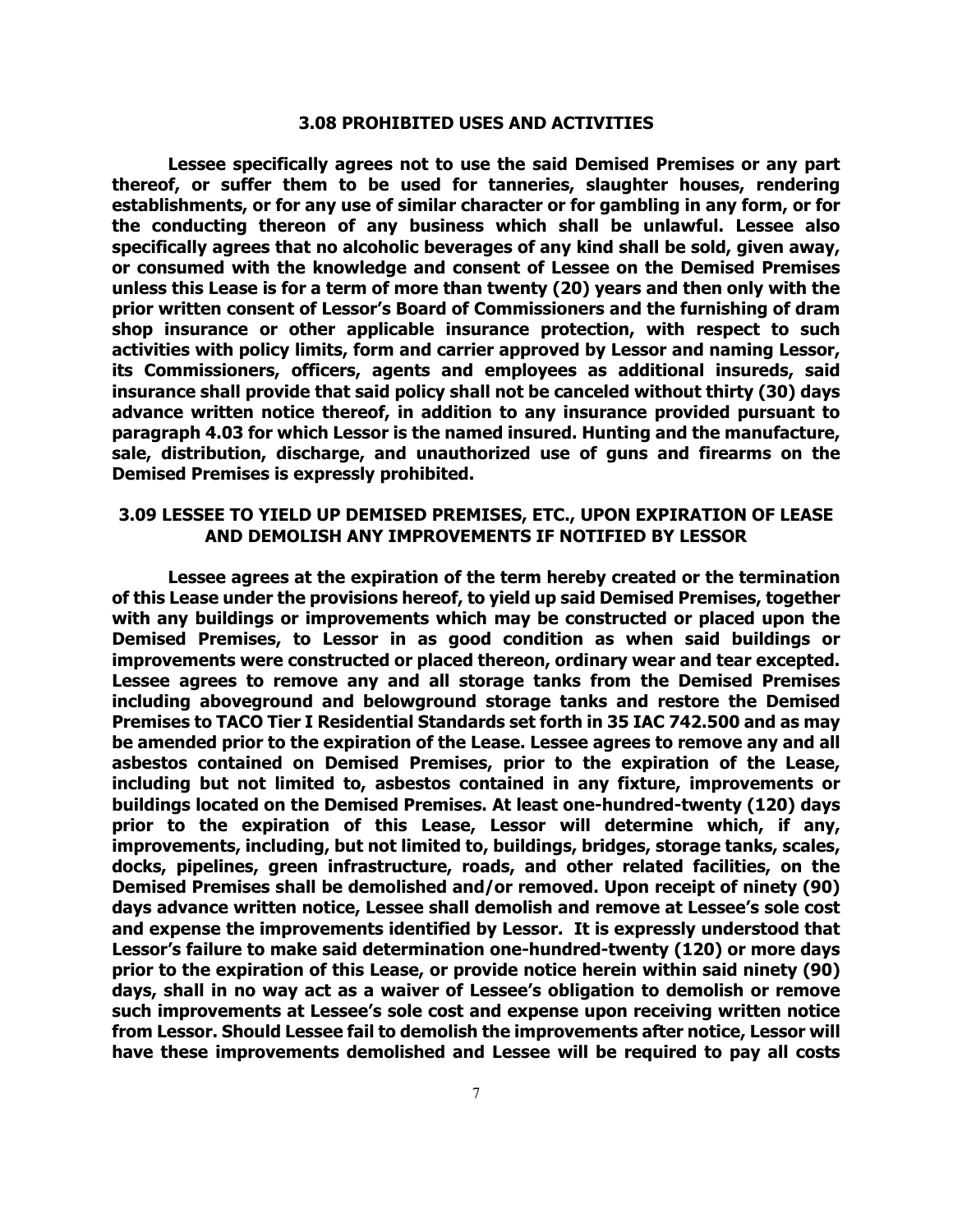**therefor. These requirements survive expiration or termination of this Lease Agreement.**

# **3.10 FAILURE OF LESSOR TO INSIST ON PROVISIONS NO WAIVER**

**Unless mutually and specifically agreed otherwise by the Parties, in writing, Lessee covenants and agrees that if Lessor shall one or more times waive its right to insist upon prompt and satisfactory performance according to the terms of this Lease of any of the obligations of Lessee, no such waiver shall release Lessee from its duty promptly and strictly to satisfy at all times after such waiver each and every obligation arising under the provisions of this Lease, and especially any of such provisions with respect to which such waiver may previously have been made by Lessor as aforesaid; and Lessee covenants and agrees that if Lessor shall for any length of time waive any right or rights accruing to Lessor under the provisions of this Lease, such waiver shall be construed strictly in Lessor's favor and shall not estop Lessor to insist upon any rights, subsequently accruing to it under this Lease not in terms specifically waived; and Lessee covenants and agrees that if Lessee violates any of the obligations under this Lease, no waiver by Lessor of its right to take advantage of such violation shall estop Lessor from insisting upon its strict rights in case of and as to any subsequent violation by Lessee of the same or any other obligation; and Lessee covenants and agrees that this provision of this Lease shall apply especially (but not exclusively) to the right of Lessor to require prompt payment of the rent in this Lease and that neither acceptance by Lessor of any payment of any other unpaid installment or installments of rent, nor any endorsement or statement on any check or letter accompanying any check or payment be deemed an accord and satisfaction and Lessor may accept such check or payment without prejudice to Lessor's right to recover the balance of rent or pursue any other remedy provided in this Lease.**

# **3.11 VARIOUS RIGHTS, CUMULATIVE, ETC.**

**Lessee agrees that the various rights and remedies of Lessor contained in this Lease shall be construed as cumulative, and no one of them as exclusive of the other or exclusive of any rights or remedies allowed by law, and that the right given in this Lease to Lessor to collect any additional rent, monies or payments due under the terms of this Lease by any proceedings under this Lease or the right herein given Lessor to enforce any of the terms and provisions of this Lease, shall not in any way affect the right of Lessor to declare this Lease terminated and the term hereby created ended, as herein provided, upon the default of Lessee, or failure of Lessee to perform and carry out, all of the provisions in this Lease provided to be performed and carried out by Lessee.**

## **3.12 RIGHT TO MORTGAGE LEASEHOLD PREMISES INTEREST**

**A. Lessee is hereby expressly given the right at any time and from time to time, to mortgage its leasehold interest in the Demised Premises, by mortgage or trust deed, but any such mortgage or**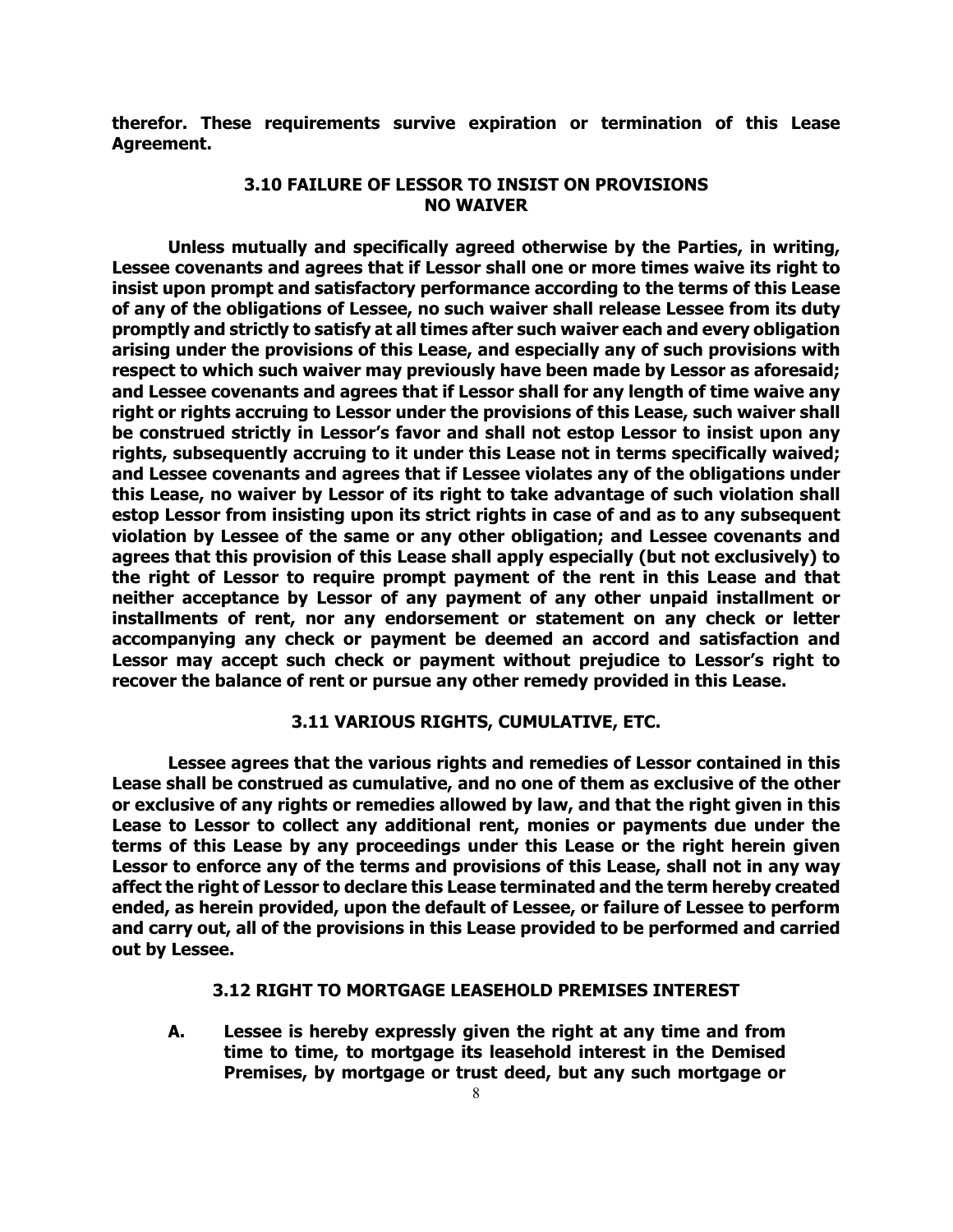**trust deed shall in no way create any lien or encumbrance on the fee of the Demised Premises and the interest of Lessor therein and the interest of Lessor in any improvements which may be placed on the Demised Premises by Lessee; and it is further mutually covenanted and agreed that the mortgagee or trustee in any such mortgage or trust deed and the holder or owner of the indebtedness secured by said mortgage or trust deed shall not personally liable upon the covenants in the Lease unless and until it or its assignee(s) shall acquire the Demised Premises estate created by this Lease. It is further covenanted and agreed that any mortgage or trust deed must be paid in full and a duly executed and recordable release thereof issued therefor prior to the expiration of the term of said Lease.**

**B. DEMISED PREMISES MORTGAGEE - TAX ESCROW: If any Demised Premises Mortgagee while the holder of any Leasehold Mortgage with respect to the Demised Premises shall require Lessee to deposit with such Demised Premises Mortgagee the amounts necessary to pay the general real estate taxes and/or special assessments against the Demised Premises pursuant to Paragraph 3.06 hereof, Lessee may make such deposits directly with said Mortgagee, provided, however, that such Demised Premises Mortgagee or Lessee shall notify Lessor of said requirement in advance of Lessee's making the first such deposit and Lessee or Lessee's Mortgagee documents to Lessor's satisfaction the fact of the establishment and annual maintenance of the required escrow deposits hereunder. In any event, where Lessee is required to deposit with the Demised Premises Mortgagee the amounts necessary to pay the general real estate taxes and/or special assessments, the same to be paid as and when the same become due and payable, and Lessee shall cause to be delivered to Lessor the receipted bills or photostatic copies thereof showing such payment within thirty (30) days after such receipted bills shall have been received by Lessee.**

# **3.13 DISCLOSURE OF LEASE TO COUNTY TAX ASSESSOR AND RECORDING OF LEASE WITH THE RECORDER OF DEEDS**

**Within thirty (30) days from the effective date of this Lease, Lessee shall deliver to the Assessor of the County in which the Demised Premises are situated a copy of this Lease so that said Assessor can take such steps as he determines necessary to subject the interest of Lessee to general real estate taxation and will record this Lease with the Recorder of Deeds of the county in which the Demised Premises are situated.**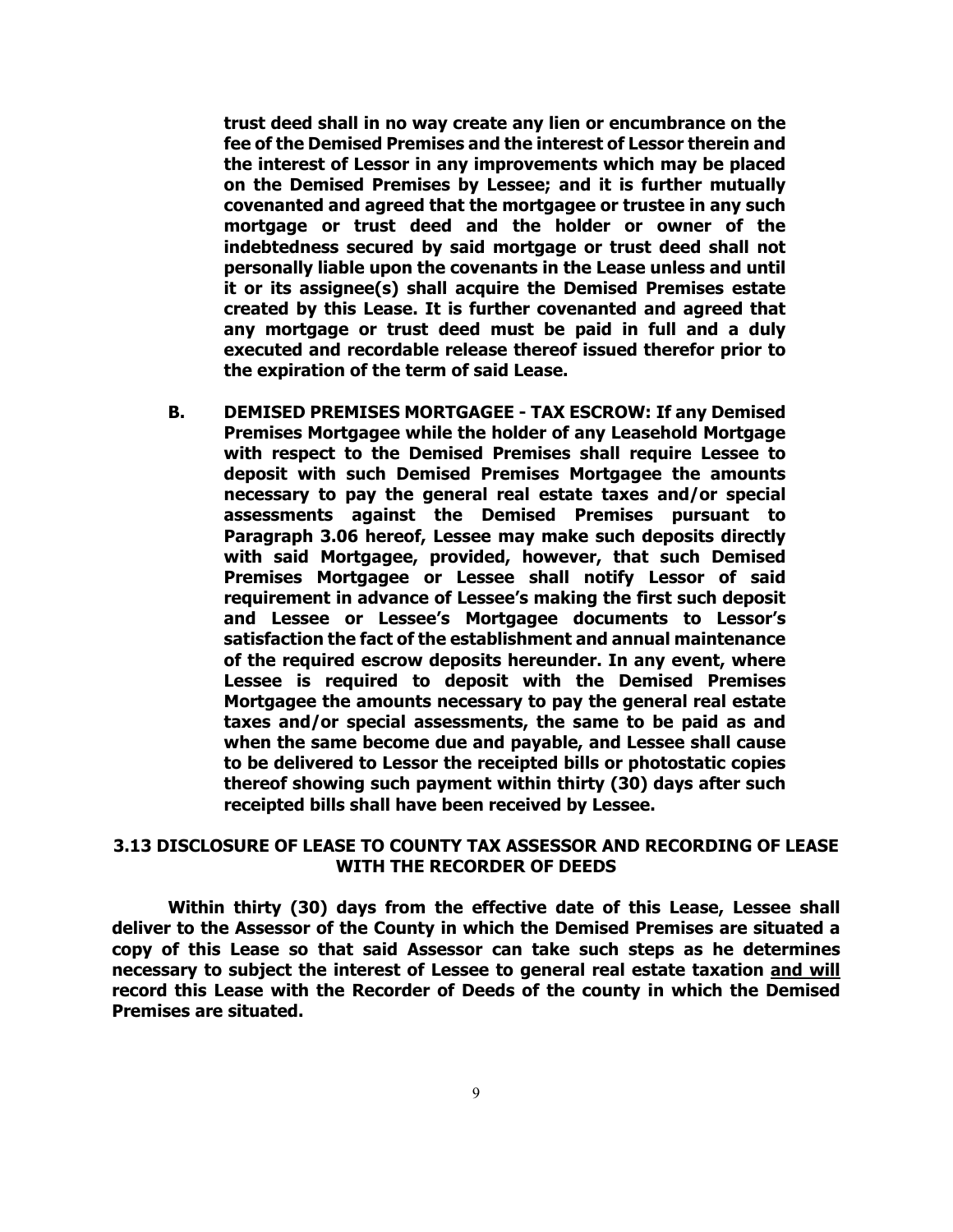### **3.14 NO NUISANCE PERMITTED**

**Lessee covenants and agrees not to maintain any nuisance on the Demised Premises or permit any noxious odors to emanate from the Demised Premises which shall be in any manner injurious to or endanger the health, safety and comfort of the persons residing or being in the vicinity of the Demised Premises.**

## **3.15 DEMISED PREMISES TO REMAIN CLEAN AND SANITARY**

**Lessee covenants and agrees to keep the Demised Premises in a clean and sanitary condition in accordance with all applicable laws, ordinances, statutes and regulations of the county, city, village, town, or municipality (wherein the Demised Premises are located), the State of Illinois, the United States of America, and the Metropolitan Water Reclamation District of Greater Chicago.**

## **3.16 LESSEE SHALL ABIDE BY LAW**

**Lessee covenants and agrees that it shall abide by any and all applicable laws, ordinances, statutes and regulations of the county, city, village, town, or municipality (wherein the Demised Premises are located), the State of Illinois, the United States of America, and enforcement and regulatory agencies thereof and the Metropolitan Water Reclamation District of Greater Chicago which regulate or control the Demised Premises, Lessee and/or Lessee's use of the Demised Premises, including the permit requirements for site development under the District's Watershed Management Ordinance.**

#### **ARTICLE FOUR**

### **4.01 INDEMNIFICATION**

**Lessee for itself, its executors, administrators, successors and assigns agrees to and does hereby expressly assume all responsibility for and agrees to defend, indemnify, save and keep harmless Lessor, its Commissioners, officers, agents, servants, and employees against any claim (whether or not meritorious), loss, damage, cost or expense which Lessor, its Commissioners, officers, agents, servants and employees may suffer, incur or sustain or for which it may become liable, growing out of any injury to or death of persons or loss or damage to property which shall at any time during the term of this Lease be caused by or in connection with the use, occupancy or possession of the Demised Premises, and for any such loss, damage, cost or expense which shall at any time during the term of this Lease be caused by or in the performance of any work or construction, installation, maintenance, removal or repair of any buildings or structures placed upon the Demised Premises, whether the same be caused by the negligence of Lessee, any contractor employed by Lessee, or by the negligence of Lessor, its Commissioners, officers, agents, employees or contractors or as a penalty or claim for the sale or giving away of any intoxicating liquors on or about the Demised Premises, or the use of the Demised Premises for illegal or immoral purposes. In case any action, suit or suits shall be commenced**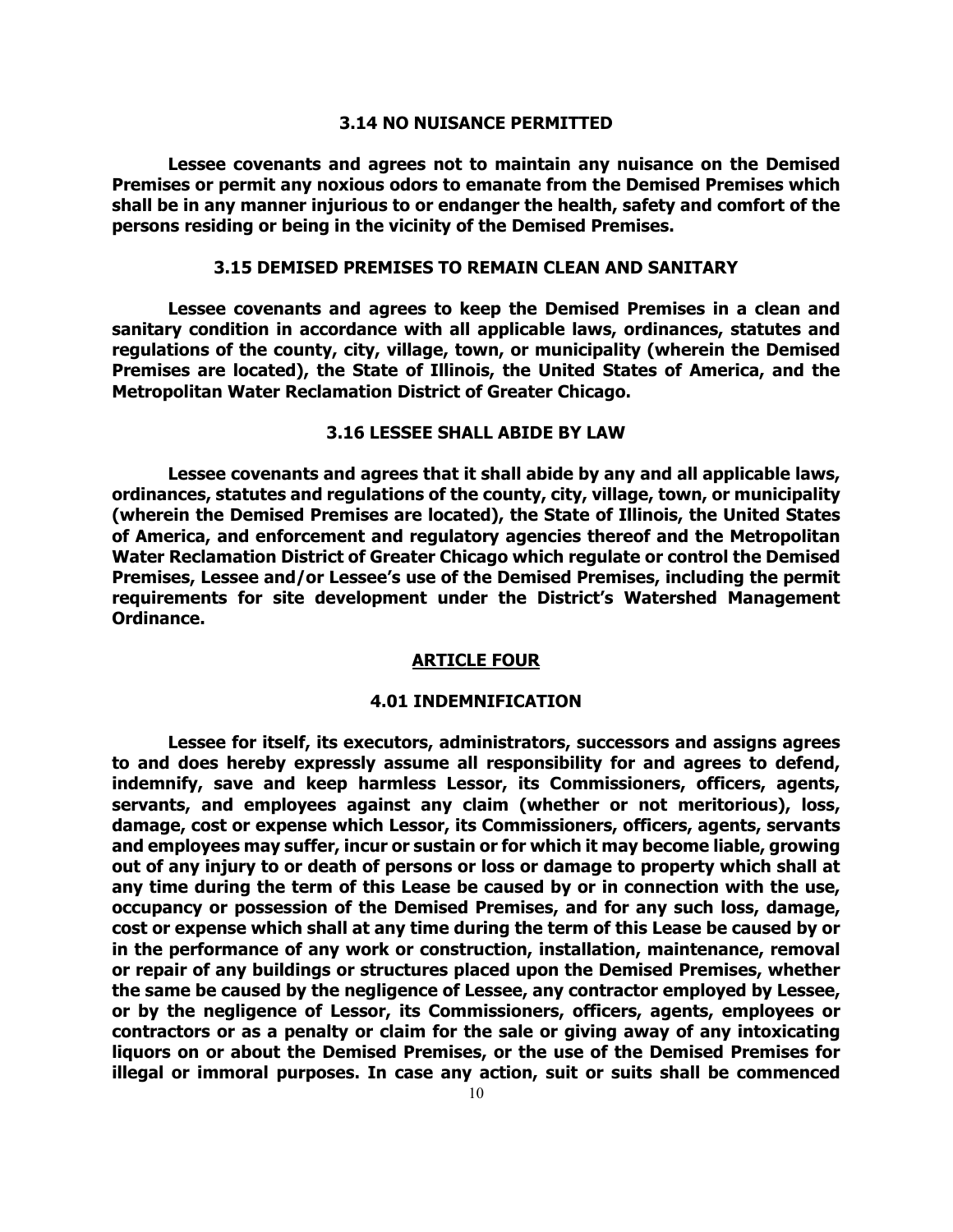**against Lessor growing out of any such claim, loss, damage, cost or expense, Lessor may give written notice of the same to Lessee, and thereafter Lessee shall attend to the defense of the same and save and keep harmless Lessor from all expense, counsel fees, costs, liabilities, disbursements, and executions in any manner growing out of, pertaining to or connected therewith.**

## **4.02 INDEMNIFICATION AGAINST MECHANICS LIENS**

**Lessee agrees to indemnify, save and keep harmless Lessor of and from any claims for mechanics' liens by reason of any construction work, repairs, replacements or other work or for any improvements made to or placed upon the Demised Premises by or in behalf of Lessee or at Lessee's instance.**

## **4.03 INSURANCE**

**A. Lessee, prior to entering upon the Demised Premises and using the same for the purposes for which this Lease is granted, shall procure, maintain and keep in force at Lessee's expense, public liability property damage insurance in which Lessor, its Commissioners, officers, agents, and employees are a named insured and fire and extended coverage and all risk property insurance in which Lessor is named as the Loss Payee from a company to be approved by Lessor. ("CLAIMS MADE" policies are unacceptable). Each afore-referenced policy shall have limits of not less than:**

**COMPREHENSIVE GENERAL LIABILITY Combined Single Limit Bodily Injury Liability Property Damage Liability (Including Liability for Environmental Contamination of Adjacent Properties) in the amount of not less than \$4,000,000.00 per occurrence and ALL RISK PROPERTY INSURANCE (Including Coverage for Environmental Contamination of Demised Premises) in the amount of not less than \$4,000,000.00 per occurrence INCLUDING FIRE AND EXTENDED COVERAGE in an amount not less than the replacement cost of improvements located on the Demised Premises**

**Prior to entering upon said Demised Premises, Lessee shall furnish to Lessor certificates of such insurance or other suitable evidence that such insurance coverage has been procured and is maintained in full force and effect. Upon Lessor's written request, Lessee shall provide Lessor with copies of the actual insurance policies within ten (10) days of Lessor's request for same. Such certificates and insurance policies shall clearly identify the Demised Premises and shall provide that no change, modification in or cancellation of any insurance shall become effective until the expiration of thirty (30) days after written notice thereof shall have been given by**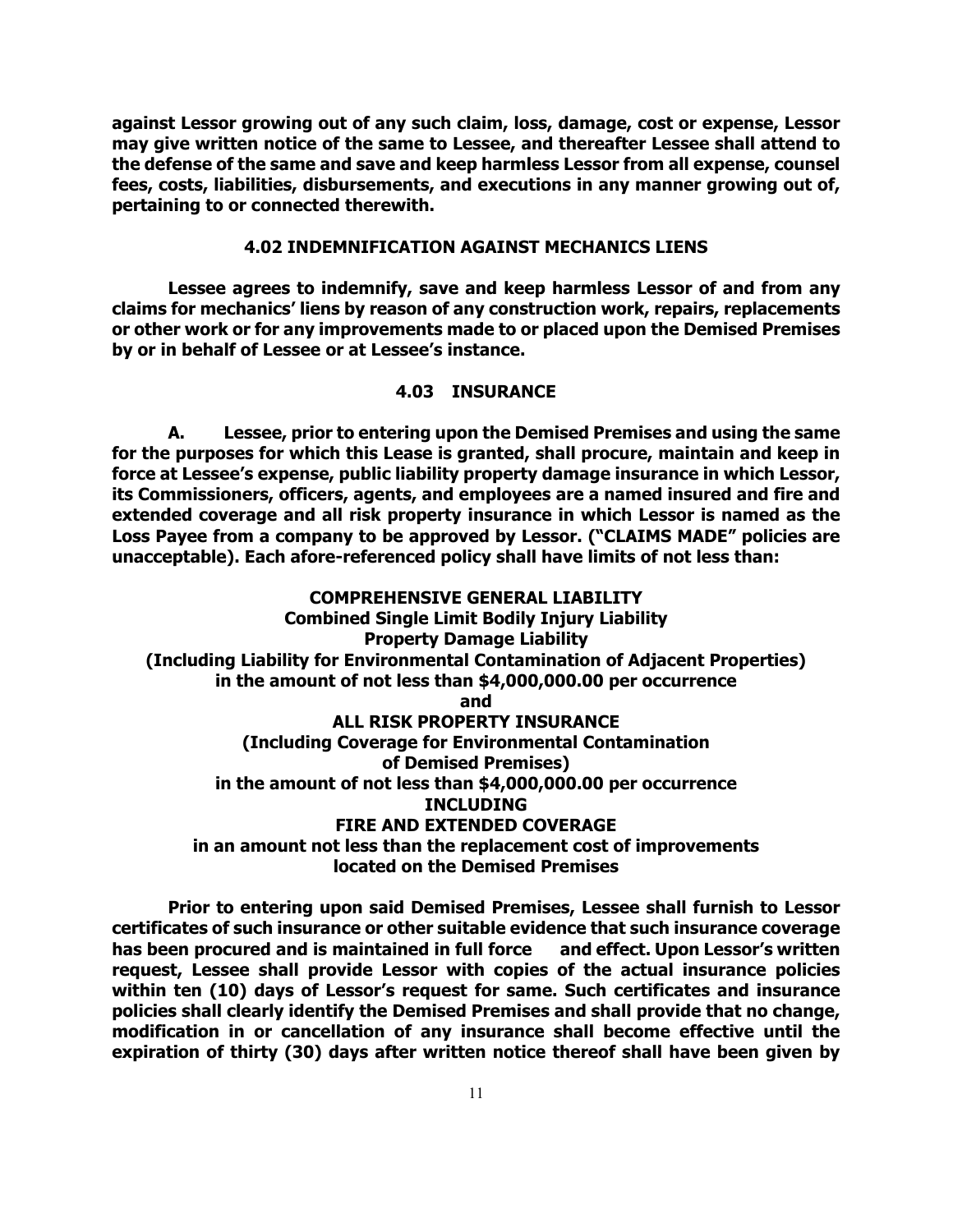**the insurance company to Lessor. The provisions of this paragraph shall in no wise limit the liability of Lessor as set forth in the provisions of 4.01 above; or**

**B. If Lessee is a self-insurer, Lessee, prior to entering upon said Demised Premises and using the same for the purposes for which this Lease is granted, shall prepare and transmit to the District an acknowledged statement that Lessee is a selfinsurer, and that it undertakes and promises to insure the District, its Commissioners, officers, agents, servants and employees on account of risks and liabilities contemplated by the indemnity provisions of this Agreement (Article Four, paragraph 4.03) above; and that such statement is issued in lieu of policies of insurance or certificates of insurance in which the District, its Commissioners, officers, agents, servants and employees would be a named or additional insured, and that it has funds available to cover those liabilities in the respective amounts therefor, as set forth as follows:**

**COMPREHENSIVE GENERAL LIABILITY Combined Single Limit Bodily Injury Liability Property Damage Liability (Including Liability for Environmental Contamination of Adjacent Properties) in the amount of not less than \$4,000,000.00 per Occurrence**

**and**

# **ALL RISK PROPERTY INSURANCE (Including Coverage for Environmental Contamination of Demised Premises) in the amount of not less than \$4,000,000.00 per Occurrence.**

**This statement shall be signed by such officer or agent of Lessee having sufficient knowledge of the fiscal structure and financial status of Lessee, to make such a statement on behalf of Lessee and undertake to assume the financial risk on behalf of Lessee and will be subject to the approval of the District. The provisions of this paragraph shall in no wise limit the liability of Lessor as set forth in the provisions of 4.01 above.**

## **4.04 INSURANCE ON IMPROVEMENTS**

**Lessee shall keep any buildings and improvements erected, constructed or placed on the Demised Premises fully insured to the replacement cost thereof against loss by explosion, fire and/or windstorm or other casualty loss for their full replacement cost at Lessee's own expense at all times during the term of this Lease by an insurance company or companies approved by Lessor. Lessor shall be a named insured on all of said insurance policies and a certificate of insurance evidencing same shall be provided to Lessor and kept current at all times throughout the term of this Lease. All policies of insurance indemnifying against such loss by explosion, fire**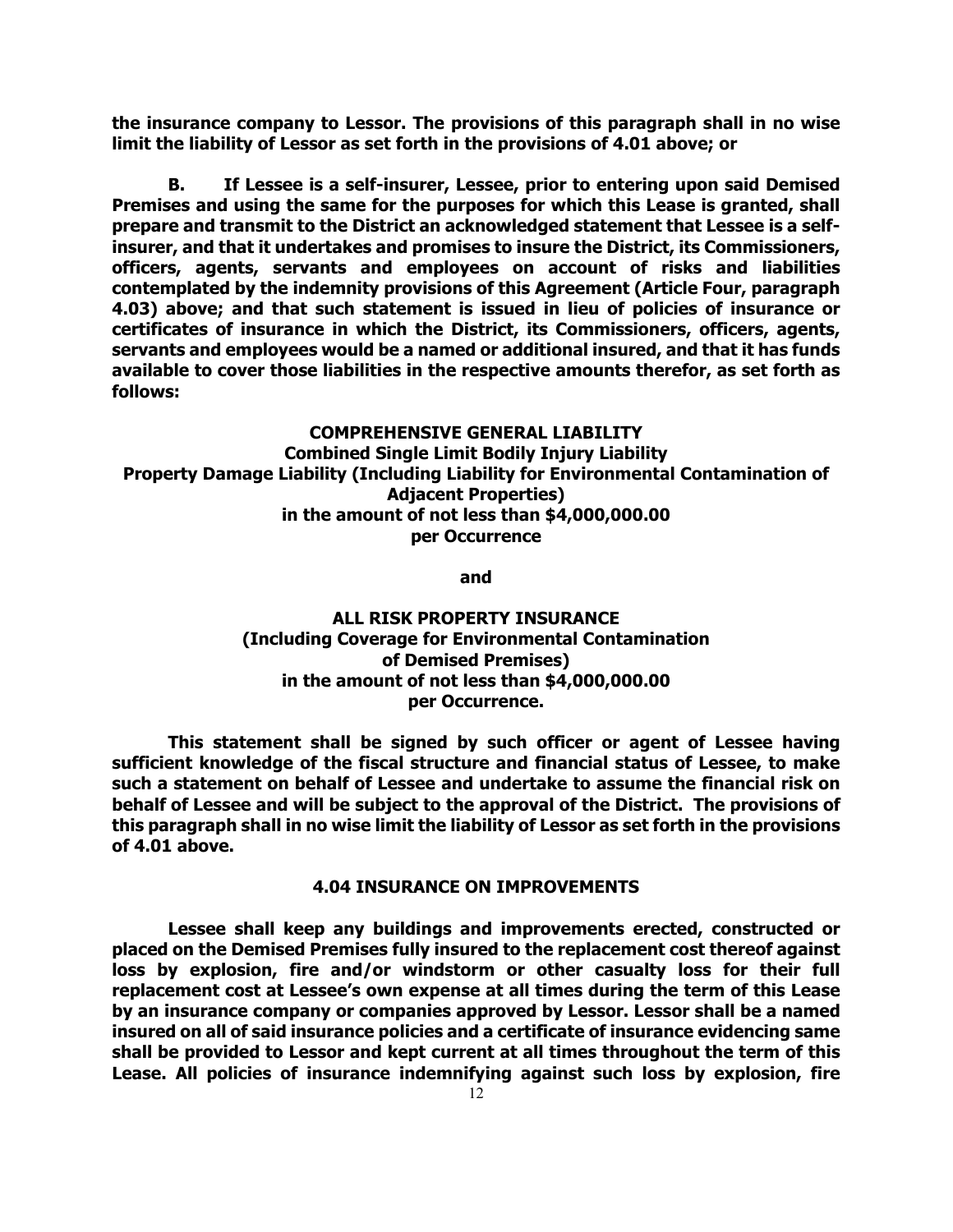**and/or windstorm so insured shall be payable to Lessor, as additional security for the payment of rent and the performance by Lessee of the covenants herein; said policy or policies to be delivered to Lessor as soon as issued, provided, however, that in the event of loss to or destruction of said buildings and other improvements, the insurance proceeds received by Lessor in excess of the amounts then due for rent and charges under the provisions of this Lease shall be held in trust by Lessor for the repair, restoration or rebuilding of such damaged or destroyed buildings and other improvements, and shall be disbursed therefor by said Lessor only on architect's certificates after Lessee has, at its own expense, without charge or lien upon said buildings or other improvements, restored, rebuilt or repaired the same to an extent that will enable Lessor, with the insurance money remaining in its hands after the payment of the rent and charges due it, to complete said buildings or other improvements in as good condition as they were in before the said loss or damage by explosion, fire and/or windstorm.**

## **4.05 FAILURE OF LESSEE TO INSURE IMPROVEMENTS**

**In the event Lessee should at any time neglect, fail or refuse to insure or to keep insured the buildings and other improvements on said Demised Premises as above provided, then Lessor at its election may procure or renew such insurance and the amount paid therefor shall be repaid by Lessee to Lessor with the rents next thereafter falling due under this Lease, together with interest thereon at the rate of two percent (2%) in excess of the prime rate charged by the principal bank in Chicago, Illinois, to its commercial borrowers as determined on the first date of a delinquency from the respective dates of any such payments.**

## **4.06 RIGHT OF LESSEE TO RECOVER PROCEEDS**

**It is covenanted and agreed by and between the parties hereto that Lessor shall not be held responsible for the collection or non-collection of any of said insurance money in any event but only for such insurance money as shall come into its hands. Lessee, however, shall have the right in the name of Lessor to sue for and recover any and all sums payable under any of said policies for losses arising thereunder provided it shall indemnify and save harmless Lessor from any costs or attorney's fees in connection with any such proceeding to recover such insurance money. However, all sums so recovered shall be paid to Lessor to be applied as herein provided.**

# **4.07 APPLICATION OF INSURANCE PROCEEDS**

**It is covenanted and agreed by and between the parties hereto that in case of damage to the buildings and improvements to be erected, constructed or placed on the Demised Premises, as aforesaid, or the destruction thereof (or loss or damage to any buildings or other improvements thereafter standing upon the Demised Premises), and unless mutually agreed, in writing, otherwise by the Parties Lessee shall repair, restore or rebuild the same within one year from such destruction or damage, and in such case the insurance money received by Lessor pursuant to the**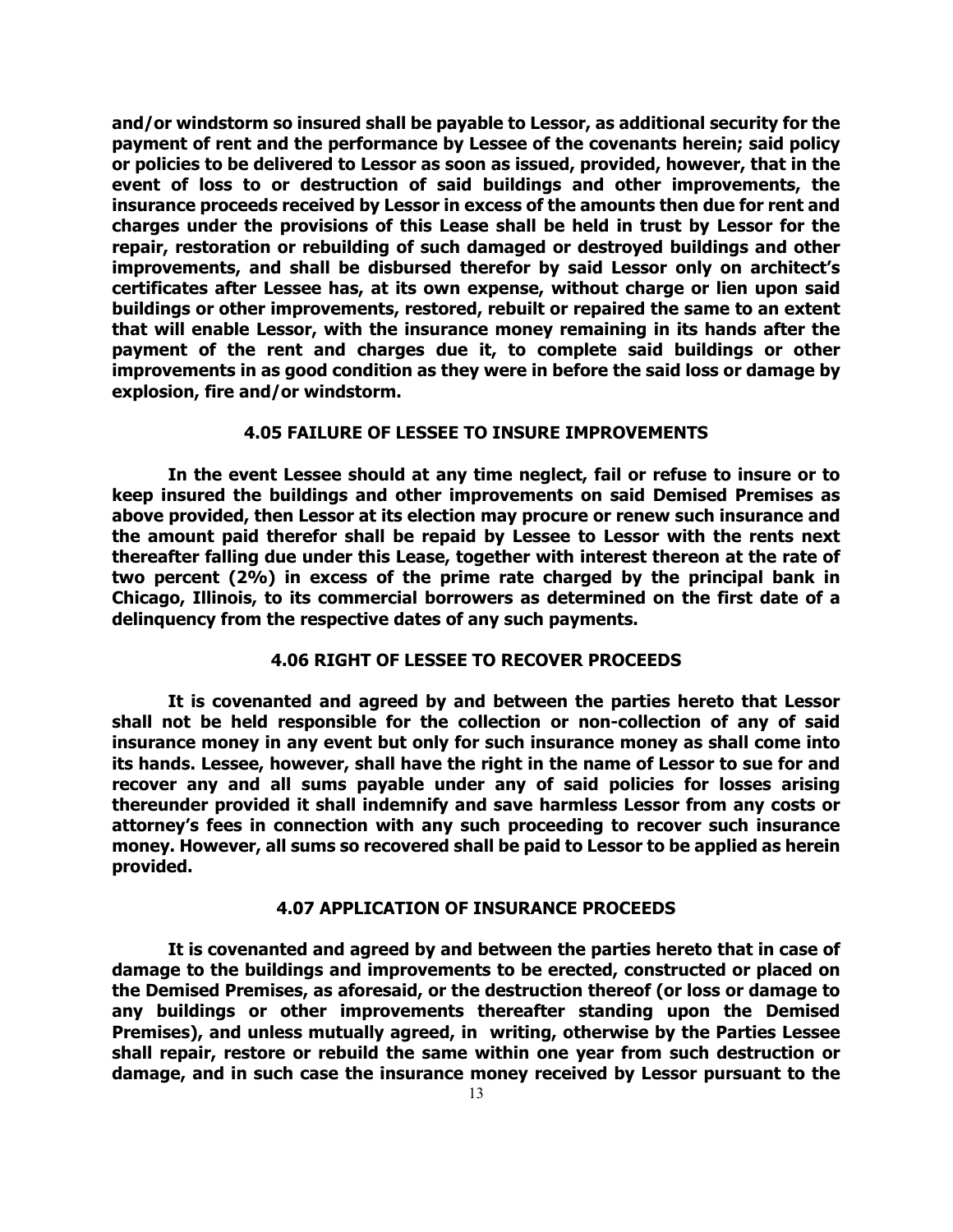**terms of this Lease under said policies, after deducting therefrom the reasonable charges of Lessor for handling such insurance and all costs and expenses of collecting the same, including attorney's fees, and all unpaid and overdue rental payments shall be paid in whole or in part by Lessor to the contractor or contractors (employed by Lessee) upon the delivery to the Executive Director of Lessor of certificates of the architects of Lessee properly endorsed by Lessee and accompanied by waivers of lien and release for the cost and expense of repairing, restoring or rebuilding said buildings or other improvements as the work of repairing, restoring, or rebuilding progresses.**

## **4.08 INSURANCE PROCEEDS DEFICIENCY**

**It is understood and agreed between the parties hereto that in case the insurance money collected by Lessor shall not be sufficient to fully pay for the repair, restoration or rebuilding of said buildings and other improvements as aforesaid, then Lessee shall be required to pay such sums of money, in addition to said insurance money so collected by Lessor as aforesaid as may be necessary to pay for the complete repair, restoration or rebuilding of said buildings and other improvements; it being understood, however, that Lessor shall not be required to pay such insurance money so collected until the Executive Director of Lessor is satisfied that such sum will complete the repair, restoration and rebuilding of said buildings and other improvements, free of mechanics' liens for labor or material, in which event such monies shall be paid by Lessor to the contractor or contractors employed by Lessee to complete the repair, restoration or rebuilding of said buildings and other improvements, upon delivery to the Executive Director of Lessor of certificates of the architects of Lessee properly endorsed by Lessee accompanied by waiver of lien and release as the work of repairing, restoring or rebuilding of said buildings and other improvements shall progress. It is expressly understood that nothing herein shall prevent Lessee from replacing any building or structure destroyed or damaged with other buildings or structures of different design and construction of at least equal value on any part of the Demised Premises.**

# **4.09 LESSOR NOT RESPONSIBLE FOR RESTORATION OF IMPROVEMENTS**

**It is covenanted and agreed that Lessor shall not be liable to contribute or pay any sum of money toward the restoration, repair or rebuilding of said buildings or other improvements. In the event of the termination of this Lease by lapse of time, or by reason of any default by Lessee in any of its payments, or a breach by Lessee of any of the covenants and agreements of this Lease before the repair, restoration, replacement or rebuilding of said buildings or other improvements shall be completed, as aforesaid, then in any of said cases the insurance money collected by Lessor shall belong absolutely to Lessor.**

# **4.10 EXCESS INSURANCE PROCEEDS**

**It is understood and agreed that after the work of any such repairs, restoration, or rebuilding by Lessee shall have been completed and paid for, any excess of**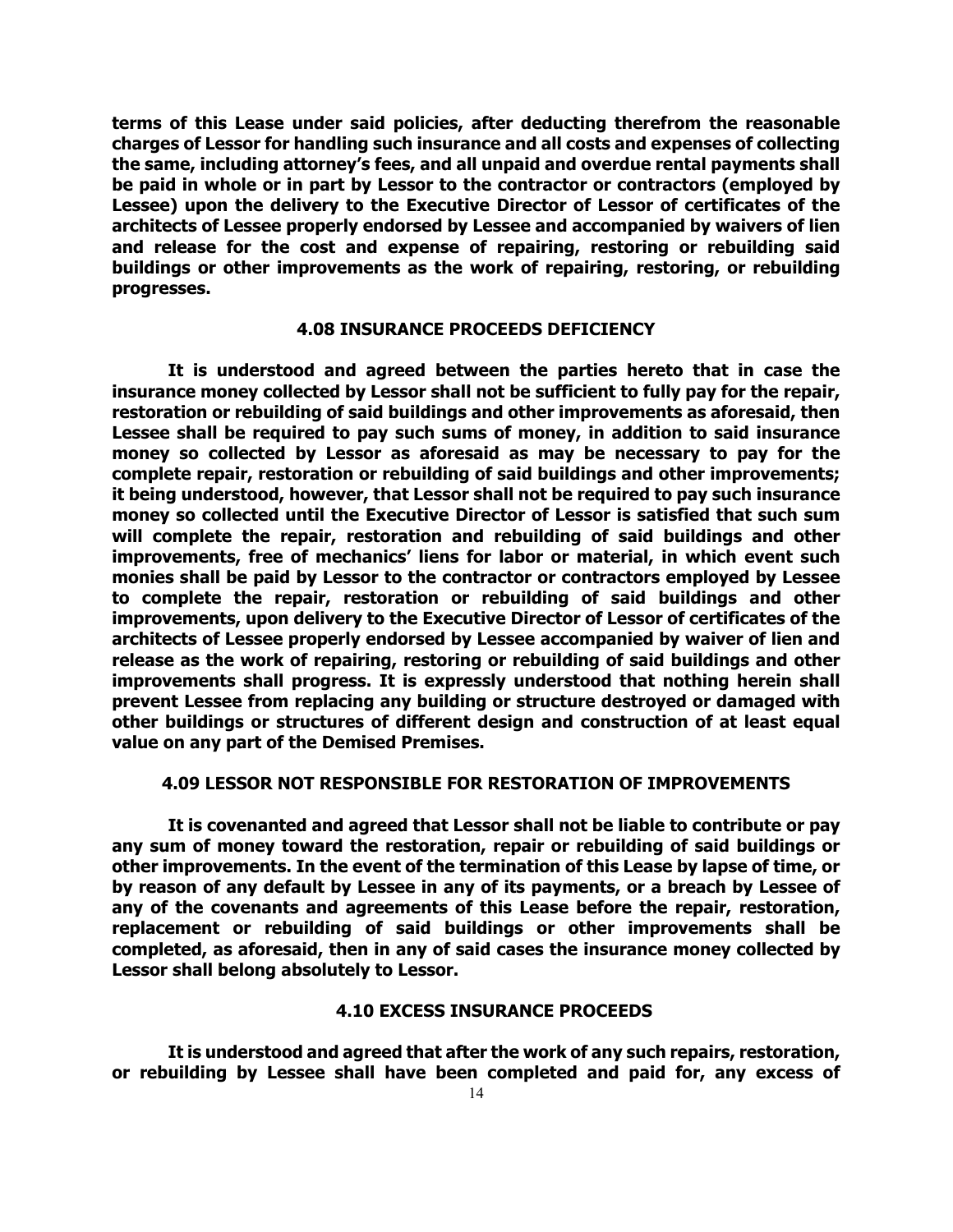**insurance money then remaining on deposit with Lessor shall belong to Lessee and in that event, Lessor shall pay to Lessee the balance of said insurance money upon its written request. The provisions of this paragraph as well as those of paragraphs numbered 4.04 to 4.09, inclusive, shall apply whenever and so often as any buildings or other improvements erected and completed on the Demised Premises, under any of the provisions of this Lease, shall have been damaged or destroyed by fire or windstorm.**

# **4.11 SECURITY DEPOSIT**

## **Intentionally Deleted.**

# **ARTICLE FIVE**

### **5.01 GENERAL ENGINEERING RESERVATIONS AND REQUIREMENTS**

- **A. Lessor has heretofore executed various agreements with governmental agencies, public utility companies, private corporations and individuals for the installation of pipelines, duct lines, sewers, cables, electric transmission lines and other surface and subsurface structures, constructions and improvements. Pursuant to those agreements, the various grantees have installed and are operating their respective surface and underground plant facilities which may lie within or otherwise affect the Demised Premises. Lessee shall, at its own initiative, inquire and satisfy itself as to the presence or absence of all such facilities on the Demised Premises, and waives all claims which it might otherwise have against Lessor on account of the presence of such facilities on the Demised Premises as same may affect Lessee's use and enjoyment of the Demised Premises.**
- **B. Lessee expressly agrees that within an area delineated by a line parallel with and 250 feet distant from the top of the edge of the water of any waterway which traverses or is adjacent to the Demised Premises (Corporate Use Reserve Area) and all areas within the Demised Premises below the lowest elevation of**  development thereon as reflected **development plans for the Demised Premises, Lessor and anyone acting under its authority shall have the right, without payment therefor, to construct, operate, maintain, repair, renew and relocate any and all pipe, sewer, structure, facility power, and communications lines and appurtenances upon, under and across the Demised Premises. All such work shall be performed in such a manner so as to cause the least amount of interference with Lessee's use of the Demised Premises.**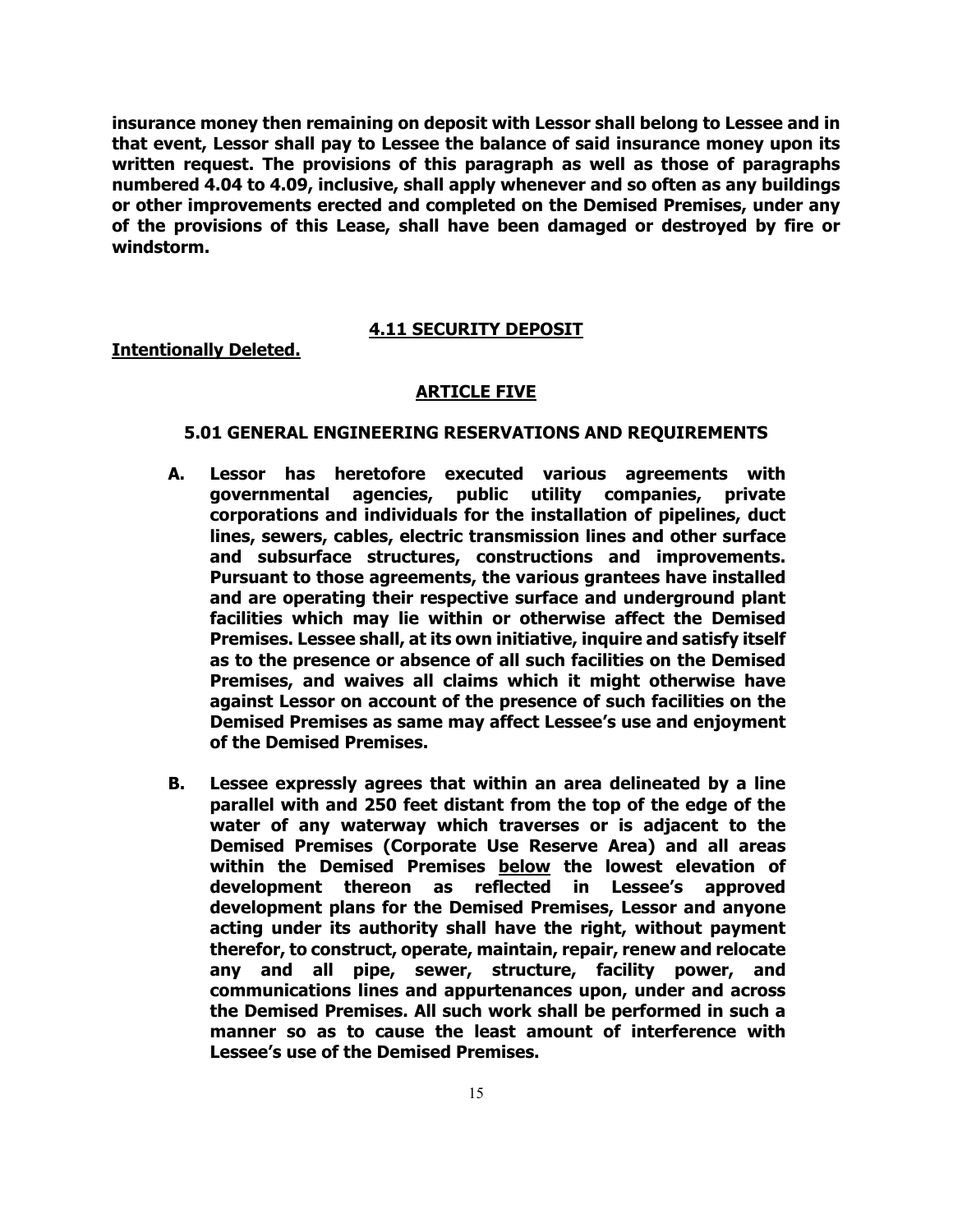- **C. Lessee expressly understands and agrees that Lessor may have installed various sewers, shafts, ducts, pipes, and other facilities upon, over or beneath the Demised Premises. Lessor shall cooperate with Lessee to ascertain, identify and locate all of Lessor's improvements, structures and constructions on the Demised Premises. Lessee covenants and agrees that at no time shall its use and occupancy of the Demised Premises damage or interfere with said facilities.**
- **D. Lessor reserves unto itself a perpetual right, privilege, and authority to construct, maintain, operate, repair and reconstruct intercepting sewers (with its connecting sewers and appurtenances), and any other drains or structures constructed or operated in the furtherance of Lessor's corporate purpose upon, under and through Corporate Use Reserve Area and below the lowest elevation of Lessee's approved development plan for the Demised Premises. Lessor shall also have the right, privilege and authority to enter upon and use such portions of said Demised Premises as may be necessary in the opinion of the Executive Director of Lessor, for the purpose of constructing, maintaining, operating, repairing and reconstructing intercepting sewers, connecting sewers, drains or other structures, appurtenances, parking areas and access drive which do not unreasonably interfere with Lessee's use of the Demised Premises.**

**It is expressly understood that no blockage or restriction of flow in the water will be tolerated at any time. No construction or improvements of any kind can project into the waterway during construction or after permanent repairs are completed.**

**It is further expressly understood and agreed by Lessee that no new buildings, materials, or structures shall be placed or erected and no work of any character done on said Demised Premises so as to injure or damage in any way said intercepting sewer, connecting sewers, drains or other structures and appurtenances located at any time on the Demised Premises, or so as to interfere with the maintenance, operation or reasonable access thereto.**

**E. It is expressly understood and agreed that Lessor shall not be liable to Lessee for any loss, cost or expense which Lessee shall sustain by reason of any damage at any time to its property caused by or growing out of the failure of the sewers, structures, or other equipment of Lessor located on the Demised Premises, or by any other work which Lessor may perform on the Demised Premises under the terms hereof, or adjacent to the Demised Premises.**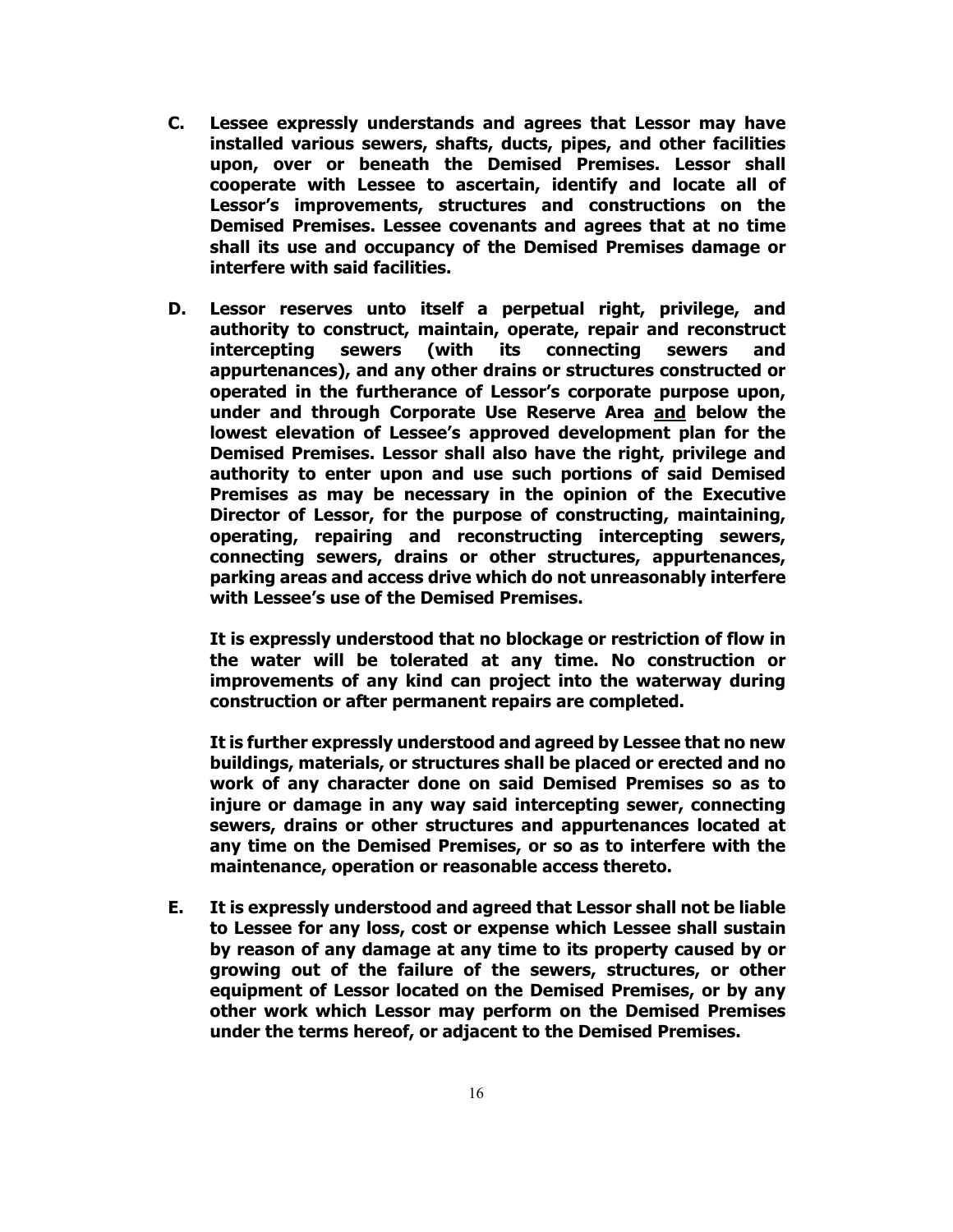- **F. Lessee shall relocate or remove the improvements existing or constructed upon the Demised Premises, at no cost to the District in the following instances:** 
	- **(1) In the event that the Demised Premises are adjacent to any channel or waterway, and said channel or waterway is to be widened by the District or any other governmental agency; or**
	- **(2) In the event that any agency of government, having jurisdiction over said channel or waterway, requires the relocation or removal of said improvements; or**
	- **(3) In the event that said relocation or removal is required for the corporate purposes of the District.**

**Such relocation or removal shall be commenced within ninety (90) days after notice thereof in writing is served upon Lessee and diligently prosecuted to the conclusion.**

- **G. If any time in the future, any portions of the Demised Premises are required for the construction of highways and roadways, or adjuncts thereto, such as interchanges, ramps and access roads, as determined by the Executive Director of Lessor, for the use of any other governmental agency engaged in the construction of highways and roadways, or adjuncts thereto, then in such event, it is understood and agreed by the parties hereto, that Lessee shall surrender possession of such part of the Demised Premises that may be so required. Lessee also agrees, at its own cost and expense, to remove all of its equipment, structures or other works from those portions of the Demised Premises so required, or reconstruct or relocate such of its installations so as to permit the use of the Demised Premises for the construction of highways and roadways or adjuncts thereto within sixty (60) days after notice shall have been given to Lessee by said Executive Director.**
- **H. Lessor reserves to itself or to its assignees or permittees at any time during the term of this Lease, upon thirty (30) days written notice given by Lessor to Lessee, the right to construct, reconstruct, maintain, and operate additional force mains, intercepting sewers, drains, outlets, pipe lines, pole lines, and appurtenances thereto; and such other structures, buildings, apparatus, and water control equipment as may be needed for the corporate purposes of Lessor upon, under, and across the Demised Premises. Any such construction shall be located as determined by the Executive Director of Lessor so as to cause, in**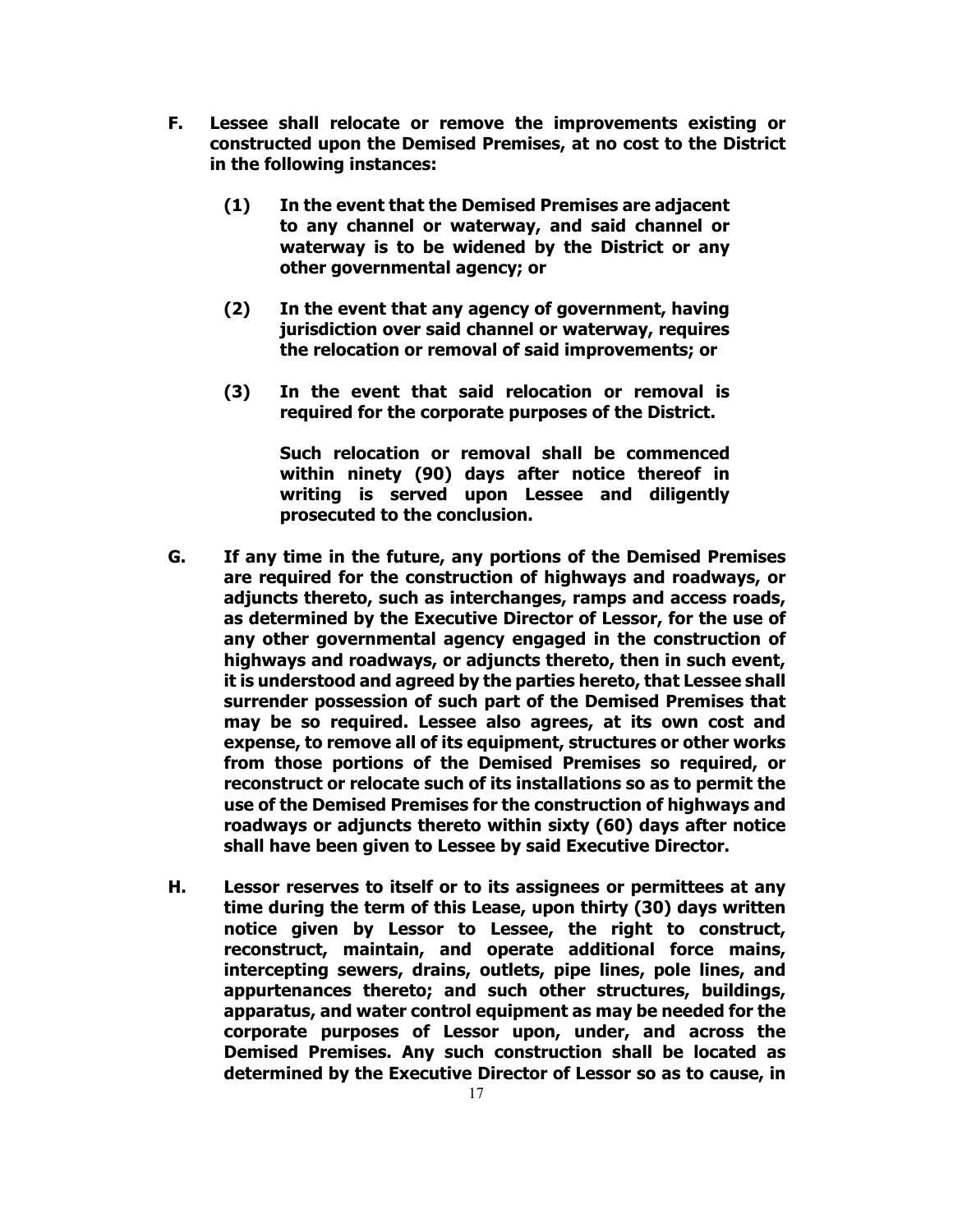**his opinion, the least interference with any equipment, or improvements, that Lessee may then have on the Demised Premises.**

- **I. Lessee agrees that if at any future date it desires to dispose of sewage, industrial wastes or other water-carried wastes from the Demised Premises, it will discharge the said sewage, industrial wastes or other water-carried wastes into an intercepting sewer owned by or tributary to the sewerage system of Lessor. Lessee will make application and secure the necessary permit from the Metropolitan Water Reclamation District of Greater Chicago and all governmental and regulatory agencies having jurisdiction thereof before discharging any of the aforesaid sewage, industrial waste or other water-carried wastes into any intercepting sewers.**
- **J. It is agreed by and between the parties hereto that Lessee shall submit to the Executive Director of Lessor for his approval, the general plans for handling the sewerage, grading, and drainage of the Demised Premises; and for any roadways, water supply, telephone and electric service, if any, and of all improvements or any other construction to be erected thereon, before the commencement of any work thereon.**
- **K. Lessor reserves to itself the right of access to the Main Channel as well as right of access to the Demised Premises for inspection by Lessor and its duly accredited agents at all times, and for such surveys or any other purposes as the Executive Director of Lessor may deem necessary.**
- **L. Any blockage or restriction of flow in the waterway will not be tolerated at any time. No construction or improvements of any kind can project into the waterway during construction or after permanent repairs are contemplated.**
- **M. Lessee shall take all necessary precautions to keep these structures, and all District structures located on the Demised Premises, protected at all times, shall compensate Lessor in the event Lessee, or anyone acting under Lessee's direction, causes damage of any kind to such structures to the extent necessary to fully repair such damage, and shall provide Lessor with uninterrupted access to such structures at all times. Prior to performing any excavation or other work on or near such structures, Lessee shall submit plans detailing such work to Lessor for review and approval, and shall perform the subsequent work in conformity with the plans so approved by Lessor in writing.**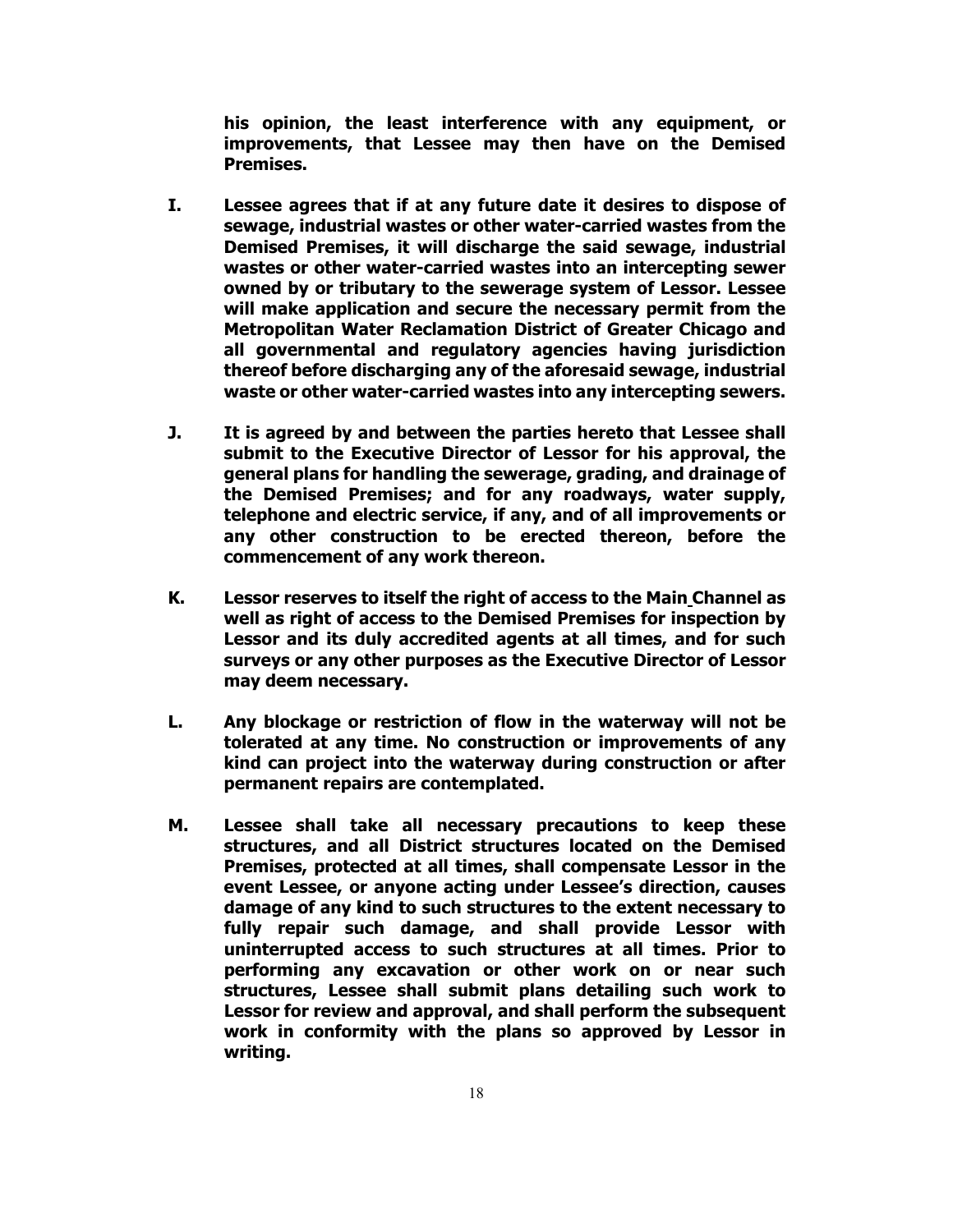#### **5.02 STORMWATER MANAGEMENT REQUIREMENTS**

**Lessee shall submit to Lessor for its review and approval written plans detailing Lessee's plans for managing stormwater and drainage on the Demised Premises. The approval of Lessee's stormwater management plans shall be within the sole discretion of Lessor however, said approval shall not be unreasonably withheld. Furthermore, as Lessee is a local governmental entity, the Parties agree to meet and confer, if necessary, in furtherance of mitigating the costs of stormwater management and the cost impact on the citizens of the Village of Stickney.**

**Lessee's plans shall provide for the separate collection of all roof water and surface run-off from grounds and roadways; shall comply with all applicable rules, regulations, ordinances, statutes, and laws pertaining to stormwater management, wetlands management, and flood plains; and shall, whenever feasible, employ Best Management Practices (BMP). BMPs may include, but are not limited to, green roofs, natural landscaping, filter strips, rain gardens, drainage swales, and naturalized detention basins. Stormwater unable to be managed by BMPs will be discharged to the Main Channel in a manner acceptable to Lessor.**

# **5.03 SPECIFIC ENGINEERING, DESIGN AND OPERATING RESERVATIONS AND RESTRICTIONS. (CLARIFICATION -- NOT LIMITATION)**

**In accordance with the Consent Decree entered in** United States of America, et al., v. Metropolitan Water Reclamation District of Greater Chicago**, Case Number 11 C 8859 and the District's Comprehensive Land Use Policy, Lessee shall pay for and include green infrastructure on its leasehold. A "Green Infrastructure Land-Use Policy Form for Public Leases" must be filled out completely and signed by the authorized representatives of both Lessee and the District concurrent with the signing of this Lease. The form, when completed and signed, shall be attached hereto as Exhibit "C".**

**The amount of green infrastructure to be provided shall be determined by what is referred to as "Design Retention Capacity" or "DRC" as defined in the Comprehensive Land Use Policy.** 

**Where authorized in the Comprehensive Land Use Policy, Lessee can, and is encouraged to, design, implement, operate, and maintain green infrastructure on other lands owned by Lessee, in lieu of, or in addition to, Lessee installing green infrastructure on its leasehold with the District. Such offsite green infrastructure is subject to the same retention standards enunciated above. The responsibility for ongoing maintenance and operation shall be borne exclusively by Lessee, and shall be a covenant running with the land where the off-site green infrastructure is provided for the duration of the Lease.**

**The District must approve in writing all green infrastructure projects and existing green initiatives and infrastructure under this section before that green infrastructure may count towards satisfying the obligations created hereunder. Approval will be**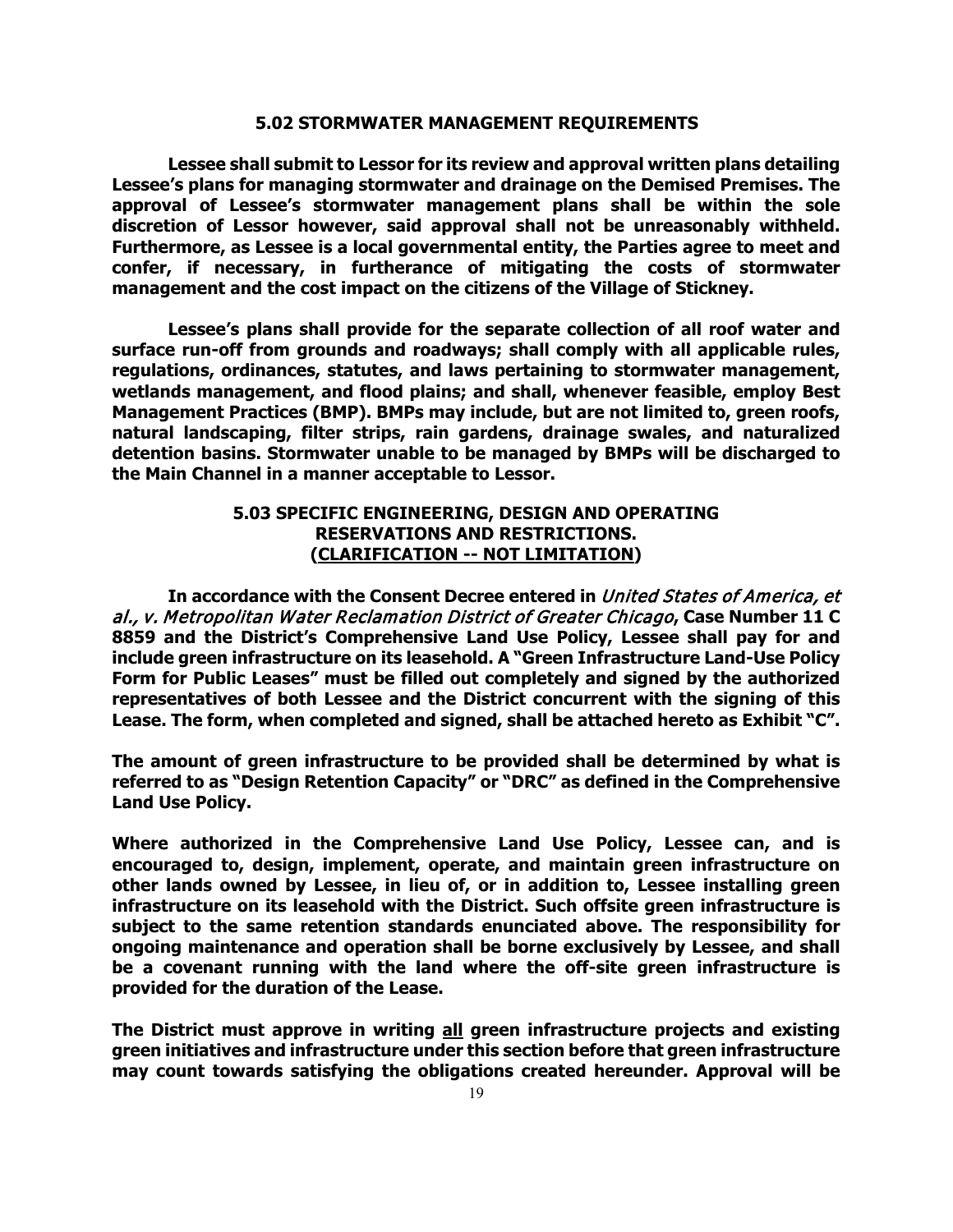**given at the District's sole discretion. Acceptable green infrastructure technologies include, but are not limited to, rain gardens, native plants/landscaping, stormwater trees, porous/permeable pavement, bio-swales, green roofs and greenways.**

**Compliance with the minimum requirements of federal, state, or local law or regulation, including the District's ordinances, regulations, or policies (other than the green infrastructure requirements under the District's Comprehensive Land Use Policy) will not satisfy the green infrastructure requirement that is to be provided under this section. Accordingly, compliance with the District's Waterway Strategy and the District's Watershed Management Ordinance ("WMO") will not count towards the green infrastructure that is to be provided herein. For purposes of this section, the District's ordinances, regulations, and policies, including the WMO, shall apply to all District properties, whether located in Cook County (including the City of Chicago) or other counties in the state of Illinois.**

**Lessee shall commence the installation of approved green infrastructure within the first year of the lease, unless otherwise agreed by the parties, and shall provide the District with an annual certification, due on each anniversary of the date of the lease, attesting to the progress of the installation. This requirement shall run until such time that the installation of the approved green infrastructure is complete.** 

**Lessee shall also provide the District with an annual certification, due on each anniversary of the date of this Lease, attesting that approved green infrastructure has been properly maintained. The certification shall be made on a form prepared by the District. Failure to maintain approved green infrastructure, whether pertaining to the Demised Premises or locations off-site, throughout the term of this Lease, or failure to properly and accurately certify to the maintenance of approved green infrastructure, shall be grounds for termination of this Lease by the District, however, Lessor shall give Lessee at least thirty (30) calendar days to remedy or cure, or to take appropriate and acceptable steps toward remedying and curing, the alleged failure and notification of said failure shall be delivered to Lessee, in writing, within ten (10) calendar days of the discovery of the alleged failure. Similarly, willfully or purposely providing untrue or inaccurate information in the "Green Infrastructure Program" form shall likewise be grounds for termination of this Lease by the District. If the provision of untrue or inaccurate information is unintentional or otherwise not willful or purposeful, the Lessee shall have thirty (30) calendar days to correct the inaccurate information. The District reserves the right to inspect the Demised Premises throughout the duration of this Lease to verify approved green infrastructure has been properly installed and maintained and District shall provide written notice to the Lessee of any deficiencies or non-compliance within ten (10) days od said inspection. The District further reserves the right to require Lessee to amend its green infrastructure plan, even if previously approved by the District, provided that such required amendments are necessary to comply with the consent decree, green infrastructure policy, comprehensive land use policy, or applicable state laws. Should such an amendment or subsequent amendments be requested by the District, Lessee shall thereafter, within a reasonable amount of time, install green infrastructure in conformity with the District's request(s).**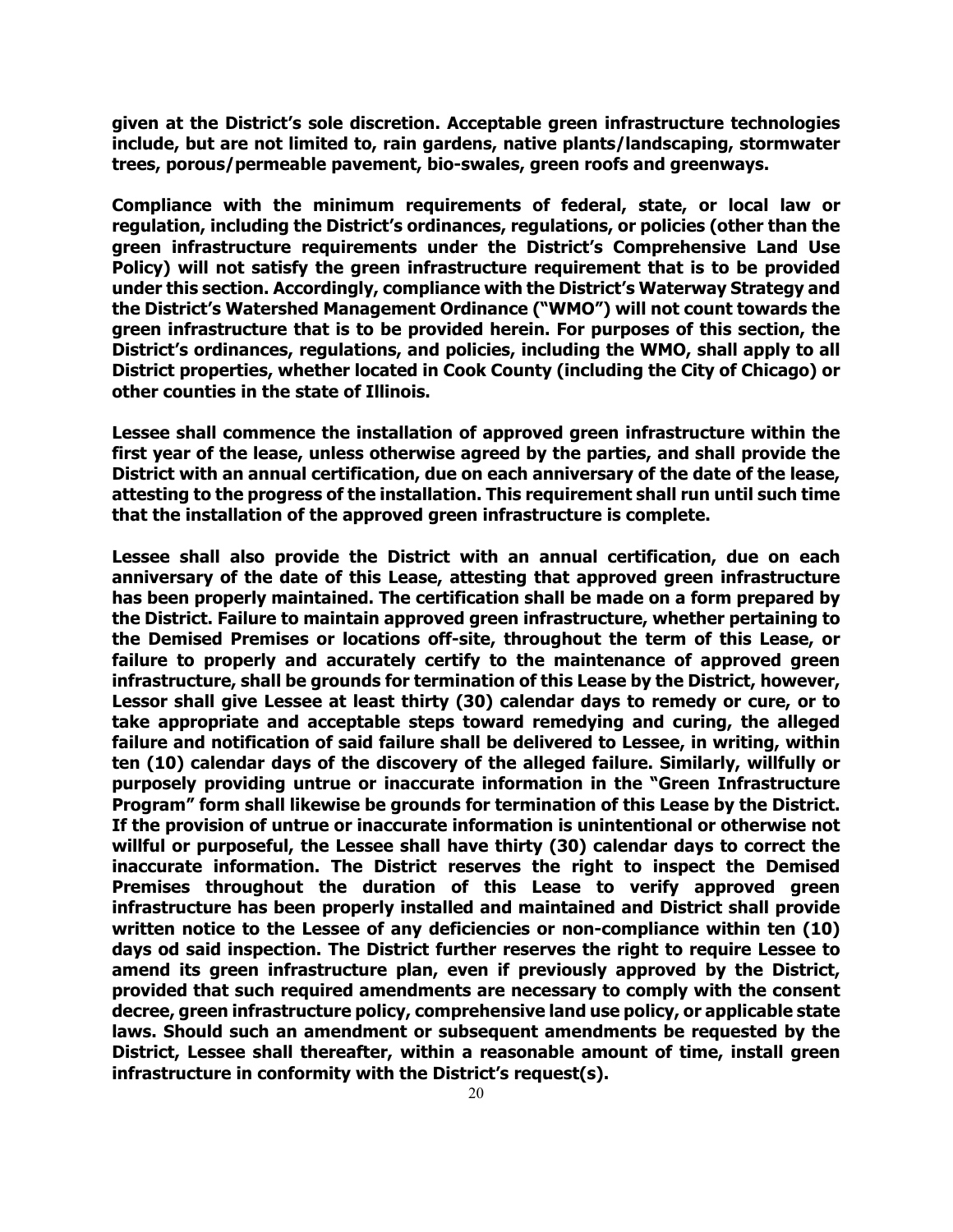## **ARTICLE SIX**

#### **6.01 CONSTRUCTION REQUIREMENT**

**Intentionally deleted.**

#### **6.02 TIME OF CONSTRUCTION**

**Intentionally deleted.**

# **6.03 IMPROVEMENTS REVERT TO LESSOR AT LEASE TERMINATION OR EXPIRATION**

**It is expressly understood and agreed by and between the parties hereto that upon the termination of this Lease by forfeiture, lapse of time or by reason of the failure by Lessee to keep and perform the covenants, agreements or conditions herein contained, any buildings or other improvements erected, constructed or placed upon the Demised Premises during the term hereof shall become and be the absolute property of Lessor and no compensation therefor shall be allowed or paid to Lessee except as stated in Article 3.09. Lessee shall surrender same in good and proper condition, with all fixtures and appurtenances in place and in good working order, ordinary wear and tear excepted. Lessee shall not commit waste during the term hereof or in the course of vacating same.**

# **ARTICLE SEVEN**

## **7.01 NOTICES**

**All notices herein provided for from Lessor to Lessee or Lessee to Lessor shall be personally served or mailed by U. S. Registered or Certified Mail, Return Receipt Requested, First Class Postage Prepaid addressed to Lessee at:**

> **Village of Stickney Attn: Jeff Walik, Mayor Address: 6533 West Pershing Road Stickney, IL 60402-4048 T: 708-749-4400| F: 708-749-4451 E: jwalik@villageofstickney.com**

**With a Copy to:**

**Michael T. Del Galdo Del Galdo Law Group, LLC 1441 South Harlem Avenue Berwyn, IL 60402**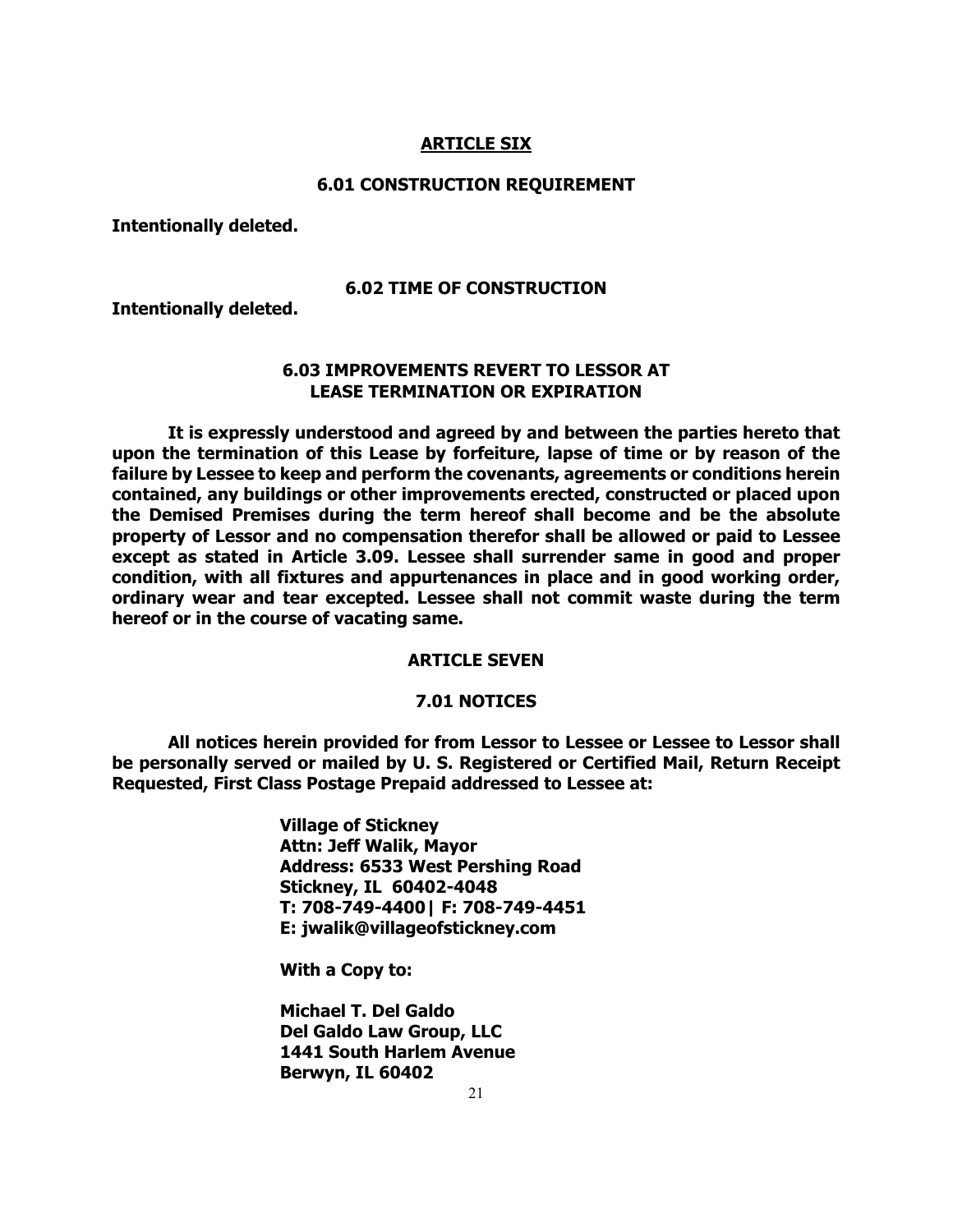# **T: 708-222-7000 | F: 708-222-7009**

**E: delgaldo@dlglawgroup.com**

**or to Lessor at:**

# **Metropolitan Water Reclamation District of Greater Chicago 100 East Erie Street Chicago, Illinois 60611 Attn: Executive Director**

**or any other address either party may designate in writing. Any notice so mailed by one party hereto to the other shall be and is hereby declared to be sufficient notice for all the purposes of this Lease and that a post office registry receipt showing the mailing of such notice and the date of such mailing shall be accepted in any court of record as competent prima facie evidence of those facts.** 

## **7.02 RIGHT TO DECLARE LEASE TERMINATED**

**It is understood and agreed by Lessee that neither the right given in this Lease to Lessor to collect rent or such other compensation as may be due under the terms of this Lease by sale nor any proceedings under this Lease shall in any way affect the right of Lessor to declare this Lease terminated and the term hereby created ended as above provided, upon default of or failure by Lessee to perform and carry out any of the provisions of this Lease, as herein provided, after notices as aforesaid.** 

# **7.03 RIGHTS OF LESSOR IN EVENT OF FORFEITURE OR TERMINATION**

**In the event of the termination of this Lease by reason of forfeiture by Lessee arising from a default by or failure of it to carry out and perform any of the covenants herein contained, Lessor shall not be obligated to refund to Lessee any sums of money paid by Lessee to Lessor as rentals under the terms of this Lease, and such sums of money shall be retained by Lessor as liquidated damages, but this provision shall not operate to relieve Lessee of its obligation to pay to Lessor the balance of the rental then due Lessor for the entire term of this Lease.**

# **7.04 ABANDONMENT**

**Lessee shall not without the prior written approval of Lessor abandon or vacate the Demised Premises or cease to operate its business thereon. Re-entry and repossession by Lessor following abandonment by Lessee shall not constitute a waiver of any rights of Lessor and shall not be construed as a termination of the Lease. Lessee shall remain liable for all its obligations under the Lease. For purposes of this section, leasehold shall be deemed abandoned if Lessee ceases business on the Demised Premises for a period of twenty-eight (28) consecutive days or fails to secure**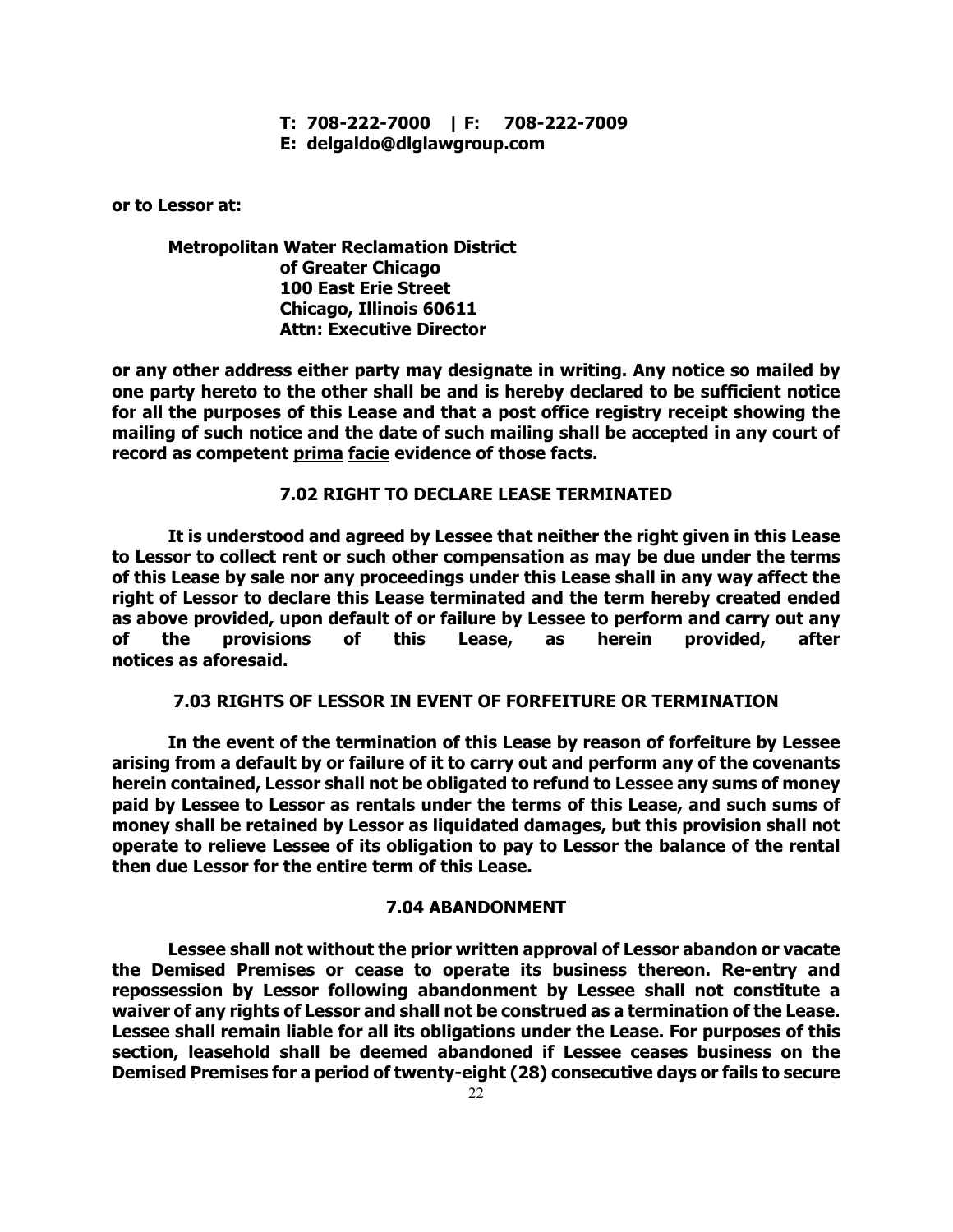**the Demised Premises from unauthorized use or entry within sixty (60) days of its execution and delivery of this Lease.**

## **7.05 TERMS OF LEASE BINDING ON SUCCESSOR AND ASSIGNS**

**The parties hereto agree that all of the terms and conditions of this Lease shall be binding upon and inure to the benefit of the parties hereto and their respective successors, lessees, sub-lessees and assigns; and whenever in this Lease reference to either of the parties hereto is made, such reference shall be deemed to include, where applicable, also a reference to the successors, lessees, sub-lessees and assigns of such party; and all the conditions and covenants of this Lease shall be construed as covenants running with the land during the term of this Lease.**

# **7.06 NO ASSIGNMENT OR SUBLEASE**

**With the exception of local permits or other agreements between Lessee and third-parties for events described and authorized in paragraph 3.07 above, it is agreed by and between the parties that Lessee shall not sublet or assign any part of this Lease to any other governmental agency, individual, partnership, joint venture, corporation, land trust or other entity without prior written consent of Lessor.**

**Lessee shall notify Lessor in writing not less than sixty (60) days prior to any proposed sublease or assignment. Lessee shall identify the name and address of the proposed assignee/sublessee and deliver to Lessor original or certified copies of the proposed assignment, a recital of assignee's personal and financial ability to comply with all the terms and conditions of the Lease and any other information or documentation requested by Lessor. Lessor shall not unreasonably withhold the consent to assignment or sublease.**

**It is agreed that reasonable grounds for withholding consent shall include but not be limited to the following:**

- **A. The proposed activity of the assignee/sublessee does not conform with the terms of this Lease or policies established by Lessor.**
- **B. The proposed assignee/sublessee does not have either substantial experience in the business provided for in the Lease or the financial resources to comply with the requirements of the Lease.**
- **C. There is an existing violation of or uncured default by Lessee with respect to the Lease.**
- **D. The activity of the proposed assignee/sublessee would interfere with or disturb neighboring tenants or owners.**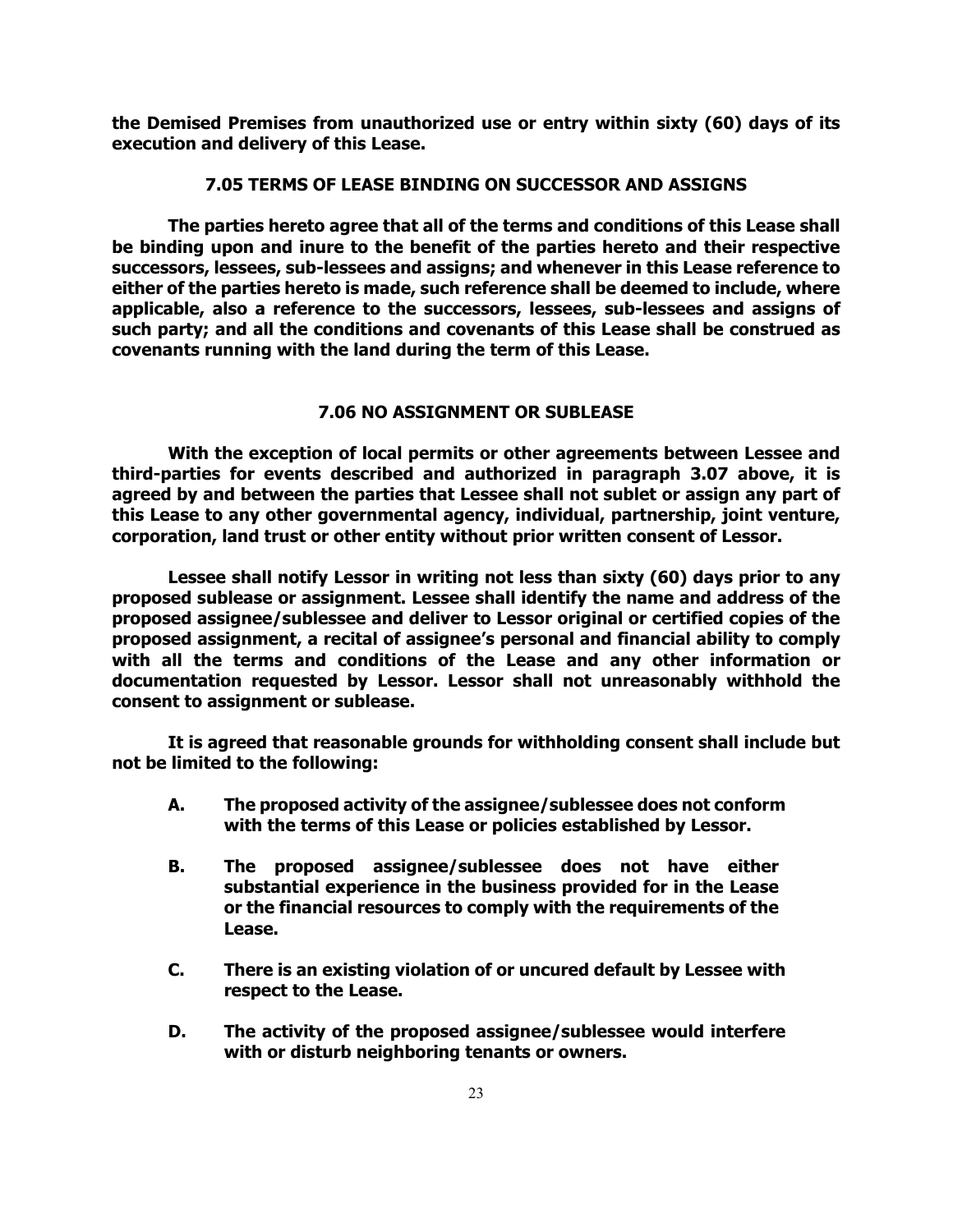**In addition to the payment of all cash rent or additional compensation otherwise herein required to be paid by or performed by Lessee, Lessee will pay to Lessor, as additional compensation hereunder in the event Lessee assigns this Lease or sublets all or part of the Demised Premises, fifty percent (50%) of all value it receives from its assignee/sub lessee for the use and occupancy of the Demised Premises as a result of the sublease or assignment in excess of the cash rent which Lessee is currently paying with respect to the subleased portion of the leasehold or the leasehold as a tract, if assigned.**

**The value of additional services to be performed by Lessee, sub lessee or assignee shall not in any way be included in determining the foregoing fifty- percent (50%) sum.**

**It is agreed that this Lease shall not pass by operation of law to any trustee or receiver in bankruptcy or for the assignment for the benefit of creditors of Lessee.**

**Any attempted sublease or assignment not in compliance with this section shall be void and without force and effect. Additionally, Lessor shall retain 100% of all sublease fees received by Lessor under any unauthorized sublease.**

# **ARTICLE EIGHT**

# **MISCELLANEOUS PROVISIONS**

# **8.01 LESSEE MAY IMPLEAD THE METROPOLITAN WATER RECLAMATION DISTRICT IN REAL ESTATE LITIGATION**

**Lessee may, after notice in writing to Lessor, implead Lessor as a party at any time during the term of this Lease, in any litigation concerning the Demised Premises in which Lessor is a necessary party.**

# **8.02 LESSEE TO PAY ALL COSTS OF ENFORCEMENT**

**Lessee agrees to pay and discharge all costs and reasonable attorney's fees and expenses, which Lessor shall incur in enforcing the covenants of this Lease.**

## **8.03 HEADINGS ARE FOR CONVENIENCE OF PARTIES**

**All paragraph headings of this Lease are inserted for purposes of reference and convenience of the parties only, and do not constitute operative provisions of the Lease.**

# **8.04 COMPLIANCE WITH WATERWAY STRATEGY RESOLUTION**

**To the extent that the Demised Premises embrace or abut a waterway regulated by Lessor or in which Lessor asserts property rights, Lessee shall to the**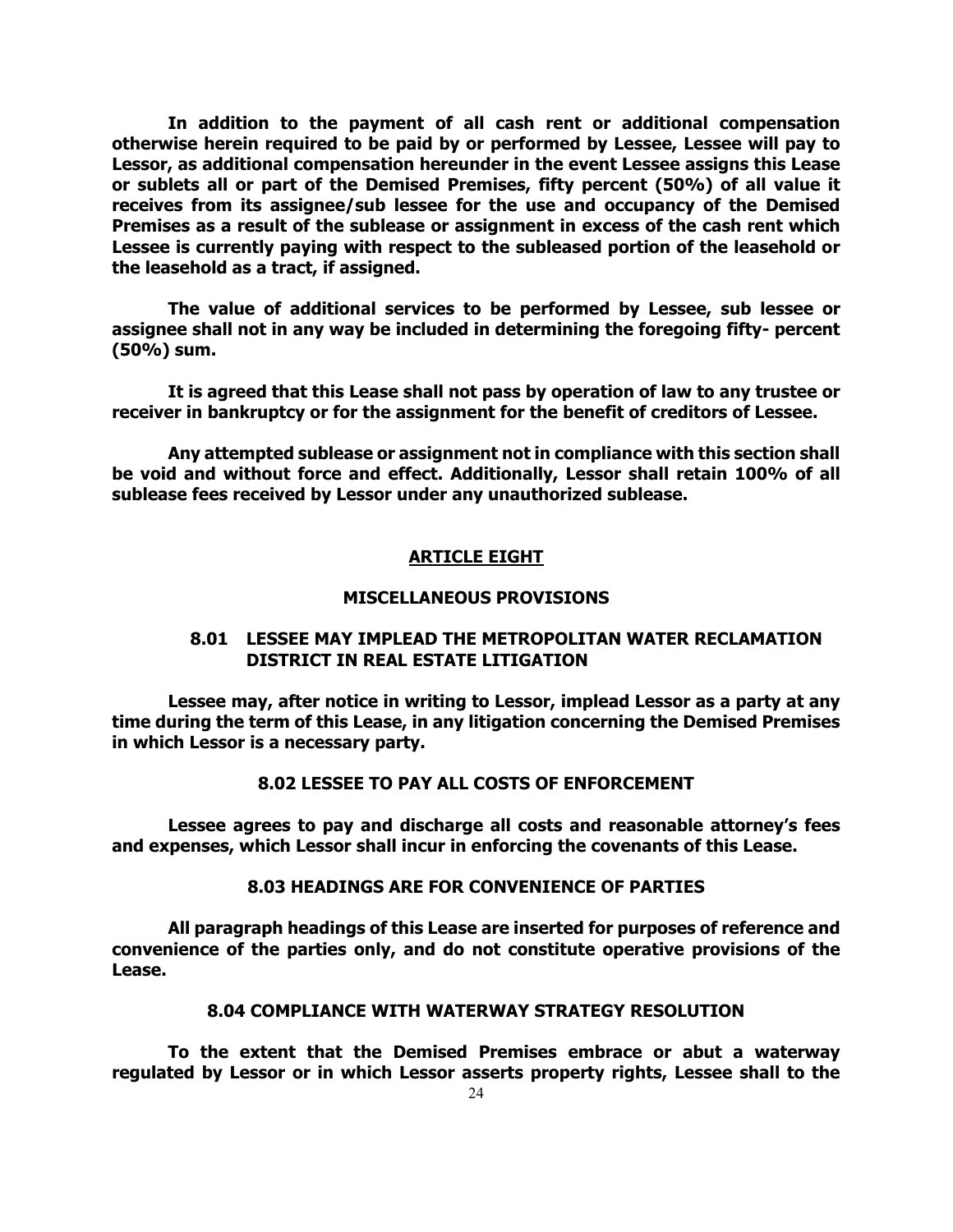**extent applicable, comply with the Waterway Strategy Resolution and Implementation Criteria therefor, the River Edge Renaissance Program and the Revised Leasing Criteria for the North Shore Channel Right-of-Way Lands of Lessor's Board of Commissioners in the execution of its development plan for the Demised Premises which abut any such waterway and Demised Premises which afford Lessee direct access thereto may be utilized by Lessee for the purpose of waterborne commerce. However, Lessee will be responsible for the construction and maintenance of any docking facility at its own cost and expense which is compatible with the Waterway Strategy Resolution to maintain the bank in an aesthetically pleasing condition. Permanent storage of bulk commodities, unsightly materials and/or debris on waterway side of the scenic berm or the docking area is prohibited.**

**It is the intent of Lessor to maintain, where possible, a "natural" appearance to its properties by retaining existing vegetative cover. However, Lessor recognizes that site development will sometimes necessitate the removal of existing vegetative cover. In those cases Lessor will require Lessee to re-establish vegetative cover in the same quantities and qualities as those removed. The re-established plant materials are to be considered as an addition to the landscaping required within the scenic easement.**

**Lessee will comply with all applicable local zoning and setback requirements. Lessor reserves the right to traverse the Demised Premises to access the waterway which abuts the Demised Premises.**

**Lessor's Board of Commissioners has heretofore adopted its Waterway Strategy Resolution relating to the development of leased waterways property. Lessee shall implement the beautification plan described in the attached Exhibit "D". Lessee shall comply with all applications of said Resolution in its use and development of the Demised Premises. Lessee's method of compliance therewith shall be approved by Lessor's Executive Director in writing.**

## **8.05 PUBLIC SERVICE PROMOTIONAL SIGNAGE**

 **Lessee shall, during the term of this Lease, at its sole cost and expense, construct, erect and maintain, at one or more prominent locations on the Demised Premises, tastefully designed and constructed permanent signs which acknowledge the cooperation and support of Lessor in connection with Lessee's use of the Demised Premises. The style, text and size of the sign(s) shall be approved in advance of erection thereof by the Executive Director of Lessor, and shall, at a minimum, state that:**

**"THIS FACILITY IS PROVIDED IN PART AS A COMMUNITY SERVICE WITH THE COOPERATION AND SUPPORT OF THE METROPOLITAN WATER RECLAMATION DISTRICT OF GREATER CHICAGO."**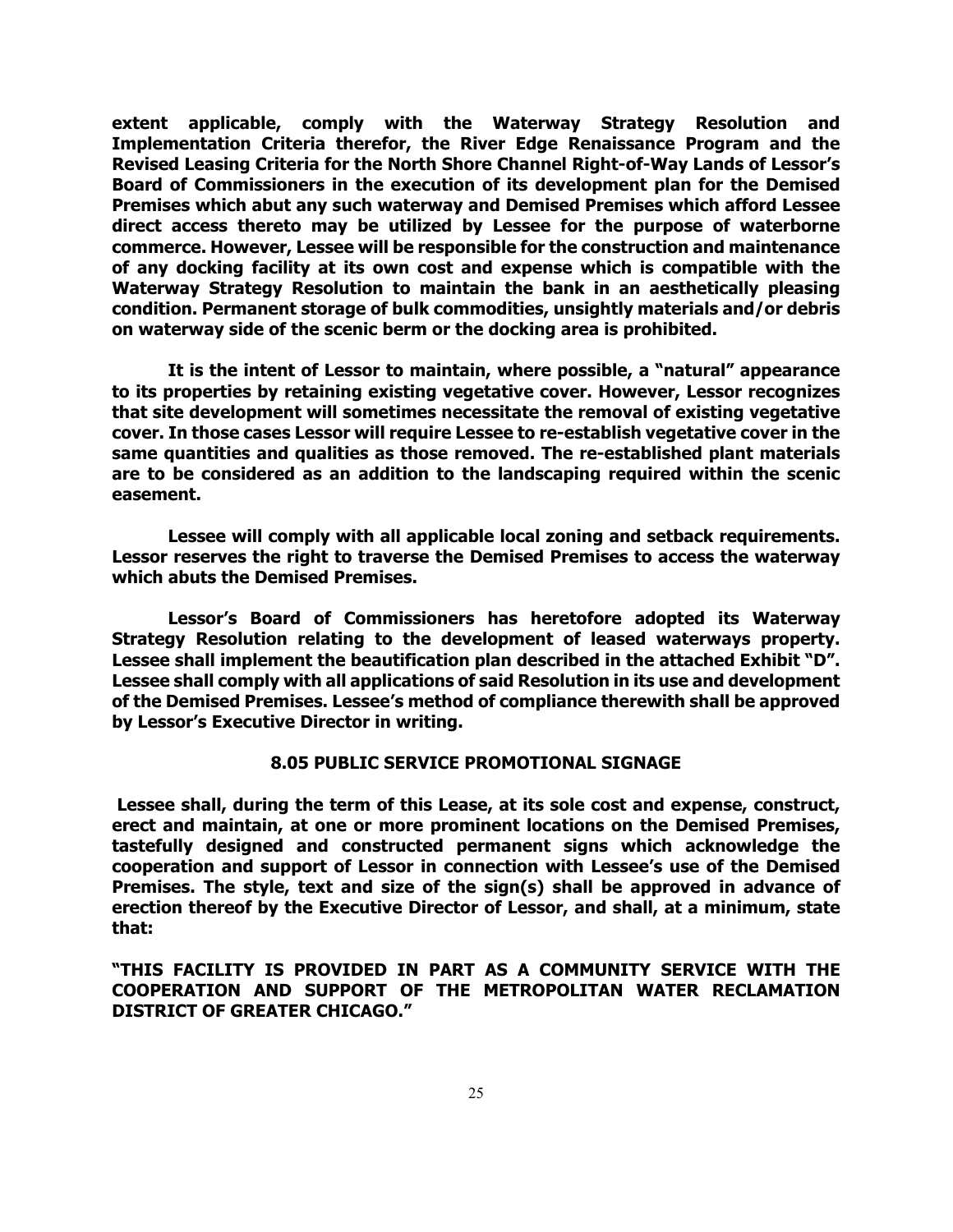### **8.06 TREE MITIGATION**

- **A. No alterations, construction or maintenance work upon the Demised Premises involving any material change in the location, installation or construction of facilities, or involving the removal of any trees on District property, shall be performed by any person or municipality without having first obtained District approval. However, Lessee may conduct routine trimming of trees, brush or other overgrown vegetation to the extent it interferes with the safety or proper functioning of any improvements.**
- **B. If the proper maintenance and operation of facilities or improvements on the Demised Premises necessitates the removal of any trees on District property, Lessee shall give no less than 14-day written notice, unless said 14-day written notice is not practicable due to an emergency or imminent emergency, exclusive of Saturdays, Sundays and holidays, of its intent to remove any trees on the Demised Premises, setting forth the number, location and species of trees to be removed.**
- **C. Lessee shall submit to the District a plan to replace any trees removed that provides for planting the same or greater number and quality of trees on the Demised Premises, or on alternate areas owned by the District as designated and approved in writing by the District.**
- **D. Lessee is responsible for obtaining any local permits necessary for tree removal.**

### **ARTICLE NINE**

# **LEASEHOLDS WITH EXISTING IMPROVEMENTS**

# **9.01 LESSEE WILL NOT ALLOW WASTE TO IMPROVEMENTS**

**Lessee will keep the leasehold improvements safe, clean and in good order, repair and condition which shall include all necessary replacement, repair and decorating. Lessee will not allow the improvements to become damaged or diminished in value, ordinary wear and tear excepted, by anyone or by any cause.**

# **9.02 CONDITION OF DEMISED PREMISES AND IMPROVEMENTS NOT WARRANTED**

**Lessee expressly acknowledges that Lessor has made no representations, warranties express or implied, as to the adequacy, fitness or condition of Demised Premises or the improvements upon the Demised Premises for the purpose set forth in Article Three, Paragraph 3.07 hereof or for any other purpose or use express or implied by Lessee. Lessee accepts the Demised Premises and the improvements thereon, if any, "AS-IS" and "WITH ALL FAULTS". Lessee acknowledges that it has**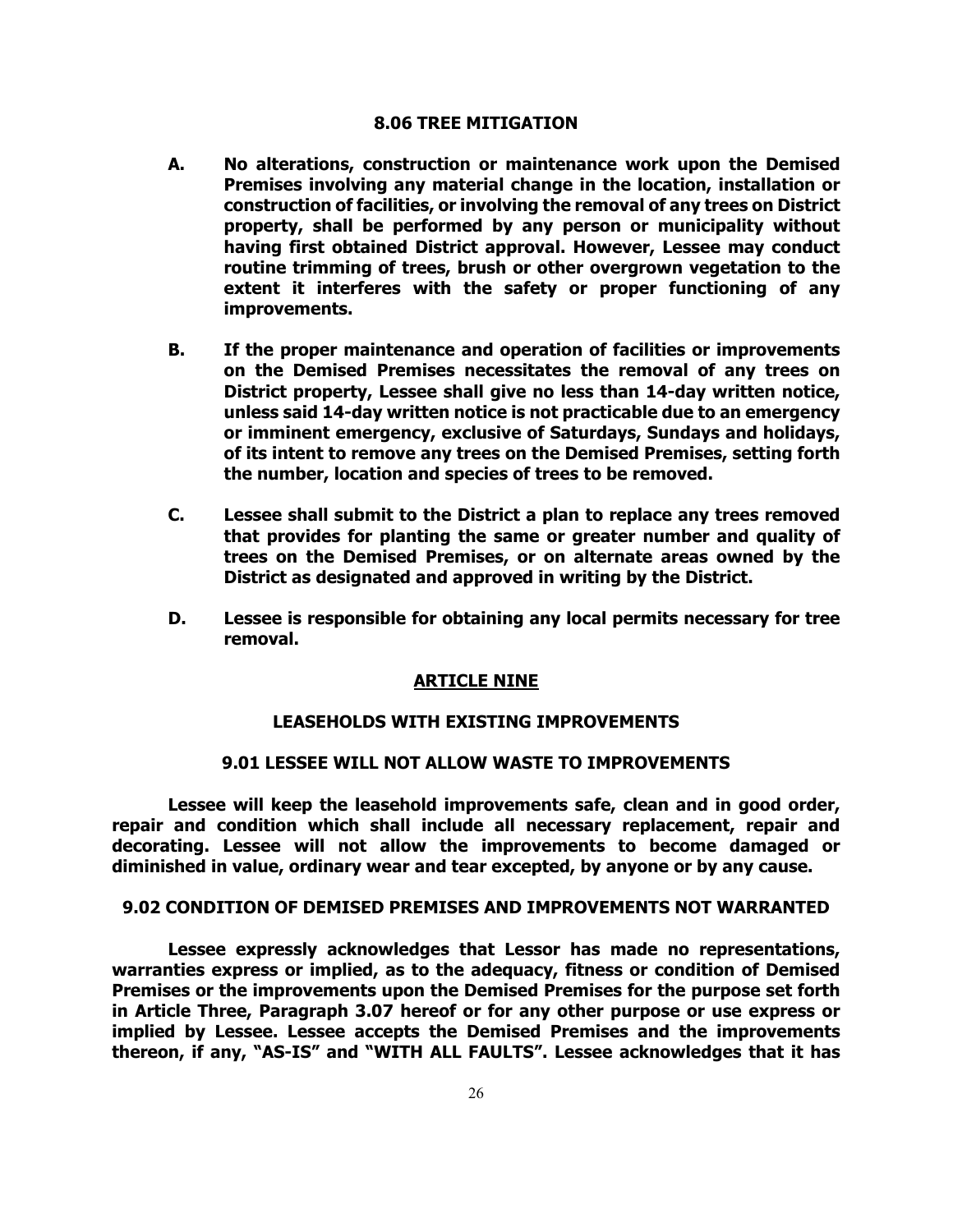**inspected the Demised Premises and has satisfied itself as to the adequacy, fitness and condition thereof.**

### **9.03 MODIFICATION OF IMPROVEMENTS**

**No modification of the leasehold improvements shall be made by Lessee without the prior written approval of Lessor and compliance by Lessee with all other terms of this Agreement.**

## **9.04 PLAT OF SURVEY AND LEGAL DESCRIPTION**

**Lessee understands and agrees that in the event the legal description and plat attached hereto are not legally sufficient for acceptance for recordation of this Lease by the Recorder of Deeds of the county in which the Demised Premises are located, Lessee shall procure, at its own expense, a plat of survey and legal description of the Demised Premises prepared and certified in writing by a Registered Illinois Land Surveyor, within twenty-one (21) days of the execution date hereof. Said plat of survey and legal description shall be reasonably satisfactory to and approved by Lessor's Executive Director in writing. Failure to timely procure and receive approval of said plat of survey and legal description shall be grounds for immediate termination of this Lease. Lessor reserves the right and Lessee concurs that Lessor shall insert said legal description and plat of survey into this Lease Agreement as Exhibit "A", upon the approval thereof by District's Executive Director, without further affirmative act by either party hereto.**

### **ARTICLE TEN**

### **GENERAL ENVIRONMENTAL PROVISIONS**

### **10.01 DEFINITIONS**

- **A. "Environmental Laws" shall mean all present and future statutes, regulations, rules, ordinances, codes, licenses, permits, orders, approvals, plans, authorizations and similar items, of all government agencies, departments, commissions, boards, bureaus, or instrumentalities of the United States, state and political subdivisions thereof and all applicable judicial, administrative, and regulatory decrees, judgments, orders, notices or demands relating to industrial hygiene, and the protection of human health or safety from exposure to Hazardous Materials, or the protection of the environment in any respect, including without limitation:**
	- **(1) all requirements, including, without limitation, those pertaining to notification, warning, reporting, licensing, permitting, investigation, and remediation of the presence, creation, manufacture, processing,**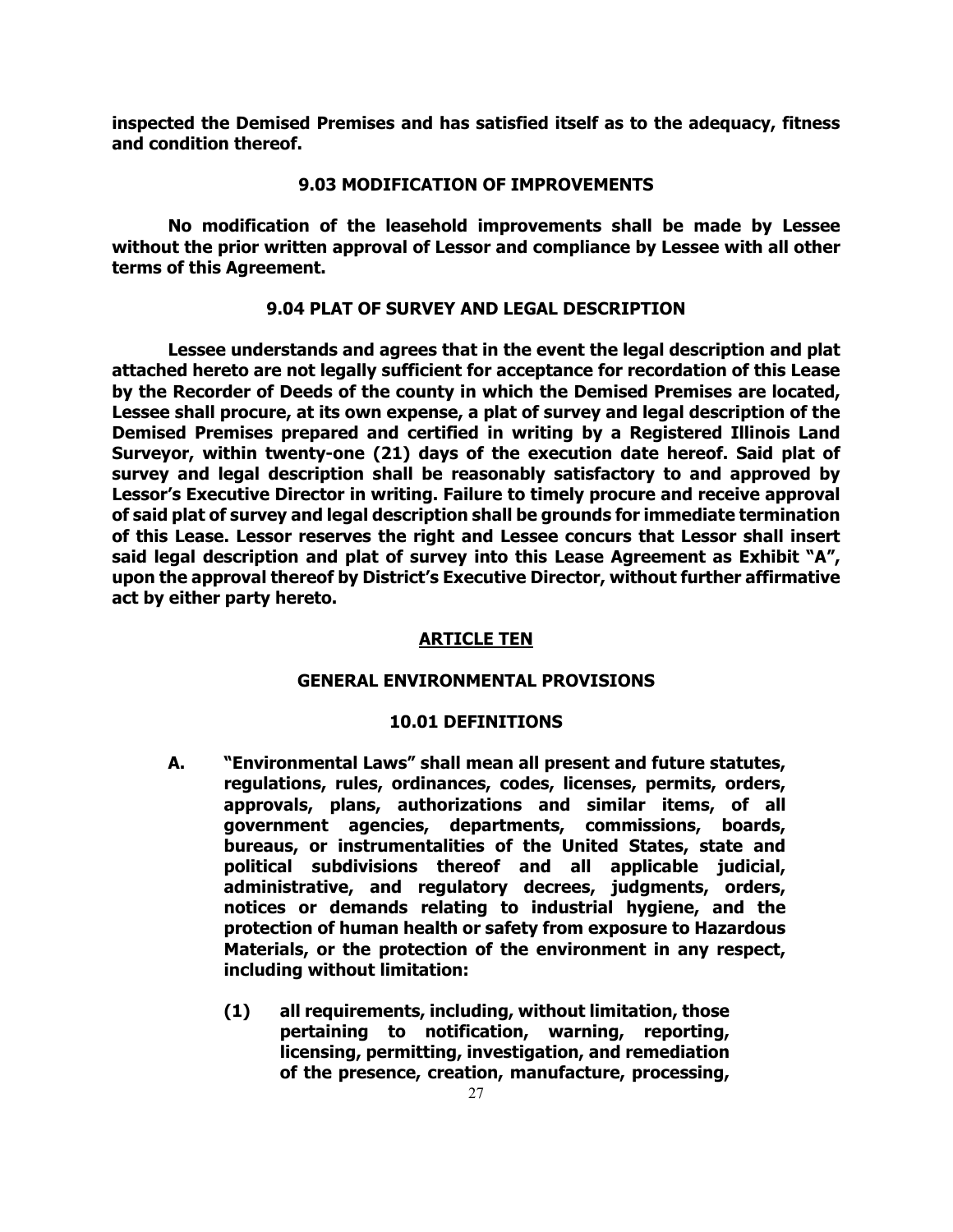**use, management, distribution, transportation, treatment, storage, disposal, handling, or release of Hazardous Materials;**

- **(2) all requirements pertaining to the protection of employees or the public from exposure to Hazardous Materials or injuries or harm associated therewith; and**
- **(3) the Comprehensive Environmental Response, Compensation and Liability Act (Superfund or CERCLA) (42 U.S.C. Sec. 9601 et seq.), the Resource Conservation and Recovery Act (Solid Waste Disposal Act or RCRA)(42 U.S.C. Sec. 6901 et seq.), Clean Air Act (42 U.S.C. Sec 7401 et seq.), the Federal Water Pollution Control Act (Clean Water Act) (33 U.S.C. Sec, 1251 et seq.), the Emergency Planning and Community Right-to-Know Act (42 U.S.C. Sec. 11001 et seq.), the Toxic Substances Control Act (15 U.S.C. Sec, 2601 et seq.), the National Environmental Policy Act (42 U.S.C. Sec. 4321 et seq.), the Rivers and Harbors Act of 1988 (33 U.S.C. Sec. 401 et seq.), the Endangered Species Act of 1973 (16 U.S.C. Sec. 1531 et seq.), the Safe Drinking Water Act (42 U.S.C. Sec. 300(f) et seq., the Illinois Environmental Protection Act (415 ILCS 5/1 et seq.) and all rules, regulations and guidance documents promulgated or published thereunder, Occupational Safety and Health Act (29 U.S.C. Sec. 651 et seq.) and all similar state, local and municipal laws relating to public health, safety or the environment.**
- **B. "Hazardous Materials" shall mean:**
	- **(1) any and all asbestos, natural gas, synthetic gas, liquefied natural gas, gasoline, diesel fuel, petroleum, petroleum products, petroleum hydrocarbons, petroleum by-products, petroleum derivatives, crude oil and any fraction of it, polychlorinated biphenyls (PCBs), trichloroethylene, urea formaldehyde and radon gas;**
	- **(2) any substance (whether solid, liquid or gaseous in nature), the presence of which (without regard to action level, concentration or quantity threshold) requires investigation or remediation under any**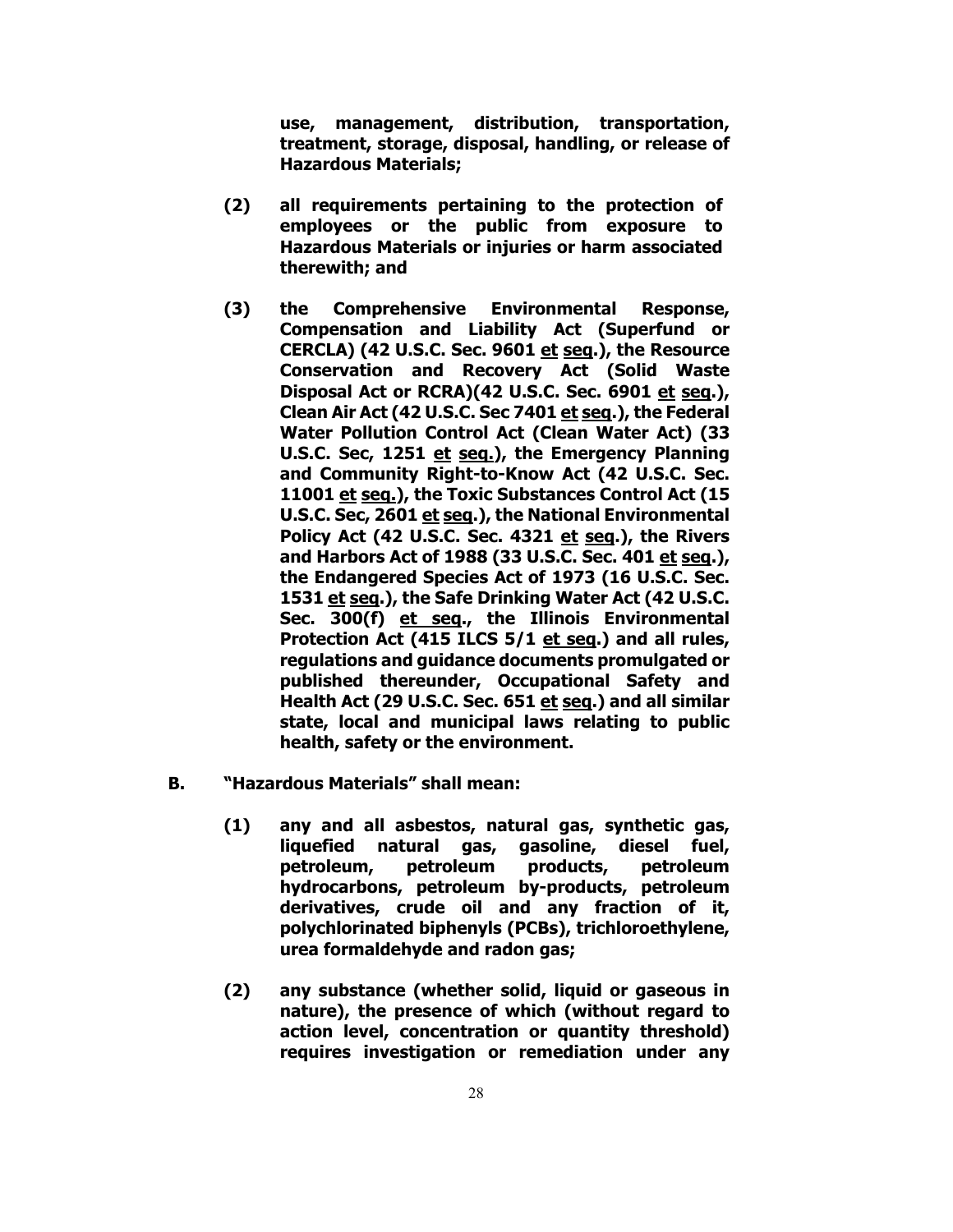**federal, state or local statute, regulation, ordinance, order, action, policy or common law;**

- **(3) any substance (whether solid, liquid or gaseous in nature) which is toxic, explosive, corrosive, flammable, infectious, radioactive, carcinogenic, mutagenic, or otherwise hazardous or dangerous;**
- **(4) any substance (whether solid, liquid or gaseous in nature) the presence of which could cause or threaten to cause a nuisance upon the Demised Premises or to adjacent properties or pose or threaten to pose a hazardous threat to the health or safety of persons on or about such properties;**
- **(5) any substance (whether solid, liquid or gaseous in nature) the presence in of which on adjacent properties could constitute trespass by or against Lessee or Lessor;**
- **(6) any materials, waste, chemicals and substances, whether solid, liquid or gaseous in nature, now or hereafter defined, listed, characterized or referred to in any Environmental Laws as substances," "hazardous waste," "infectious waste," "medical waste," "extremely hazardous waste," "hazardous materials," "toxic chemicals," "toxic substances," "toxic waste," "toxic materials," "contaminants," "pollutants," "carcinogens," "reproductive toxicants," or any variant or similar designations;**
- **(7) any other substance (whether solid, liquid or gaseous in nature) which is now or hereafter regulated or controlled under any Environmental Laws (without regard to the action levels, concentrations or quantity thresholds specified herein); or**
- **(8) any result of the mixing or addition of any of the substances described in this Subsection B with or to other materials.**
- **C. "Phase I Environmental Assessment" shall mean:**
	- **(1) an assessment of the Demised Premises performed by an independent and duly qualified, licensed**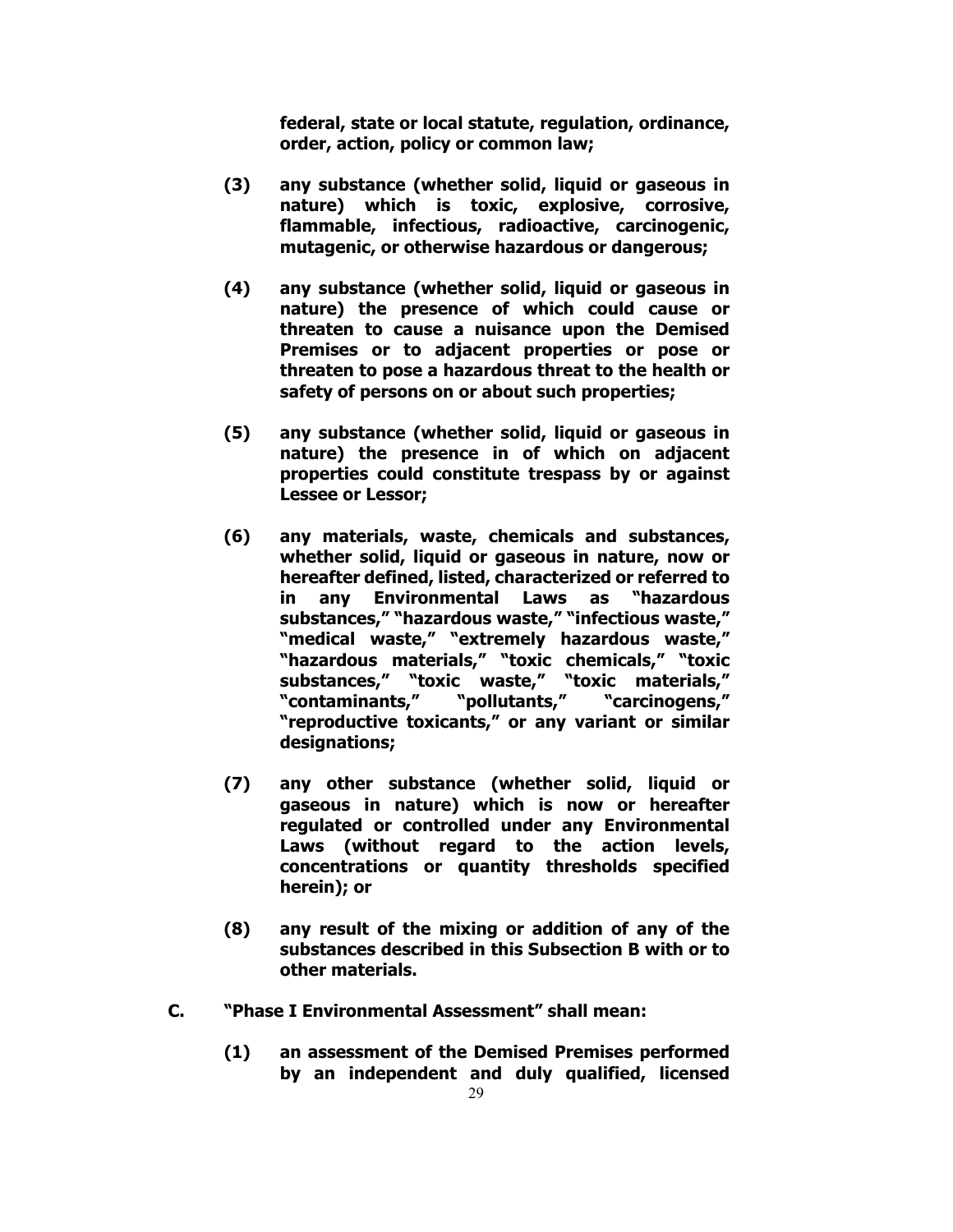**engineer with experience and expertise in conducting environmental assessments of real estate, bedrock and groundwater of the type found on the Demised Premises, and said assessment shall include, but not necessarily be limited to a historical review of the use (abuse) of the Demised Premises, a review of the utilization and maintenance of Hazardous Materials on the Demised Premises, review of the Demised Premises' permit and enforcement history (by review of regulatory agency records), a site reconnaissance and physical survey, inspection of Demised Premises, site interviews and site history evaluations, basic engineering analyses of the risks to human health and the environment of any areas of identified concerns, and preparation of a written report which discusses history, site land use, apparent regulatory compliance or lack thereof and which includes historical summary, proximity to and location of USTs, LUSTs, TSDFs, CERCLA site flood plain, maps, photograph log, references, conclusions and recommendations.**

- **D. "Phase II Environmental Assessment" shall mean:**
	- **(1) an assessment of the Demised Premises performed by an independent and duly qualified, licensed engineer with experience and expertise in conducting environmental assessments of real estate, bedrock and groundwater of the type found on the Demised Premises, and said assessment shall include, but not necessarily be limited to, extensive sampling of soils, groundwaters and structures, followed by laboratory analysis of these samples and interpretation of the results, and preparation of a written report with boring logs, photograph logs, maps, investigative procedures, results, conclusions and recommendations.**

# **10.02 MANUFACTURE, USE, STORAGE, TRANSFER OR DISTRIBUTION OF HAZARDOUS MATERIALS UPON OR WITHIN THE DEMISED PREMISES**

**Lessee, for itself, its heirs, executors, administrators, successors and assigns, covenants that to the extent that any Hazardous Materials are manufactured, brought upon, placed, stored, transferred or distributed upon or within the Demised Premises by Lessee, or its subtenant or assigns, or any of their agents, servants, employees, contractors or subcontractors, same shall be done in strict compliance with all Environmental Laws.**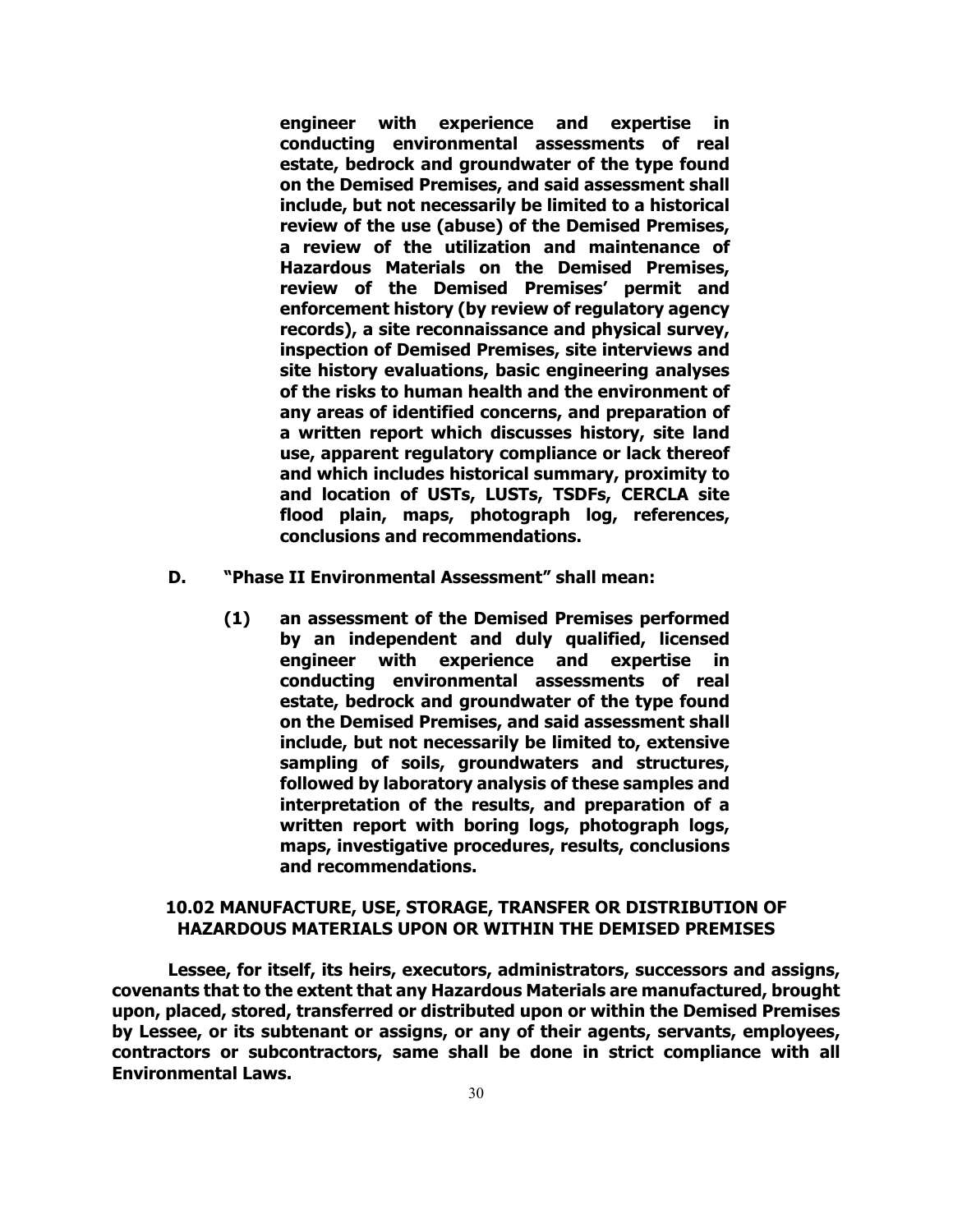**Construction or installation of new or reconstruction of existing underground storage tanks and underground interconnecting conveyance facilities for any material or substance is not permitted without the advance written consent of the Executive Director of the District.**

## **10.03 USE OF DEMISED PREMISES (RESTRICTIONS - ENVIRONMENTAL)**

**Lessee shall use the Demised Premises only for purposes expressly authorized by Article 3.07 of this Lease. Lessee will not do or permit any act that may impair the value of the Demised Premises or any part thereof or that could materially increase the dangers, or pose an unreasonable risk of harm, to the health or safety of persons to third parties (on or off the Demised Premises) arising from activities thereon, or that could cause or threaten to cause a public or private nuisance on the Demised Premises or use the Demised Premises in any manner (i) which could cause the Demised Premises to become a hazardous waste treatment, storage, or disposal facility within the meaning of, or otherwise bring the Demised Premises within the ambit of, the Resource Conservation and Recovery Act of 1976, Section 6901 et seq. of Title 42 of the United States Code, or any similar state law or local ordinance, (ii) so as to cause a release or threat of release of Hazardous Materials from the Demised Premises within the meaning of, or otherwise bring the Demised Premises within the ambit of, the Comprehensive Environmental Response, Compensation and Liability Act of 1980, Section 9601 et seq. of Title 42 of the United States Code, or any similar state law or local ordinance or any other Environmental Law or (iii) so as to cause a discharge of pollutants or effluents into any water source or system, or the discharge into the air of any emissions, which would require a permit under the Federal Water Pollution Control Act, Section 1251 of Title 33 of the United States Code, or the Clean Air Act, Section 741 of Title 42 of the United States Code, or any similar state law or local ordinance.**

## **10.04 CONDITION OF PROPERTY (ENVIRONMENTAL)**

**(1) In the event Lessee has been the prior occupant/tenant of the Demised Premises under a prior occupancy/use authorization, Lessee warrants and represents that the Demised Premises and improvements thereon, including all personal property, are free from contamination by any Hazardous Materials, that there has not been thereon a release, discharge, or emission, of any Hazardous Materials during its occupancy of the Demised Premises as defined by any Environmental Laws, and that the Demised Premises does not contain, or is not affected by underground storage tanks, landfills, land disposal sites, or dumps. \*(This provision is applicable only to tenants seeking a new lease for the same property).**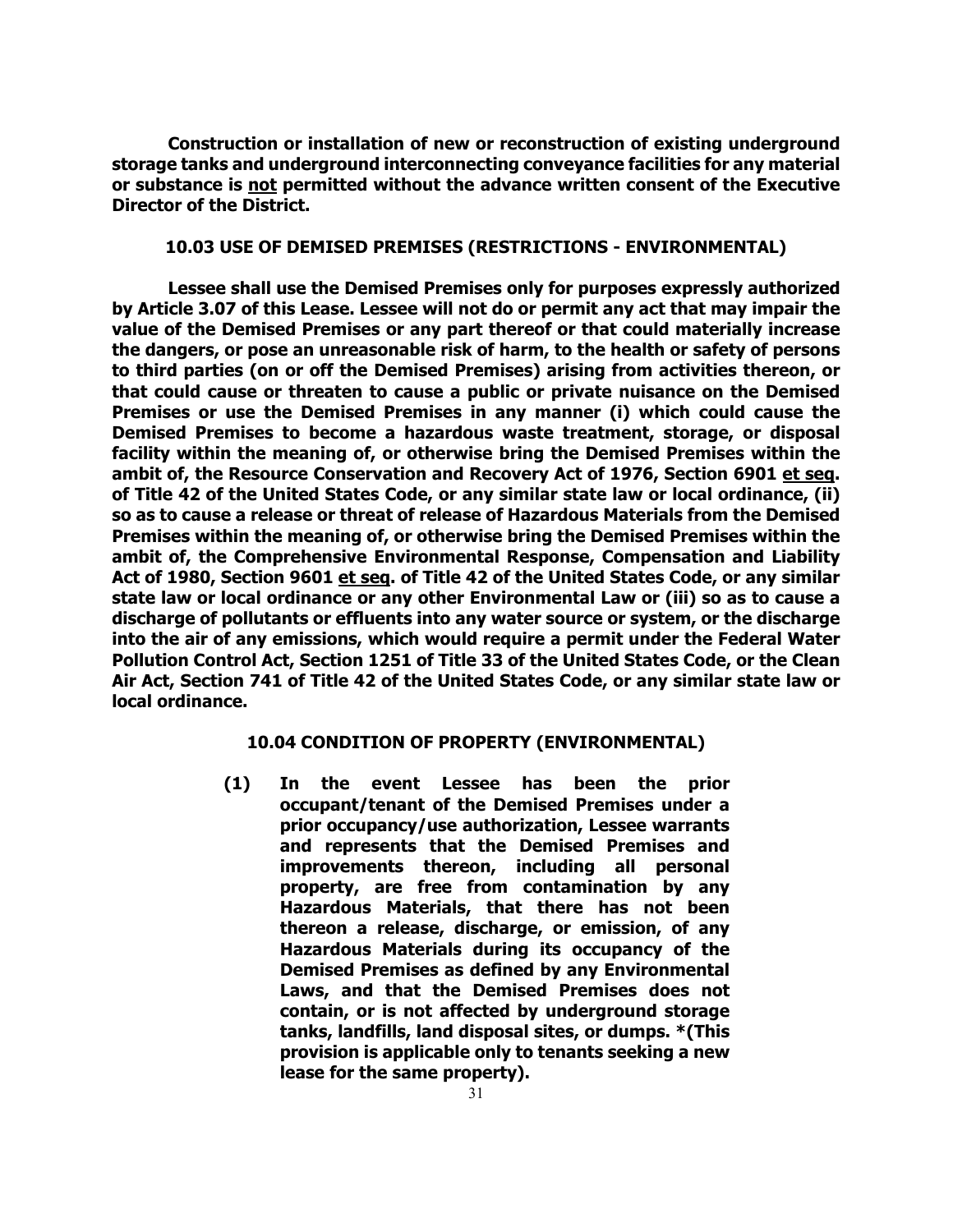**(2) In the event of a release, emission, discharge, or disposal of Hazardous Materials in, on, under, or about the Demised Premises or the improvements thereon, Lessee will take all appropriate response action, including any removal and remedial action, either before or after the execution date of this Lease.**

## **10.05 INDEMNIFICATION (ENVIRONMENTAL)**

- **A. In consideration of the execution and delivery of this Lease Agreement, Lessee indemnifies, exonerates, and holds Lessor and its officers, officials, Commissioners, employees, and agents ("Indemnified Parties") free and harmless from and against any and all actions, causes of action, suits, losses, costs, liabilities and damages and expenses incurred in connection with any of these (irrespective of whether any such Indemnified Party is a party to the action for which indemnification is here sought), including reasonable attorney's fees, costs and disbursements, incurred by the Indemnified Parties as a result of or arising out of or relating to (i) the imposition of any governmental lien for the recovery of environmental cleanup costs expended by reason of Lessee's activities, or (ii) any investigation, litigation, or proceeding related to any environmental response, audit, compliance, or other matter relating to the protection of the environment, or (iii) the release or threatened release by Lessee, its subsidiaries, or its parent company, of any Hazardous Materials, or the presence of Hazardous Materials on or under the Demised Premises, or any property to which Lessee, its parent company or any of its subsidiaries has sent Hazardous Materials, (including any losses, liabilities, damages, injuries, costs, expenses, or claims asserted or arising under any Environmental Law), regardless of whether caused by or within the control of Lessee, its parent company or its subsidiaries, provided that, to the extent Lessor is strictly liable under any Environmental Laws, Lessee's obligation to Lessor under this indemnity shall be without regard to fault on the part of Lessee with respect to the violation of law which results in liability to Lessor.**
- **B. Lessee shall defend, indemnify, save and keep harmless the Indemnified Parties against any loss, damage, cost, lien or expense which they may suffer, incur or sustain or for which it may become liable, growing out of any injury to or death of persons or loss or damage to property which shall at any time during the term of this Lease be caused by or resulting from the migration of Hazardous Materials from the Demised Premises to**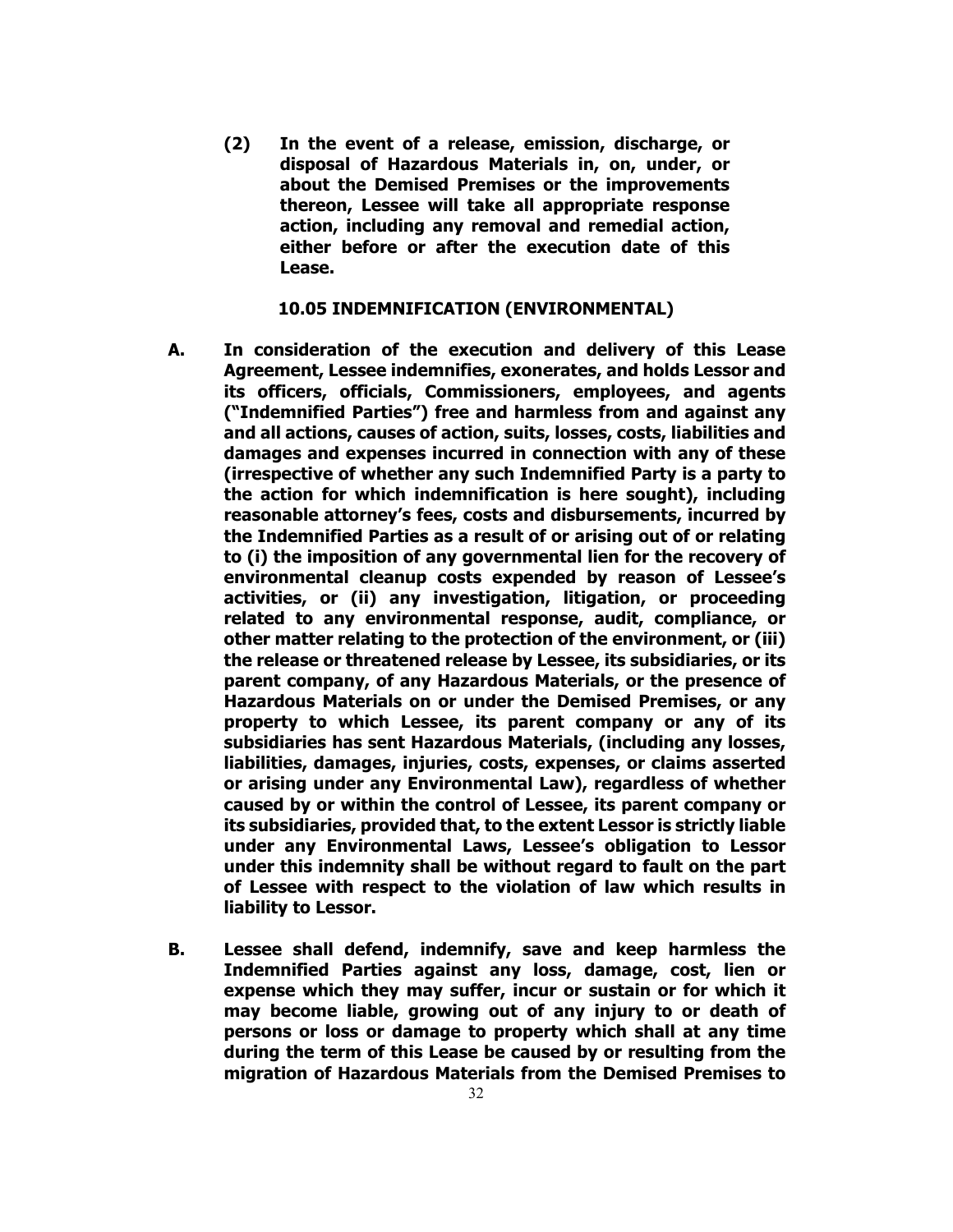**adjacent properties. In case any action, suit, proceeding or investigation shall be commenced against one or more of the Indemnified Parties growing out of any such loss, damage, cost or expense, Lessee shall give immediate written notice of the same to Lessor, and Lessee shall attend to the defense of the same and save and keep harmless the Indemnified Parties from all expense, attorney's fees, costs, disbursements and liabilities in any manner growing out of, pertaining to or connected therewith.**

**C. Lessee shall be responsible for all costs for remediation of the Demised Premises for contamination that migrates from adjacent property during the term of the Lease but Lessor may seek recovery from any responsible third party.**

# **10.06 SITE RESTORATION/REMEDIATION BOND (ENVIRONMENTAL)**

**On or before the commencement of the last five-year period of the leasehold term hereunder, Lessee shall lodge with Lessor its Environmental Site Restoration/Remediation Bond in the penal sum of \$10,000.00, secured either by cash, irrevocable letter of credit or a commercial bond with surety to secure Lessee's performance of and compliance with the provisions and intent of Article 10 of this Lease. A cash payment securing the bond hereunder will be placed in an interest bearing account established by Lessor specifically for this purpose. Any interest paid on account of said deposit shall be the property of and payable periodically to Lessee. Such account shall be drawable only by Lessor upon its unilateral act. At no time shall the amount on deposit in said account be less than the penal sum of this Bond. Any commercial bond with surety shall be fully prepaid by Lessee and documented as such at the time it is lodged with Lessor. Said Bond shall be in a form approved by Lessor and shall be maintained in full force and effect until such time as Lessee has demonstrated and documented to the reasonable satisfaction of Lessor (and Lessor has executed its written release thereof to the issuer), full compliance with all Environmental Laws, relating to Lessee's use or occupancy of the Demised Premises and its environmental restoration or remediation. This provision shall survive the termination/expiration of this Lease.**

## **10.07 ENVIRONMENTAL COVENANTS**

**Lessee agrees to and covenants as follows:**

- **A. It has no knowledge of any pending or threatened:**
	- **(1) claims, complaints, notices, or requests for information directed to Lessee with respect to any alleged violation of any Environmental Laws, or**
	- **(2) complaints, notices, or requests for information directed to Lessee regarding potential liability under**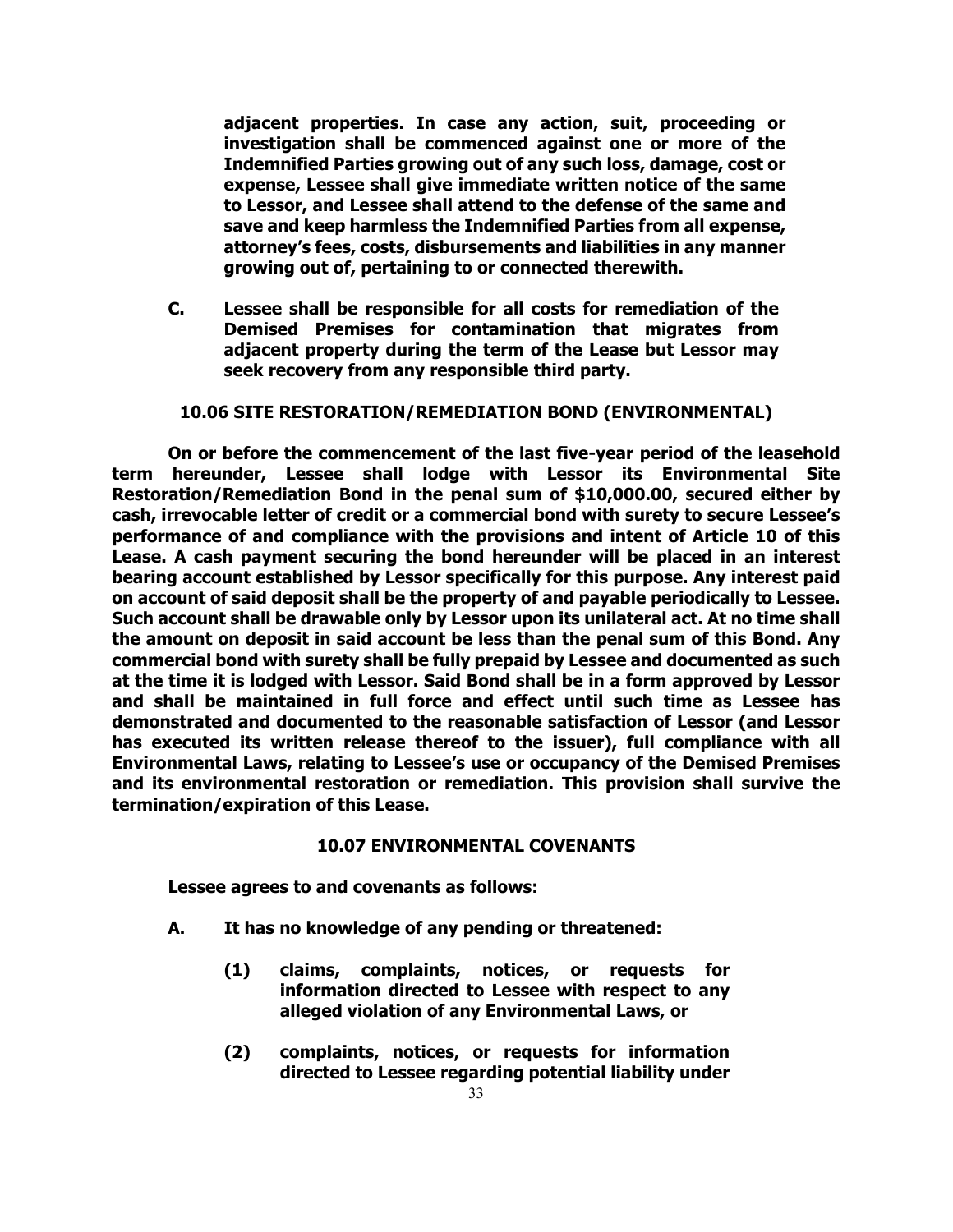**any Environmental Law, relating to or arising from the Demised Premises.**

- **B. Lessee covenants and agrees that, throughout the term of the Lease, all Hazardous Materials which may be used by any person for any purpose upon the Demised Premises shall be used or stored thereon only in a safe, approved manner, in accordance with all generally accepted industrial standards and all Environmental Laws.**
- **C. Lessee has been issued and is in compliance with all permits, certificates, approvals, licenses, and other authorizations relating to environmental matters and necessary for its business, if any.**
- **D. Lessee, to the best of its knowledge, is not a potentially responsible party with respect to any other facility receiving waste of Lessee (from the Demised Premises) under CERCLA or under any statute providing for financial responsibility of private parties for cleanup or other actions with respect to the release or threatened release of any Hazardous Materials.**
- **E. None of the manufacturing or distribution facilities of Lessee is subject to any environmental lien. "Environmental Lien" means a lien in favor of any government entity for any liability under any law relating to the environment or costs incurred by such government entity in response to the release or threatened release of any substance into the environment.**
- **F. Lessee will take all reasonable steps to prevent and has no knowledge of any conditions on the Demised Premises that is or was alleged by any government entity or third party to be in violation of any Environmental Laws. There will be no spill, discharge, leaks, emission, injection, escape, dumping, or release of any toxic or Hazardous Materials by any persons on the Demised Premises.**
- **G. Except as disclosed on Attachment D hereto, Lessee and its parent company, if any, have not received from any government entity since 1980, any written complaint or written notice asserting potential liability, written request for information, or written request to investigate any site under the CERCLA of 1980, as amended, or under any domestic state law comparable to CERCLA or any foreign law comparable to CERCLA.**
- **H. Lessee, to the best of its knowledge after due inquiry, since November 15, 1971, represents that there has not been any discharging, spilling, leaking, dumping, or burying of hazardous**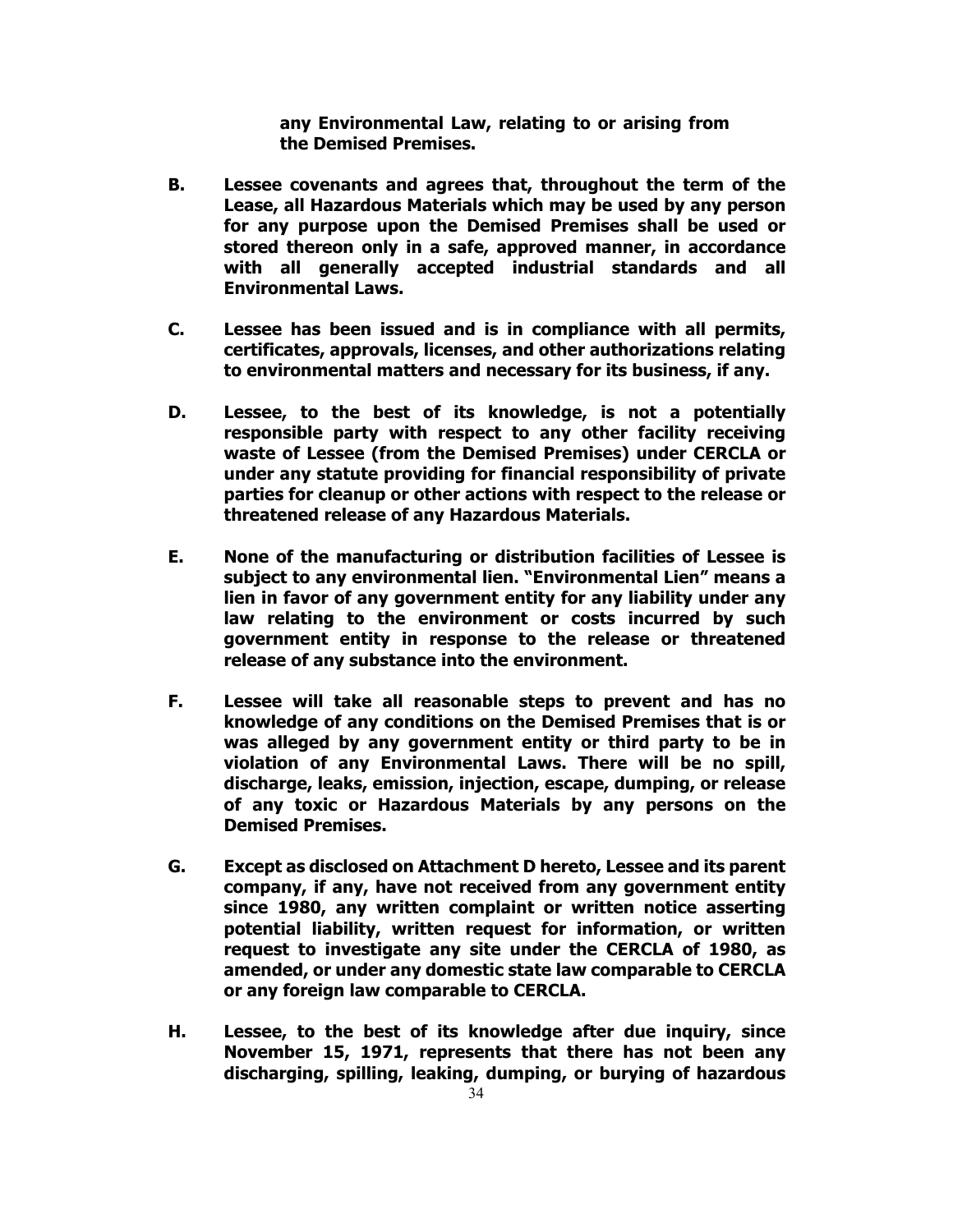**substances, as defined in CERCLA, or disposal of hazardous wastes, as defined in RCRA, or of any other pollutant or contaminant at the Demised Premises that is likely to form the basis for any written claim by any government entity seeking to impose liability for remedial action under CERCLA or RCRA \*(This provision applicable only to occupants/tenants seeking a new lease for the same property).**

- **I. Lessee will not allow the installation of asbestos on the Demised Premises, or any item, article, container or electrical equipment, including but not limited to transformers, capacitors, circuit breakers, reclosers, voltage regulators, switches, electromagnets and cable, containing PCBs.**
- **J. Within 60 days after execution of the Lease, Lessee shall prepare and submit a general statement to Lessor of its operations and maintenance program for any activities conducted on Demised Premises, describing its layout, process, method of inspections, reporting procedure, and maintenance of equipment, which shall be updated annually and submitted to Lessor on the anniversary date of the execution of the Lease.**
- **K. Lessee agrees to conduct daily monitoring and to maintain a daily log book to ensure compliance with all Environmental Laws which may be inspected by Lessor at its option.**
- **L. Lessee shall notify Lessor in writing of any proposed significant renovation or improvement on or to the Demised Premises, which notice shall include any drawings, plans and specifications thereof, at least 30 days prior to beginning construction of any such renovation or improvement. For purposes of this subsection (L), renovation shall be deemed significant when the total cost exceeds \$10,000.00.**
- **M. To the event Lessee installs new underground utilities at the Demised Premises, Lessee shall be responsible to install "plugs" of compacted impermeable soil material at intervals of no greater than 100 feet between such plugs along utility trenches which have been backfilled with compacted granular materials in order to minimize cross-site and off-site environmental contaminant migration. The spacing of these plugs should be based on the characteristics of the site, the configuration of the trench or trenches, the characteristics (nature and extent) of the site environmental contamination, and/or the potential for site contamination should a surface of subsurface chemical release occur. Special emphasis should be placed on locating these plugs at all utility trenches where they cross: other utility trenches,**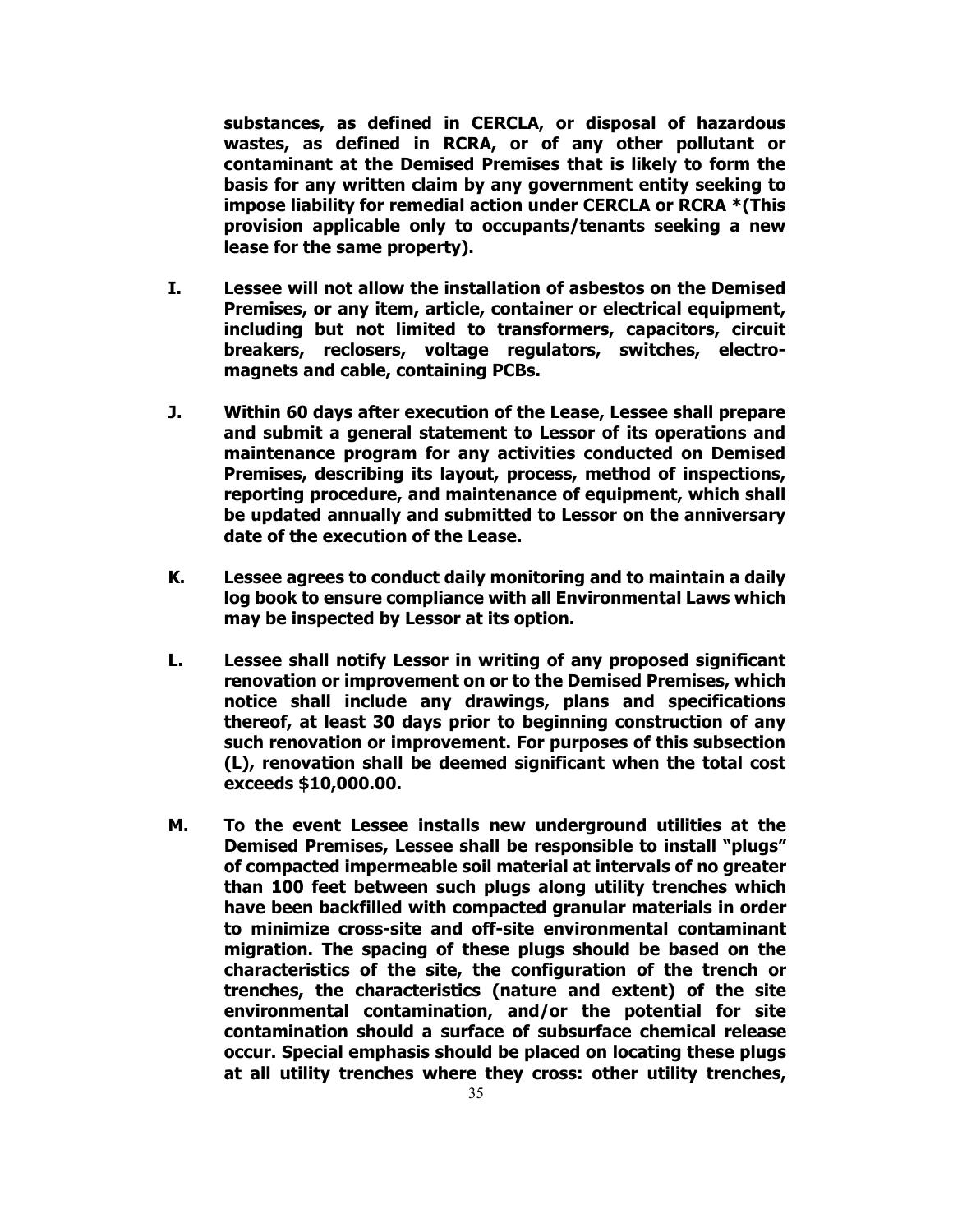**containment berms or walls, property boundaries, and lease boundaries.**

**N. The aforesaid representations and warranties shall survive the expiration or termination of the Lease.**

# **10.08 DEFAULT (ENVIRONMENTAL)**

**The occurrence of any one or more of the following events shall constitute a default under this Lease Agreement, but said default shall not terminate the Lease unless Lessor notifies Lessee of termination in writing:**

- **A. The Demised Premises are listed or proposed for listing on the National Priorities List pursuant to Section 1.05 of the CERCLA, 42 U.S.C. Section 9605, on the CERCLIS, or on any other similar state list of sites or facilities requiring environmental investigation or cleanup.**
- **B. Lessee is determined to have liability for underground storage tanks, active or abandoned, including petroleum storage tanks, on or under the Demised Premises, including any release of Hazardous Materials therefrom, that, singly or in the aggregate, have or may reasonably be expected to have a material adverse effect on the financial condition, operations, assets or business, properties or prospects of Lessee or its parent company.**
- **C. Lessee is determined to have liability for polychlorinated biphenyls (PCBs) that require immediate remediation or cleanup or friable asbestos in such condition to cause or threaten to cause, a present health hazard at any property previously leased by Lessee that, singly or in the aggregate, has or may reasonably be expected to have a material adverse effect on the financial condition, operations, assets, business, properties, or prospects of Lessee, or its parent company.**
- **D. Lessee is determined to have liability under any Environmental Laws for any condition that exists at, on, or under any property previously leased by Lessee that, with the passage of time or the giving of notice, or both, gives rise to liability that, singly or in the aggregate, has or may reasonably be expected to have a material adverse effect on the financial condition, operations, assets, or business properties or prospects of Lessee, or its parent company.**

# **10.09 COVENANTS (ENVIRONMENTAL)**

**Lessee shall cause its parent company and each of its respective subsidiaries, contractors, subcontractors, employees and agents to:**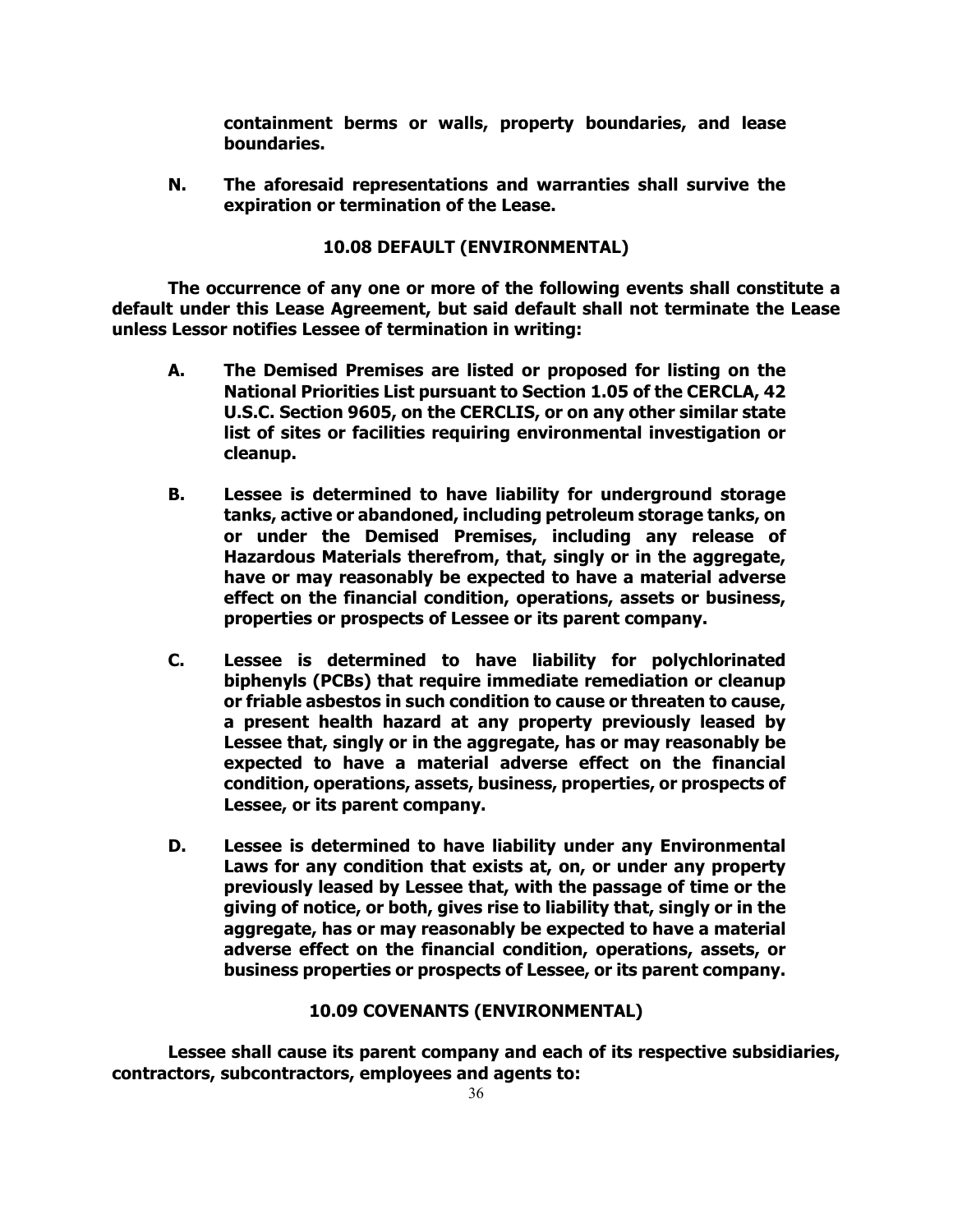- **A. (1) Use and operate all of the Demised Premises in compliance with all applicable Environmental Laws, keep all material permits, approvals, certificates, and licenses in effect and remain in material compliance with them;**
	- **(2) Undertake reasonable and cost-effective measures to minimize any immediate environmental impact of any spill or leak of any Hazardous Materials;**
	- **(3) Provide notice to Lessor of the operation of any on-site non-hazardous waste disposal facility. For purposes of this subsection (A)(3), the term "waste" means any discarded or abandoned material, and the term "disposal facility" means any facility in which wastes are placed for disposal or storage, in each case, for longer than three (3) months.**
- **C. Notify Lessor by telephone within two hours of the release of Hazardous Materials, including the extent to which the identity of the Hazardous Materials is known, the quantity thereof and the cause(s) of the release, and provide Lessor within 72 hours of the event, with copies of all written notices by Lessee, its parent and its subsidiaries that are reported to government regulators or received from the government regulators.**
- **D. Provide such information that Lessor may reasonably request from time to time to determine compliance by Lessee with this Article.**
- **D. Lessee covenants and agrees to cooperate with Lessor in any inspection, assessment, monitoring or remediation instituted by Lessor during the Lease term and to allow prospective tenants or purchasers reasonable access to the Demised Premises one year prior to the expiration of the Lease.**

# **10.10 COMPLIANCE (ENVIRONMENTAL)**

**Lessee will cause its parent company and each of its subsidiaries, if any, to exercise due diligence to comply with all applicable treaties, laws, rules, regulations, and orders of any government authority.**

**A. Lessee shall conduct a Phase I Environmental Assessment, at its own expense, with respect to the Demised Premises every fifth anniversary of the execution of this Lease and submit the written report to Lessor within 90 days after each fifth anniversary. After**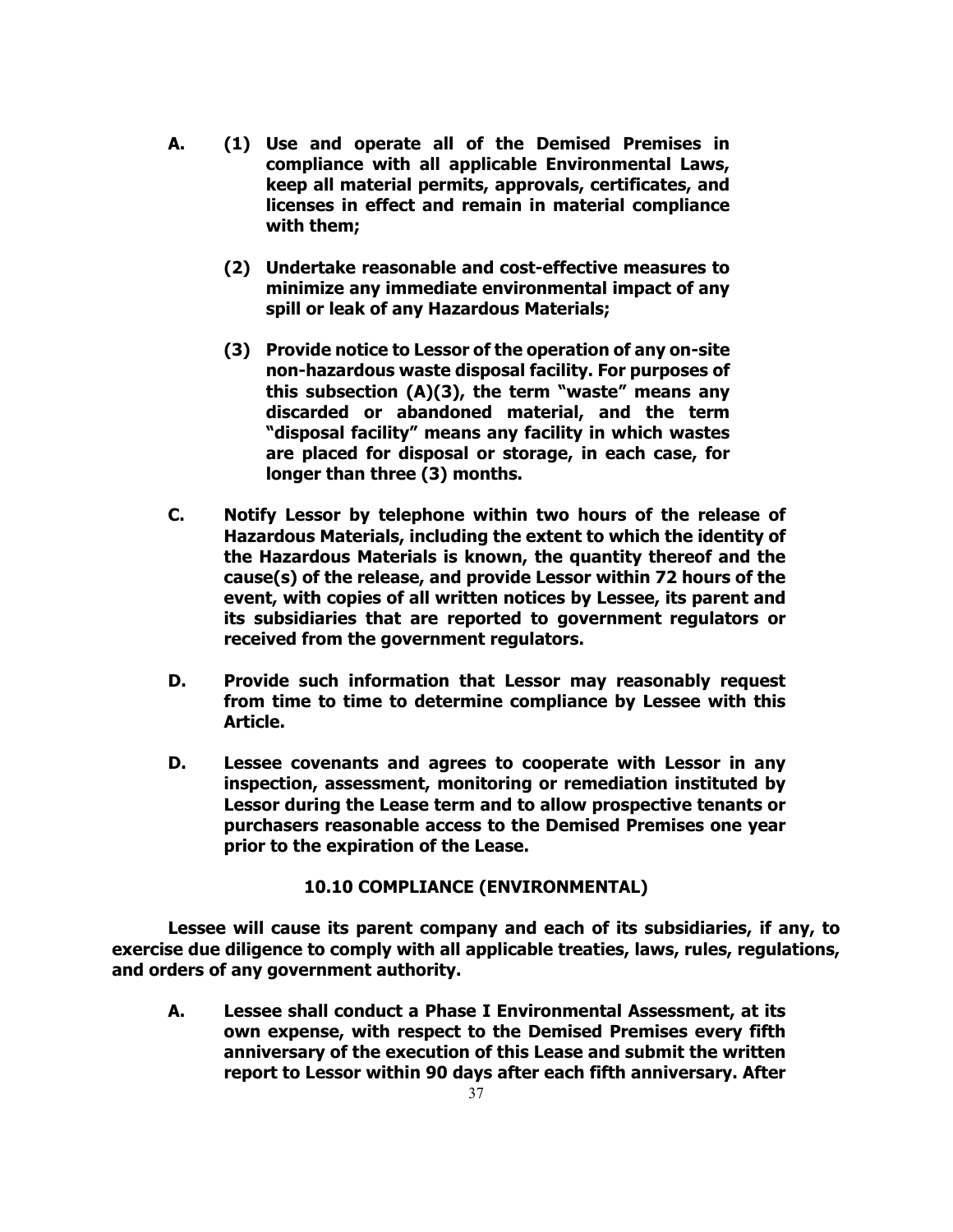**review of each Phase I Environmental Assessment, or at any other time, upon receipt of any information or report Lessor, at its sole discretion, may require Lessee, at Lessee's expense, to obtain a Phase II Environmental Assessment with respect to the Demised Premises. The written report of the Phase II Environmental Assessment shall be submitted to Lessor within 120 days of Lessor's request for same. If the Phase II Assessment discloses the presence of any Hazardous Materials contamination on the Demised Premises or adjacent property, Lessee shall take immediate action to remediate the contamination and to restore the Demised Premises to a clean and sanitary condition and to the extent required by any and all environmental laws. Lessor may require Lessee to obtain a Phase I and Phase II Environmental Assessment with respect to the Demised Premises at any other time.**

- **B. Lessee agrees to implement its own building maintenance and operations program for asbestos inspections on an annual basis and to report its findings to Lessor annually on the anniversary date of the Lease.**
- **C. Capacitators, transformers, or other environmentally sensitive installations or improvements shall be removed at the end of the Lease at Lessor's election.**
- **D. In addition to the Environmental Assessments required in paragraph A of this Article, Lessor shall have the right, but is not required to cause an independent environmental consultant, chosen by Lessor at its sole discretion, to inspect, assess and test the Demised Premises for the existence of any and all environmental conditions and any and all violations of Environmental Laws (Environmental Assessment). The scope, sequence and timing of the Environmental Assessment shall be at the sole discretion of Lessor.**
- **E. If any Environmental Assessment reveals, or Lessor otherwise becomes aware of, the existence of any violation of any Environmental Laws that either Lessee is unwilling to remediate or that Lessor is unwilling to accept, Lessee shall be in default under this Lease and Lessor shall have the right and option to terminate this Agreement and to declare it null and void.**
- **F. Not less than one (1) year prior to the expiration of the Lease, Lessee shall have caused to be prepared and submitted to Lessor a written report of a site assessment in scope, form and substance, and prepared by an independent, competent and qualified professional and engineer, registered in the State of**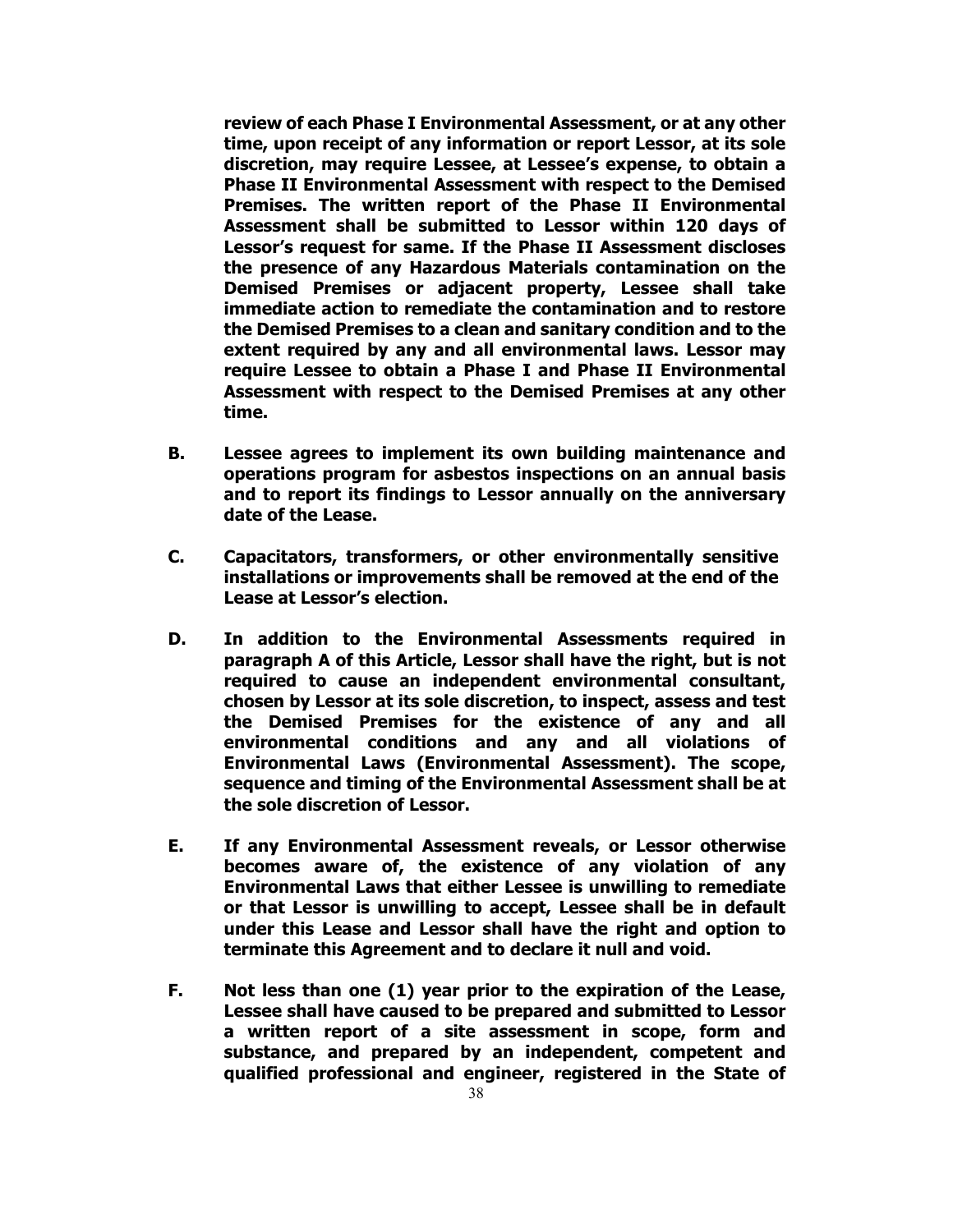**Illinois, satisfactory to Lessor, and dated not more than eighteen (18) months prior to the expiration of the Lease, showing that:**

- **(1) The Demised Premises and any improvements thereon do not materially deviate from any requirements of the Environmental Laws, including any licenses, permits or certificates required thereunder;**
- **(2) The Demised Premises property and any improvements thereon do not contain: (i) asbestos in any form; (ii) urea formaldehyde; (iii) items, articles, containers, or equipment which contain fluid containing polychlorinated biphenyls (PCBs); or (iv) underground storage tanks which do not comply with Environmental Laws;**
- **(3) The engineer has identified, and then describes, any Hazardous Materials utilized or maintained on the Demised Premises, the exposure to which is prohibited, limited, or regulated by any Environmental Laws;**
- **(4) If any Hazardous Materials were utilized and maintained on the Demised Premises, the engineer has conducted and submitted a Phase II Environmental Assessment of the Demised Premises, which documents that the Demised Premises and improvements are free of contamination by Hazardous Materials;**
- **(5) The engineer has identified and then describes, the subject matter of any past, existing, or threatened investigation, inquiry, or proceeding concerning environmental matters by any federal, state, county, regional or local authority, (the "Authorities"), and describes any submission by Lessee concerning said environmental matter which it intends to give, has been given or should be given with regard to the Demised Premises to the Authorities; and**
- **(6) The engineer includes copies of the submissions made pursuant to the requirements of Title III of the Superfund Amendments and Reauthorization Act of 1986, (SARA) Section 11001 et seq. of Title 42 of the United States Code.**
- **G. In the event Lessee should receive a Notice of Environmental Problem, Lessee shall promptly provide a copy to Lessor, and in**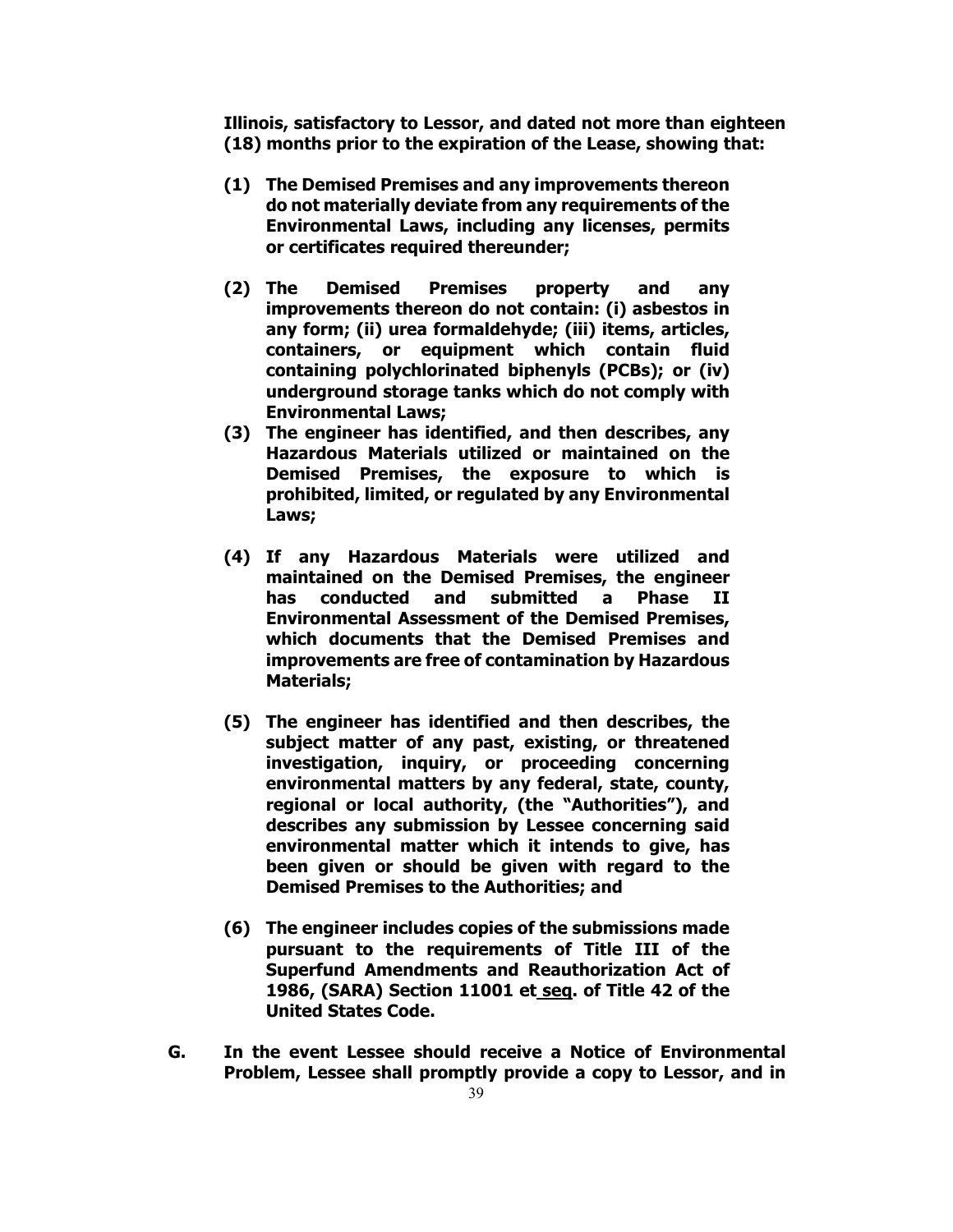**no event later than seventy-two (72) hours from Lessee's and any tenant's receipt or submission thereof. "Notice of Environmental Problem" shall mean any notice, letter, citation, order, warning, complaint, inquiry, claim, or demand that: (i) Lessee has violated, or is about to violate, any Environmental Laws; (ii) there has been a release, or there is a threat of release, of Hazardous Materials, on the Demised Premises, or any improvements thereon; (iii) Lessee will be liable, in whole or in part, for the costs of cleaning up, remediating, removing, or responding to a release of Hazardous Materials; or (iv) any part of the Demised Premises or any improvements thereon is subject to a lien in favor of any governmental entity for any liability, costs, or damages, under any Environmental Laws, arising from or costs incurred by such government entity in response to a release of a Hazardous Material.** 

# **10.11 INSPECTION AND RIGHT OF INSPECTION (ENVIRONMENTAL)**

- **A. In the event Lessee receives a Notice of Environmental Problem as defined in Paragraph 10.10G, Lessee shall, within ninety (90) days, submit to Lessor a written report in scope, form and substance, and prepared by an independent, competent and qualified, professional, registered engineer, satisfactory to Lessor, showing that the engineer made all appropriate inquiry consistent with good commercial and customary practice, such that consistent with generally accepted engineering practice and procedure, indicating whether any evidence or indication came to light which would suggest there was a release of substances on the Demised Premises which could necessitate an environmental response action, and which describes the Demised Premises compliance with, or lack thereof, and with all applicable Environmental Laws or certificates required thereunder, and Lessee's compliance with the representations and warranties previously set forth in this Lease. After review of the written report, Lessor may require Lessee to submit a written Phase II Environmental Assessment pursuant to provisions set forth in paragraph 10.10A.**
- **B. Lessor hereby expressly reserves to itself, its agents, attorneys, employees, consultants, and contractors, an irrevocable license and authorization to enter upon and inspect the Demised Premises and improvements thereon, and perform such tests, including without limitation, subsurface testing, soils, and groundwater testing, and other tests which may physically invade the Demised Premises or improvements thereon, as Lessor, in its sole discretion, determines is necessary to protect its interests.**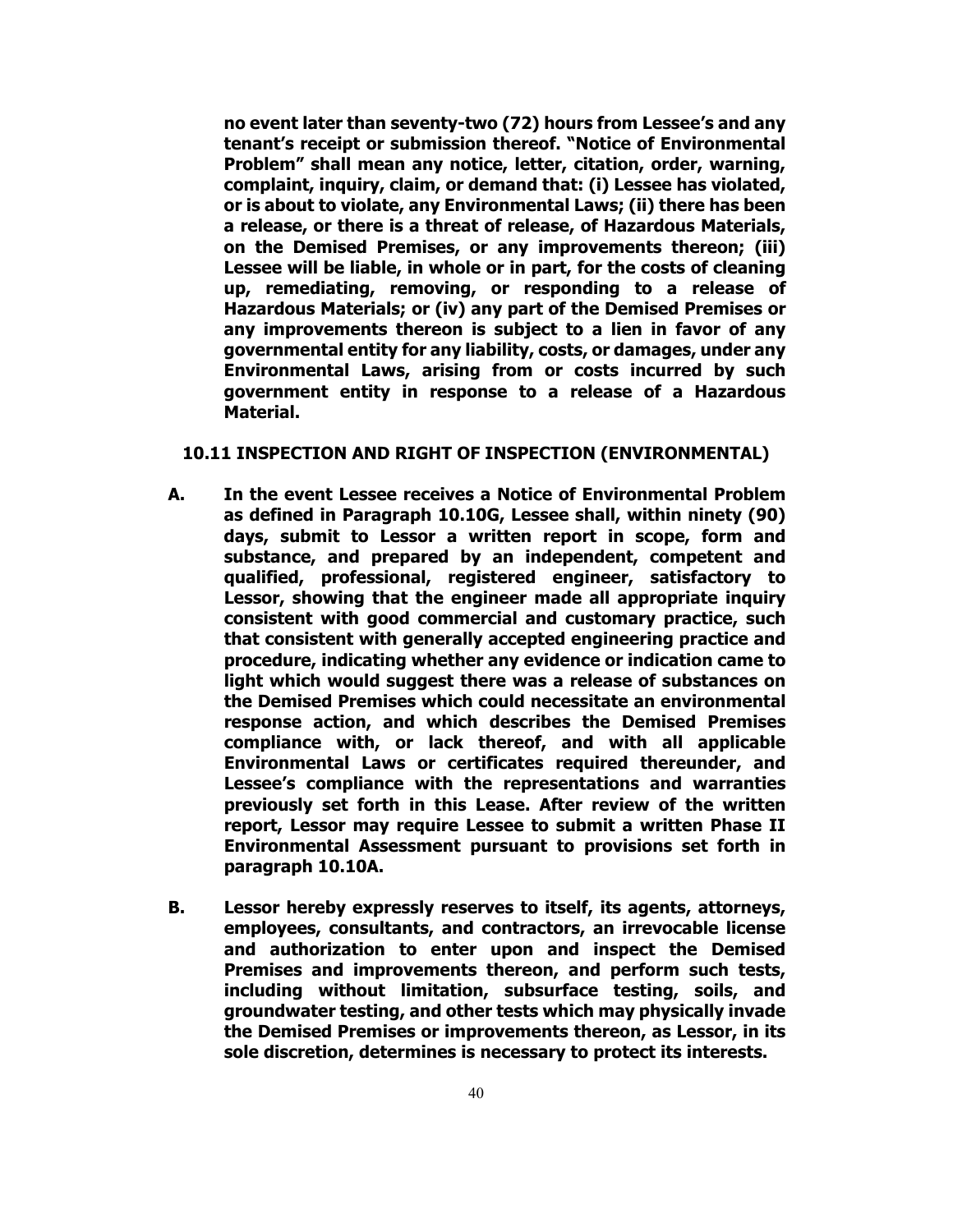**IN WITNESS WHEREOF, the METROPOLITAN WATER RECLAMATION DISTRICT OF GREATER CHICAGO has caused this instrument to be executed in triplicate by the Chairman of the Committee on Finance of its Board of Commissioners and attested by its Clerk, and its corporate seal to be hereunto affixed; and Lessee has caused this instrument to be executed in triplicate by its President and attested by its Secretary and its corporate seal to be hereunto affixed all the day and year first above written.**

# **METROPOLITAN WATER RECLAMATION DISTRICT OF GREATER CHICAGO**

**By: \_\_\_\_\_\_\_\_\_\_\_\_\_\_\_\_\_\_\_\_\_\_\_\_\_\_\_\_\_\_\_\_\_\_\_\_**

**Chairman of Committee on Finance**

**ATTEST:**

**\_\_\_\_\_\_\_\_\_\_\_\_\_\_\_\_\_\_\_\_\_\_\_\_\_\_\_\_\_\_\_\_ Jacqueline Torres, Clerk**

# **VILLAGE OF STICKNEY**

**By: \_\_\_\_\_\_\_\_\_\_\_\_\_\_\_\_\_\_\_\_\_\_\_\_\_\_\_\_\_\_\_\_\_\_\_\_**

**Title: Jeff Walik, Village President**

**ATTEST**

**By:**  $\blacksquare$ 

**Title: Clerk, Village of Stickney**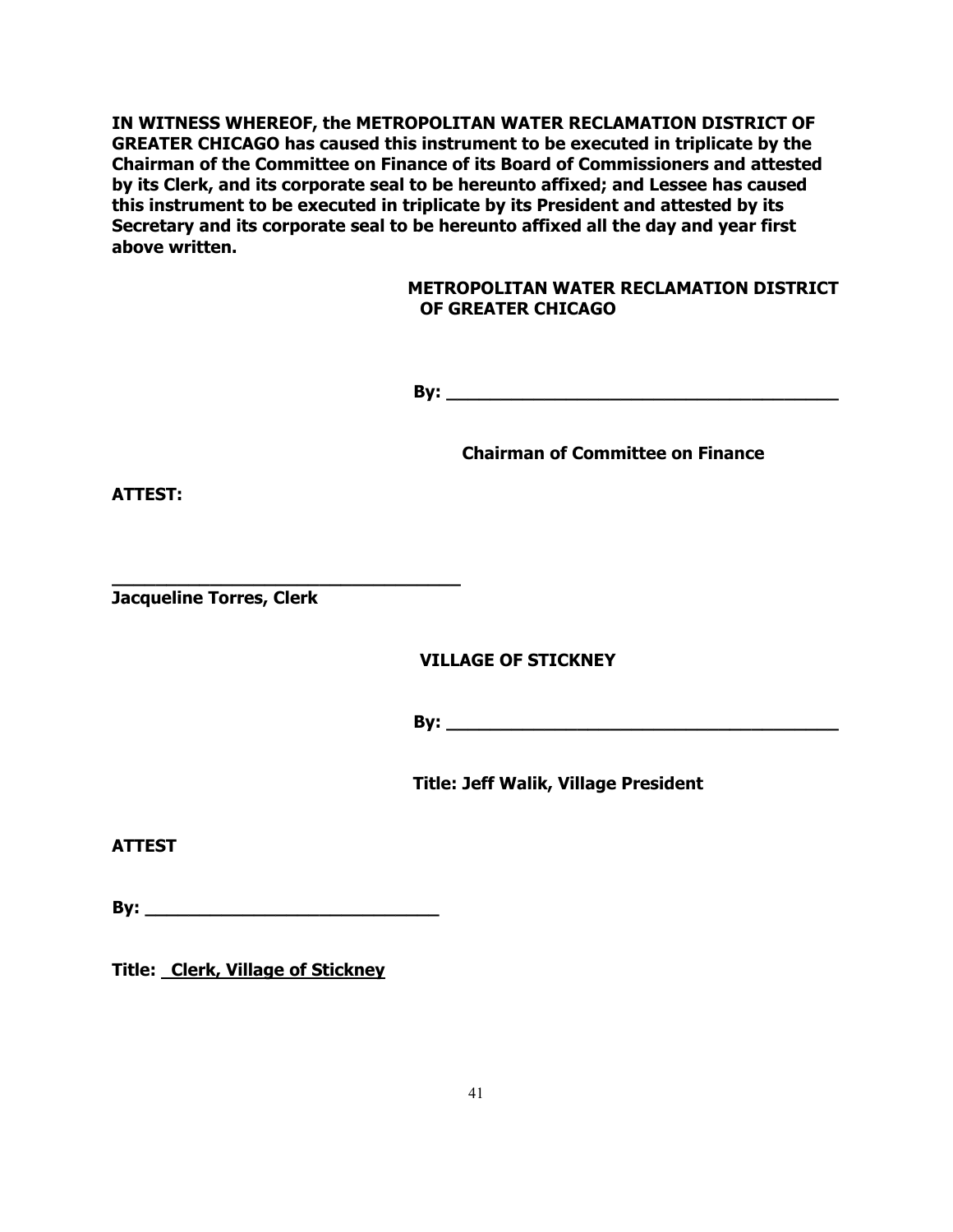**STATE OF ILLINOIS ) ) SS. COUNTY OF COOK )**

**I, \_\_\_\_\_\_\_\_\_\_\_\_\_\_\_\_\_\_\_\_\_\_\_\_\_\_\_\_\_\_\_\_\_\_ Notary Public in and for said** 

**County, in the State aforesaid, DO HEREBY CERTIFY that \_\_\_\_\_\_\_\_\_\_\_\_\_\_\_\_\_\_\_\_\_\_ personally known to me to be the Chairman of the Committee on Finance of the Board of Commissioners of the Metropolitan Water Reclamation District of Greater Chicago, a body corporate and politic, and Jacqueline Torres, personally known to me to be the Clerk of said body corporate and politic, and personally known to me to be the same persons whose names are subscribed to the foregoing instrument, appeared before me this day in person and severally acknowledged that as such Chairman of the Committee on Finance and such Clerk, they signed and delivered the said instrument as Chairman of the Committee on Finance of the Board of Commissioners and Clerk of said body corporate and politic, and caused the corporate seal of said body corporate and politic to be affixed thereto, pursuant to authority given by the Board of Commissioners of said body corporate and politic, as their free and voluntary act and as the free and voluntary act and deed of said body corporate and politic, for the uses and purposes therein set forth.**

| <b>GIVEN under my hand and Notarial Seal this</b> | day of |
|---------------------------------------------------|--------|
| A.D. 20                                           |        |

**Notary Public**

**\_\_\_\_\_\_\_\_\_\_\_\_\_\_\_\_\_\_\_\_\_\_\_\_\_\_\_\_\_\_\_\_**

**My Commission expires:**

**\_\_\_\_\_\_\_\_\_\_\_\_\_\_\_\_\_\_\_\_\_\_**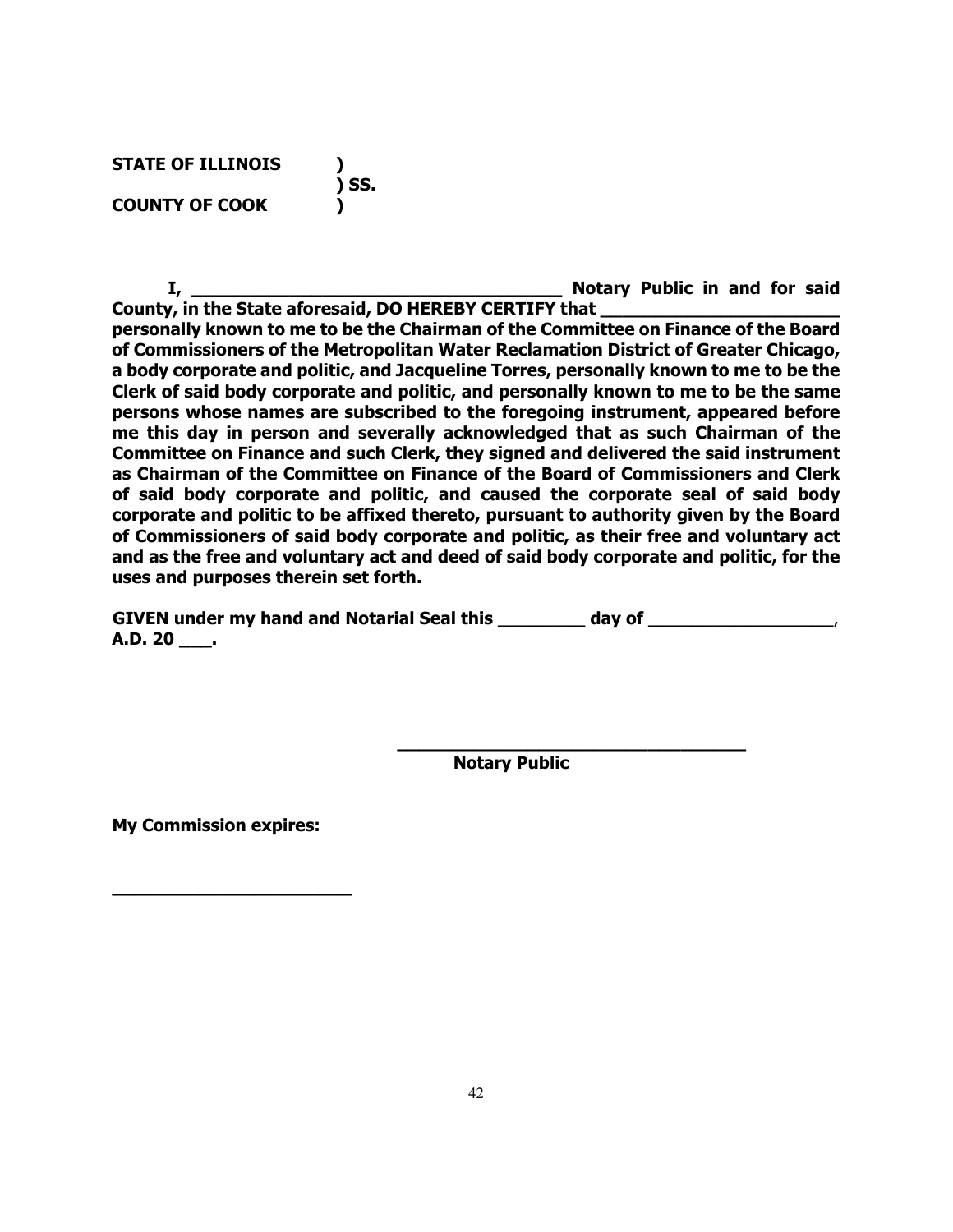**STATE OF ILLINOIS ) ) SS. COUNTY OF COOK )**

|                                                                          | The undersigned, a Notary Public in and for said County, in the State aforesa-                                                                                                                                                                                      |
|--------------------------------------------------------------------------|---------------------------------------------------------------------------------------------------------------------------------------------------------------------------------------------------------------------------------------------------------------------|
| id, DOES HEREBY CERTIFY that The Malik Theory of The Malik               |                                                                                                                                                                                                                                                                     |
|                                                                          | (Name)                                                                                                                                                                                                                                                              |
| personally known to me to be the _____________Village President of       |                                                                                                                                                                                                                                                                     |
|                                                                          | (Title)                                                                                                                                                                                                                                                             |
| the Village of Stickney, a municipal corporation,<br>(Village/Town/City) |                                                                                                                                                                                                                                                                     |
|                                                                          | gersonally known to me to me to me to me to me to me to me to me to me to me to me to me to me to me                                                                                                                                                                |
| (Name)                                                                   |                                                                                                                                                                                                                                                                     |
|                                                                          |                                                                                                                                                                                                                                                                     |
|                                                                          |                                                                                                                                                                                                                                                                     |
|                                                                          | corporation and personally known to me to be the same persons whose names are                                                                                                                                                                                       |
|                                                                          | subscribed to the foregoing instrument, appeared before me this day in person and                                                                                                                                                                                   |
| severally acknowledged that as such <b>Audrey McAdams</b>                | (Title)                                                                                                                                                                                                                                                             |
| and Village Clerk of said municipal corporation,<br>(Title)              |                                                                                                                                                                                                                                                                     |
|                                                                          | duly executed said instrument on behalf of said municipal corporation and caused<br>its corporate seal to be affixed thereto pursuant to authority given by the corporate<br>authority of said municinal cornoration, as its free and voluntary act and as the free |

**authority of said municipal corporation, as its free and voluntary act and as the free and voluntary act and deed of said municipal corporation, for the uses and purposes therein set forth.**

GIVEN under my hand and Notarial Seal this 2<sup>nd</sup> day of December, A.D. **2020.**

**My Commission expires:**

**\_\_\_\_\_\_\_\_\_\_\_\_\_\_\_\_\_\_\_\_\_\_\_\_\_\_\_\_\_\_\_\_\_\_\_\_\_\_\_\_\_\_ Notary Public**

 **6/27/21 \_**